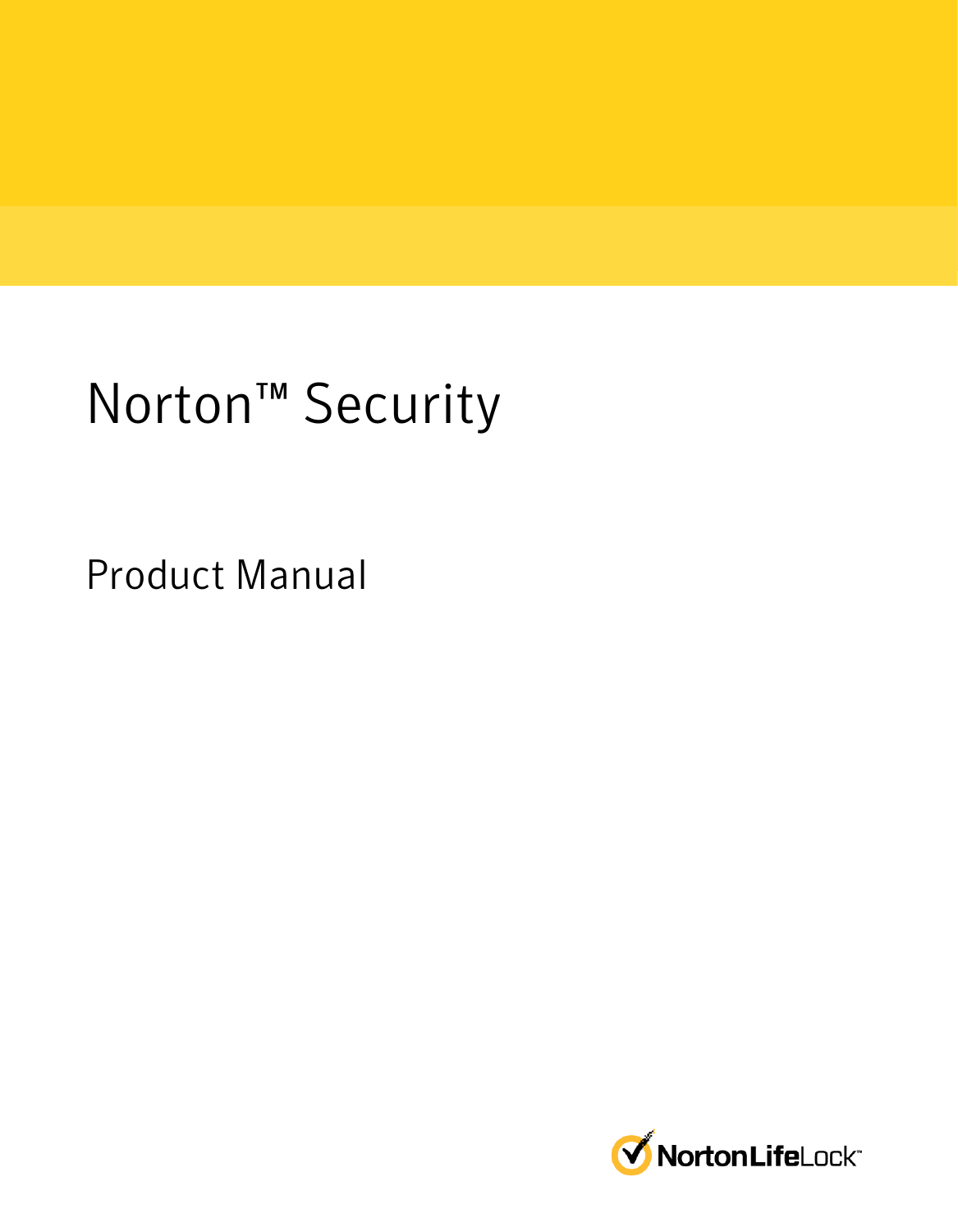### Norton™ Security Product Manual

The software described in this book is furnished under a license agreement and may be used only in accordance with the terms of the agreement.

Documentation version 8.6.2

Copyright © 2021 NortonLifeLock Inc. All rights reserved.

NortonLifeLock, the NortonLifeLock Logo, the Checkmark Logo, Norton, Norton Secured Logo, LifeLock, and the LockMan Logo are trademarks or registered trademarks of NortonLifeLock Inc. or its affiliates in the U. S. and other countries. Other names may be trademarks of their respective owners.

The product described in this document is distributed under licenses restricting its use, copying, distribution, and decompilation/reverse engineering. No part of this document may be reproduced in any form by any means without prior written authorization of NortonLifeLock Inc. and its licensors, if any.

THE DOCUMENTATION IS PROVIDED "AS IS" AND ALL EXPRESS OR IMPLIED CONDITIONS, REPRESENTATIONS AND WARRANTIES, INCLUDING ANY IMPLIED WARRANTY OF MERCHANTABILITY, FITNESS FOR A PARTICULAR PURPOSE OR NON-INFRINGEMENT, ARE DISCLAIMED, EXCEPT TO THE EXTENT THAT SUCH DISCLAIMERS ARE HELD TO BE LEGALLY INVALID. NORTONLIFELOCK INC. SHALL NOT BE LIABLE FOR INCIDENTAL OR CONSEQUENTIAL DAMAGES IN CONNECTION WITH THE FURNISHING, PERFORMANCE, OR USE OF THIS DOCUMENTATION. THE INFORMATION CONTAINED IN THIS DOCUMENTATION IS SUBJECT TO CHANGE WITHOUT NOTICE.

The Licensed Software and Documentation are deemed to be commercial computer software as defined in FAR 12.212 and subject to restricted rights as defined in FAR Section 52.227-19 "Commercial Computer Software - Restricted Rights" and DFARS 227.7202, et seq. "Commercial Computer Software and Commercial Computer Software Documentation," as applicable, and any successor regulations, whether delivered by NortonLifeLock as on premises or hosted services. Any use, modification, reproduction release, performance, display or disclosure of the Licensed Software and Documentation by the U.S. Government shall be solely in accordance with the terms of this Agreement.

NortonLifeLock Inc. 60 East Rio Salado Parkway, Suite 1000, Tempe, AZ 85281

https://www.nortonlifelock.com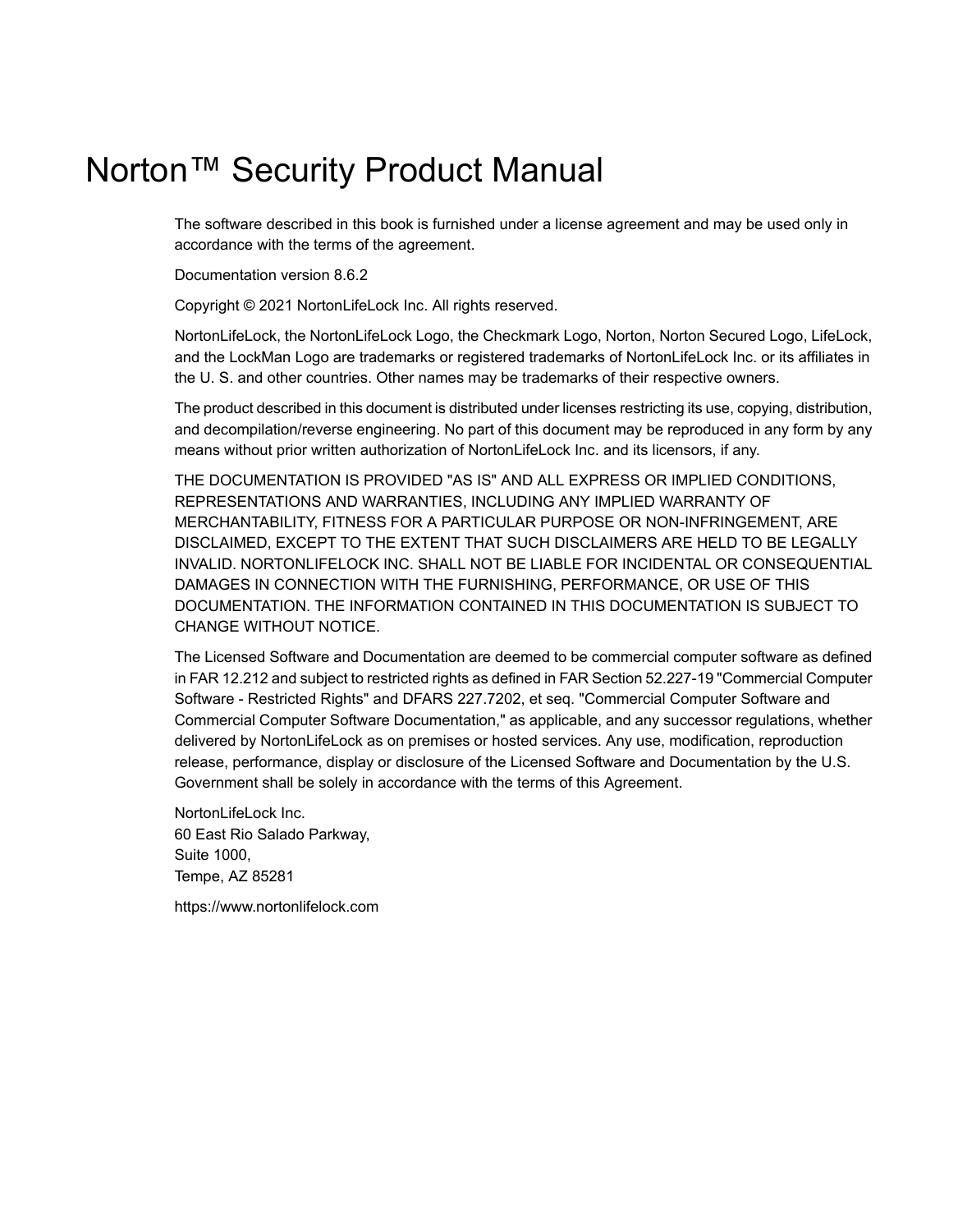## **Contents**

| Chapter 1 |                                                                                                                                |  |
|-----------|--------------------------------------------------------------------------------------------------------------------------------|--|
|           | Access important features using Norton for Mac main window  6                                                                  |  |
| Chapter 2 | Understanding and responding to threats  8                                                                                     |  |
|           | Repair, restore, or delete files on your Mac that Norton                                                                       |  |
| Chapter 3 |                                                                                                                                |  |
|           | View or customize tasks that Norton performs to protect your                                                                   |  |
|           | View or customize network activities that Norton monitors on your                                                              |  |
| Chapter 4 |                                                                                                                                |  |
|           |                                                                                                                                |  |
| Chapter 5 |                                                                                                                                |  |
|           | Enable or disable notifications for blocked attack signatures on                                                               |  |
|           | Learn more about customizing firewall settings for Mac  22<br>Learn more about configuring firewall rule for an IP address  23 |  |
|           | Disable or enable advanced protection features on Mac  26                                                                      |  |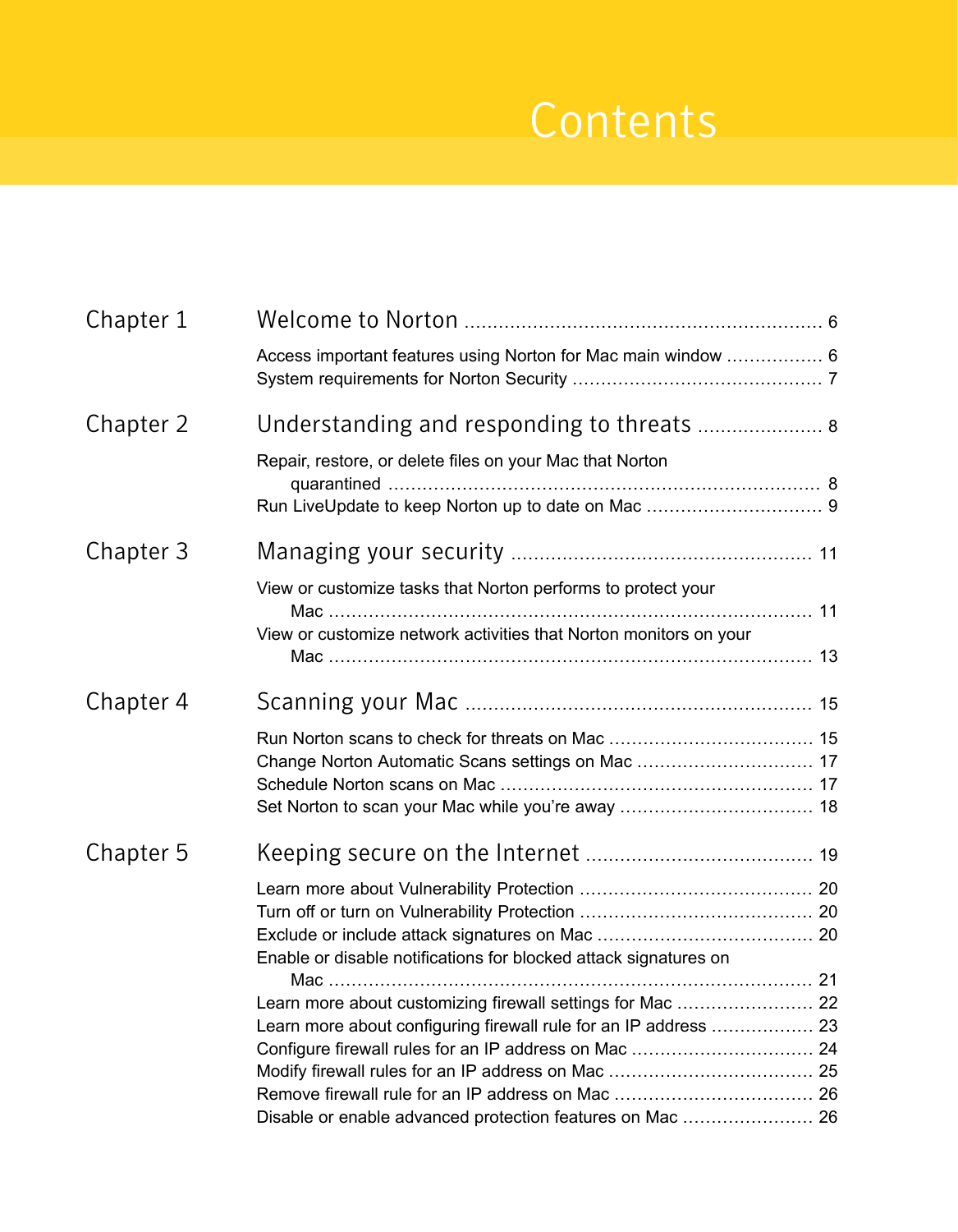|           | Upgrade to the latest Norton version to better protect your Mac  28<br>Help Norton Community Watch identify potential new threats on    |  |
|-----------|-----------------------------------------------------------------------------------------------------------------------------------------|--|
|           | Send reports to NortonLifeLock if Norton encounters an error on                                                                         |  |
|           |                                                                                                                                         |  |
| Chapter 6 |                                                                                                                                         |  |
|           | Run Norton Clean to remove files that can slow down your Mac  32<br>Schedule or customize Norton Clean scans to help improve your Mac's |  |
| Chapter 7 |                                                                                                                                         |  |
|           | Set Norton to detect fraudulent or phishing websites on Mac  35<br>Add Norton browser extensions to surf and shop more securely on      |  |
|           |                                                                                                                                         |  |
| Chapter 8 |                                                                                                                                         |  |
|           | Learn more about configuring connection blocking settings for your                                                                      |  |
|           |                                                                                                                                         |  |
|           | Learn more about specifying access setting for an application  44                                                                       |  |
|           |                                                                                                                                         |  |
|           | Learn more about configuring access settings for a service  46                                                                          |  |
|           |                                                                                                                                         |  |
|           |                                                                                                                                         |  |
|           |                                                                                                                                         |  |
|           |                                                                                                                                         |  |
|           |                                                                                                                                         |  |
|           |                                                                                                                                         |  |
|           |                                                                                                                                         |  |
|           |                                                                                                                                         |  |
|           |                                                                                                                                         |  |
|           | Export the connection blocking settings for a network location  58<br>Stop background tasks when you play games or watch movies on      |  |
|           |                                                                                                                                         |  |
| Chapter 9 |                                                                                                                                         |  |
|           |                                                                                                                                         |  |
|           |                                                                                                                                         |  |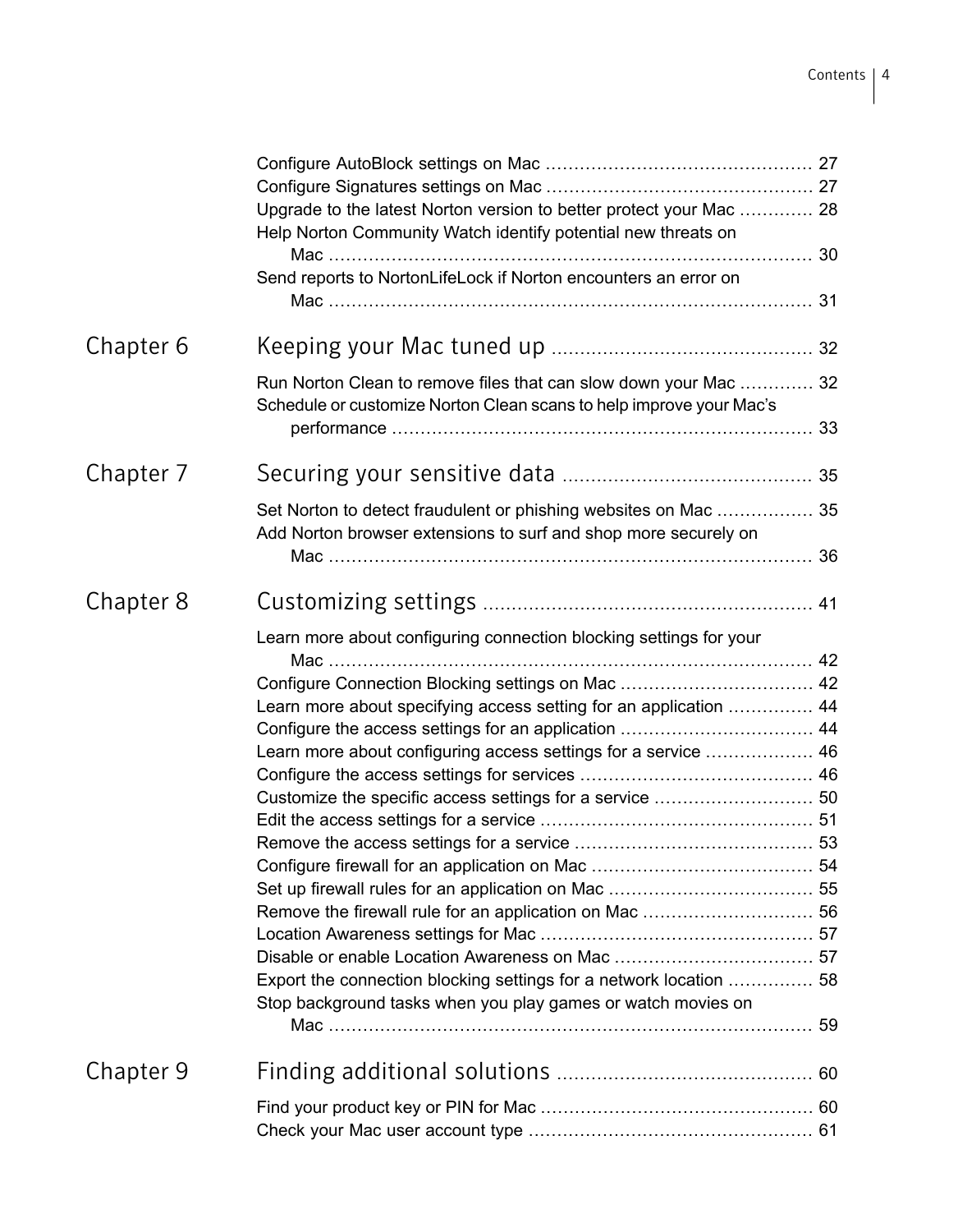$\mathbf{I}$ 

|--|--|--|--|--|--|--|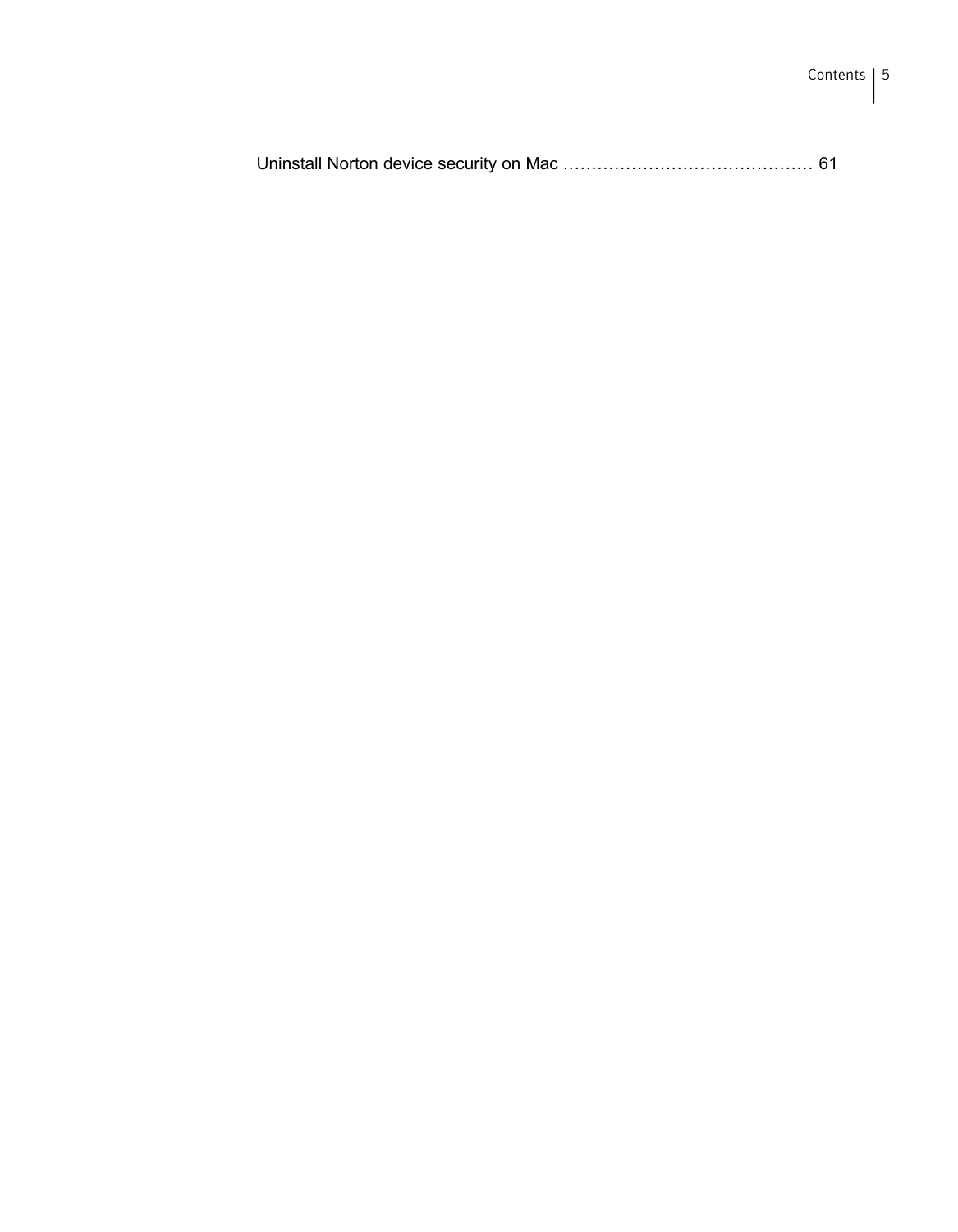## Chapter

# <span id="page-5-0"></span>Welcome to Norton

This chapter includes the following topics:

- <span id="page-5-1"></span>■ Access [important](#page-5-1) features using Norton for Mac main window
- System [requirements](#page-6-0) for Norton Security

### Access important features using Norton for Mac main window

Norton protects your Mac in the following ways:

- Defends against viruses, spyware, malware, phishing, trojan horses and other online threats.
- Helps protect your private and financial information when you go online.
- Utilizes one of the largest global civilian intelligence networks to spot threats faster.

When you launch Norton on your Mac, you can access important features by clicking the tiles in the main window:

■ **Security**

Make sure that your device is protected and fix issues if your computer is at risk or needs attention. With most Norton subscriptions, you can also add devices to your Norton account if you have seats remaining in your account.

■ **Scans**

Run a Quick Scan, Full Scan, or File Scan to check for threats on your device and schedule scans. For more information, see See "Run Norton scans to check for [threats](#page-14-1) on Mac" on page 15.

■ **LiveUpdate**

Check that you have the latest protection from threats as well as feature and performance enhancements. For more information, see See "Run [LiveUpdate](#page-8-0) to keep Norton up to date on [Mac"](#page-8-0) on page 9.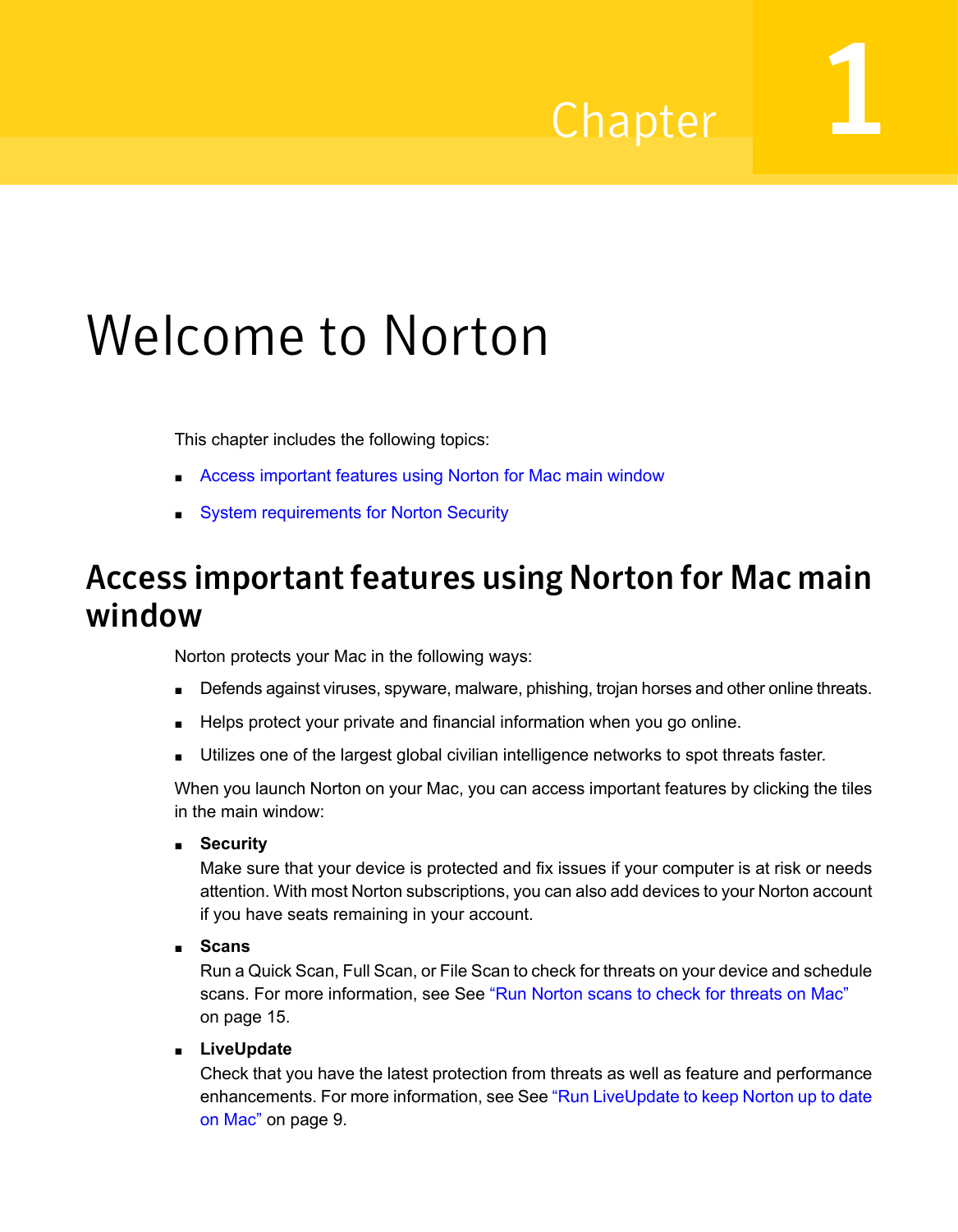#### ■ **Advanced**

View and change settings for your desktop and online activities. For most users, the default settings provide the right level of protection, but you can customize security and network settings.

#### ■ **Clean**

<span id="page-6-0"></span>Run scans to remove a range of junk files that can slow your computer down. For more information, see See "Run Norton Clean to [remove](#page-31-1) files that can slow down your Mac" on page 32.

### System requirements for Norton Security

#### **Operating system**

Mac OS X 10.10.x (Yosemite) or later.

#### **Hardware**

- Mac computer with Intel® Core 2 Duo, core i3, Core i5, core i7, or Xeon processor)
- 2 GB of RAM
- 300 MB of available hard disk space
- Internet connection for LiveUpdate

#### **Browsers supported**

- $\blacksquare$  Safari $\mathbb{R}^{1, 2}$
- **Mozilla Firefox**®<sup>1, 2</sup>
- Google Chrome™<sup>1</sup>

 $1$  As made available by NortonLifeLock within your service period.

<sup>2</sup> Supports current and the most recent previous 32-bit major releases.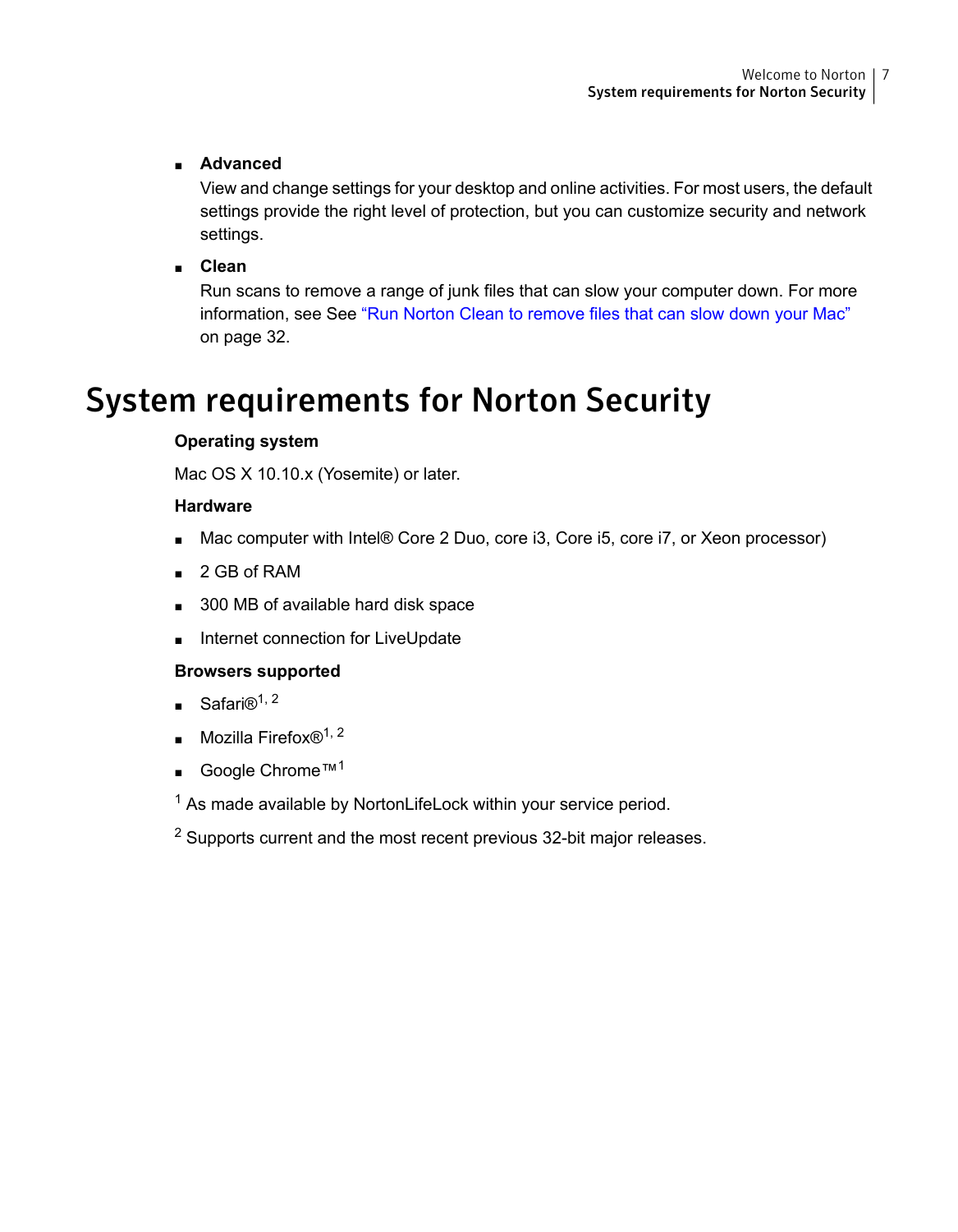Chapter

<span id="page-7-0"></span>Understanding and responding to threats

This chapter includes the following topics:

- <span id="page-7-1"></span>Repair, restore, or delete files on your Mac that Norton [quarantined](#page-7-1)
- Run [LiveUpdate](#page-8-0) to keep Norton up to date on Mac

### Repair, restore, or delete files on your Mac that Norton quarantined

When Norton detects a threat that cannot be eliminated with the latest virus definitions, it quarantines impacted files so that they cannot spread or infect your Mac. You cannot view files in the **Finder** or use them if they are quarantined.

Some apps that you use may need to access files that Norton classifies as threats and therefore quarantines. For example, many shareware or freeware apps download adware that introduce vulnerabilities. These apps will not work if Norton quarantines the adware files that they need to operate.

Norton displays **File in Quarantine** window to view additional details of the infected files that has been quarantined. If new virus definition is received, you can attempt to repair the quarantined item. Some quarantined items are successfully disinfected after your Norton product rescans them. You can also restore such items.

Note: NortonLifeLock recommends you not to restore the quarantined files, unless you are sure that they are safe. If you restore an item to a directory other than its original location, it may not function properly. Therefore, it is recommended that you reinstall the program.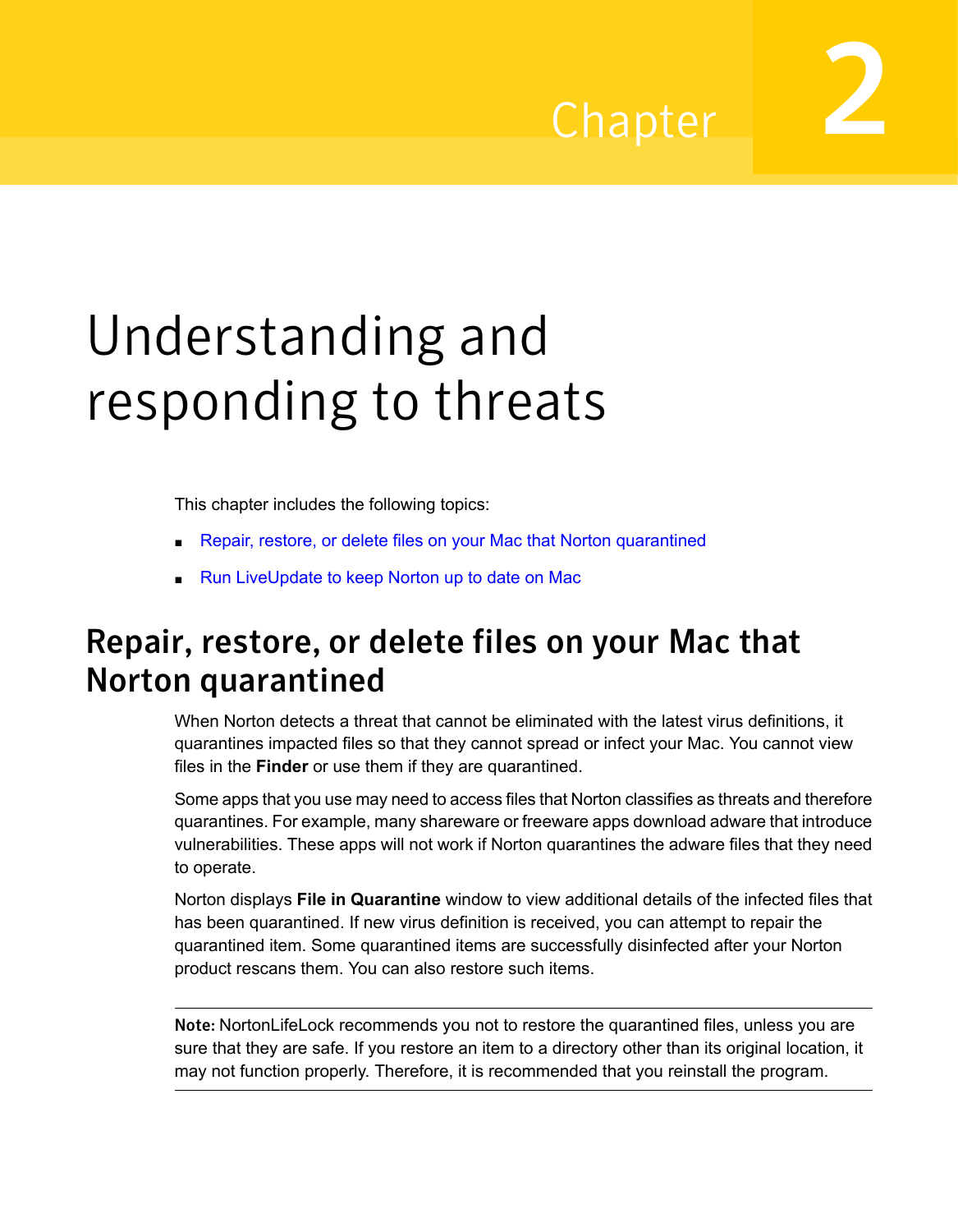In some cases, Norton displays **File Deleted** window which indicates that Norton automatically detects and moved the specific infected file to Trash or deleted the file from your Mac that cannot be repaired. If the file cannot be repaired, the file is either moved to Quarantine or deleted.

#### Repair, restore, or delete a file in Quarantine

Some quarantined items can be repaired after Norton downloads virus updates and rescans them.

1 Start Norton.

If you see the **My Norton** window, next to **Device Security**, click **Open**.

- 2 In the Norton product main window, click **Advanced** or **Settings**.
- 3 On the left pane, click **Activity**.
- 4 In the **Security History** row, click the view icon.
- 5 In the **Security History** window, under **Protect my Mac**, click **Quarantine**.
- 6 In the quarantined items list, select the item that you want to view.
- 7 Click the Actions icon on the top-left corner, and then click one of the following:
	- **Repair** to rescan the file in order to remove the threat.
	- **Restore (not recommended)** to take a file that may introduce vulnerabilities out of quarantine and return it to its original location.
	- **Delete** to remove the file from Quarantine and from your Mac.
- <span id="page-8-0"></span>8 Click **Done**.

### Run LiveUpdate to keep Norton up to date on Mac

By default, Norton downloads and installs the latest definition and program updates regularly from Norton servers to help protect your computer from new threats. If you have been offline or turned off Automatic LiveUpdate, you can run LiveUpdate at any time.

Note: Some program updates may require that you restart your computer after you install them.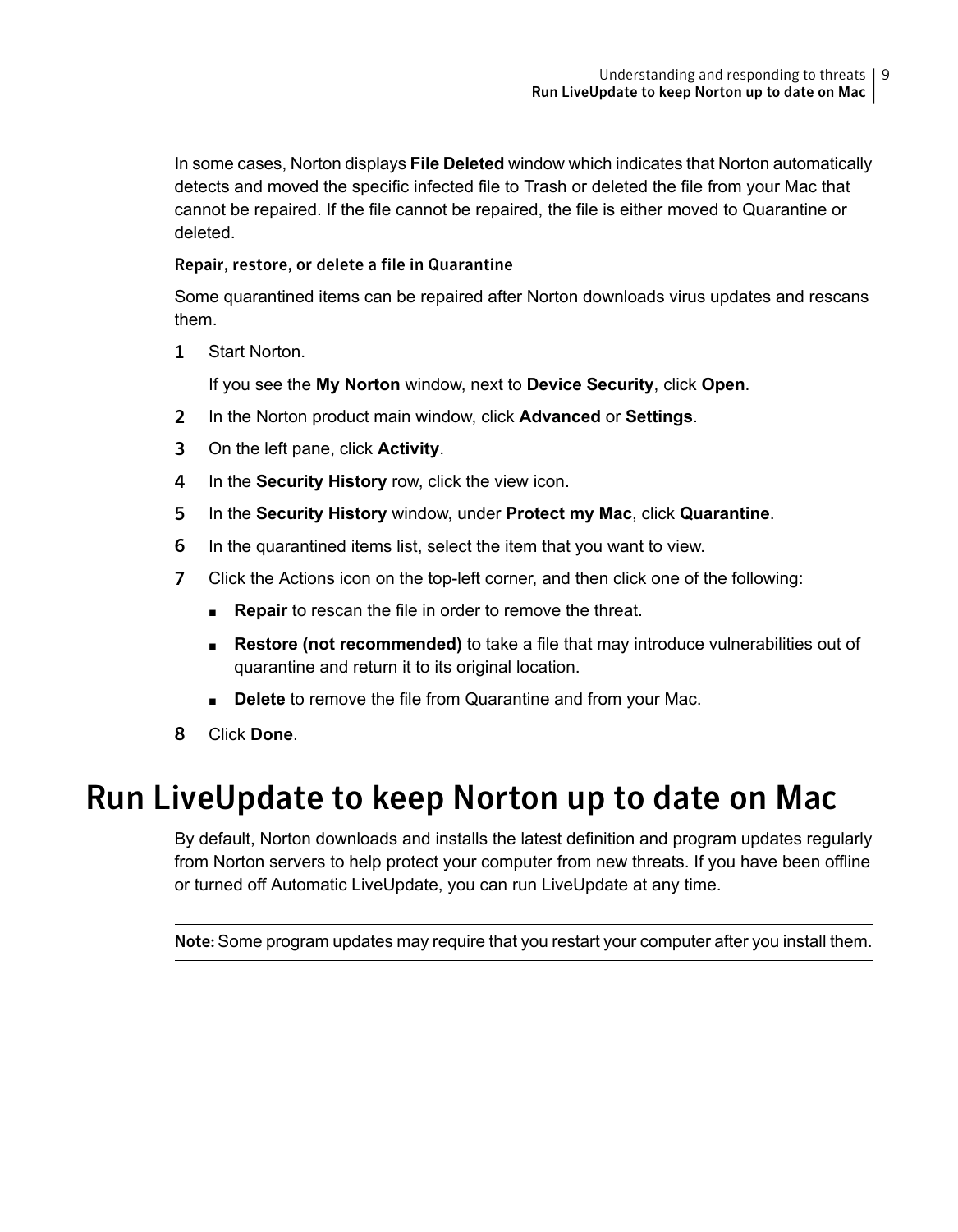#### Run LiveUpdate

1 Start Norton.

If you see the **My Norton** window, next to **Device Security**, click **Open**.

- 2 In the Norton main window, click **LiveUpdate**.
- 3 Click **View Summary** to view the list of updates that were downloaded and installed on your Mac.

#### Run LiveUpdate from the My Norton window

- 1 Start Norton.
- 2 In the **My Norton** main window, under **Device Security**, click **LIVEUPDATE**.
- 3 Click **View Summary** to view the list of updates that were downloaded and installed on your Mac.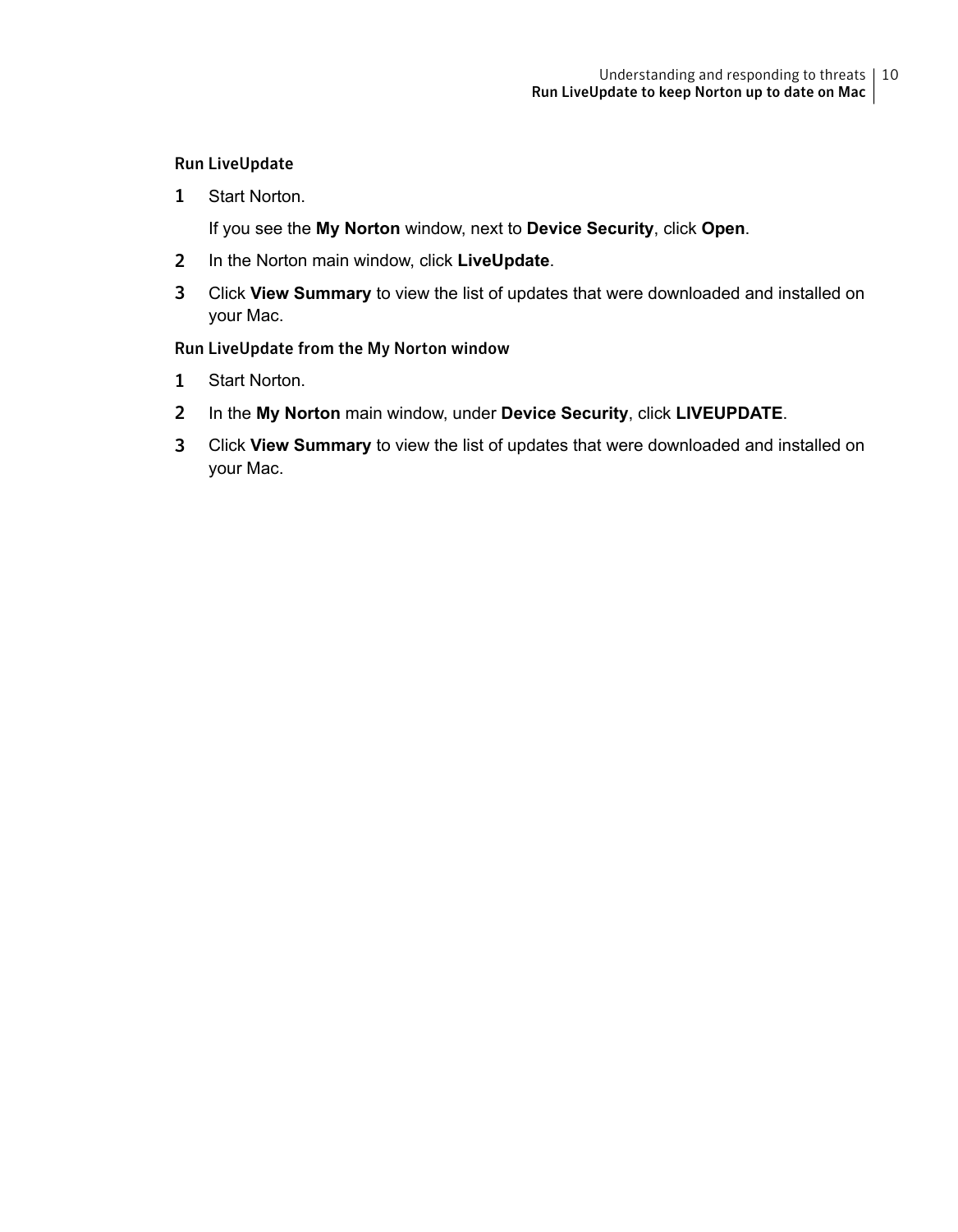## Chapter

# <span id="page-10-0"></span>Managing your security

This chapter includes the following topics:

- <span id="page-10-1"></span>■ View or [customize](#page-10-1) tasks that Norton performs to protect your Mac
- View or [customize](#page-12-0) network activities that Norton monitors on your Mac

### View or customize tasks that Norton performs to protect your Mac

Norton lets you view a range of tasks it performs to help protect you, including scans run, alerts sent, items quarantined, applications blocked, or attempts detected to access your network.

View or customize tasks that Norton performs to protect your Mac

1 Start Norton.

If you see the **My Norton** window, next to **Device Security**, click **Open**.

- 2 In the Norton main window, click **Advanced** or **Settings**.
- 3 On the left pane, click **Activity**.
- 4 In the **Security History** row, click the view icon.
- 5 In the **Security History** window, select a category to view activities performed.
- 6 View the recent activities and you can perform the following actions that are available for the selected event:
	- Click the download icon



to download the report as a text file in your Mac disk.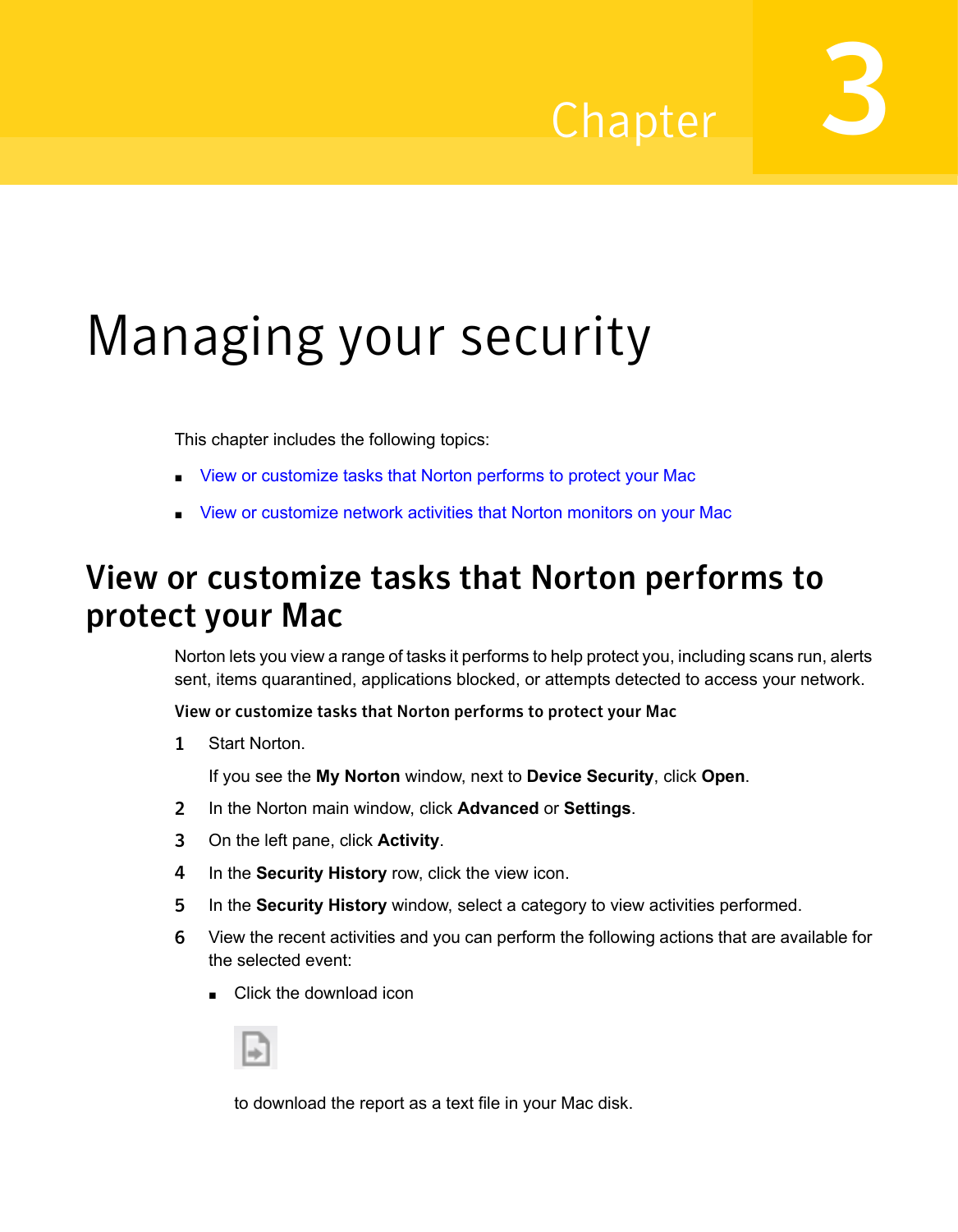Click the remove icon



to remove all the recorded events.

■ Click the filter icon



to filter the recorded events based on your requirement.

■ Click the print icon



to print the report.

Click the information icon



to view additional information about the selected event.

Click the action icon



to perform the actions that are available for the selected event. The options in the Action menu vary depending on the event that you selected from the list.

■ Click the settings icon



to customize the options that need to be displayed for each category. In the **Security History View Options** window, set the following options as needed:

- **Show host names instead of IP addresses**
- **Show high severity events in a different color**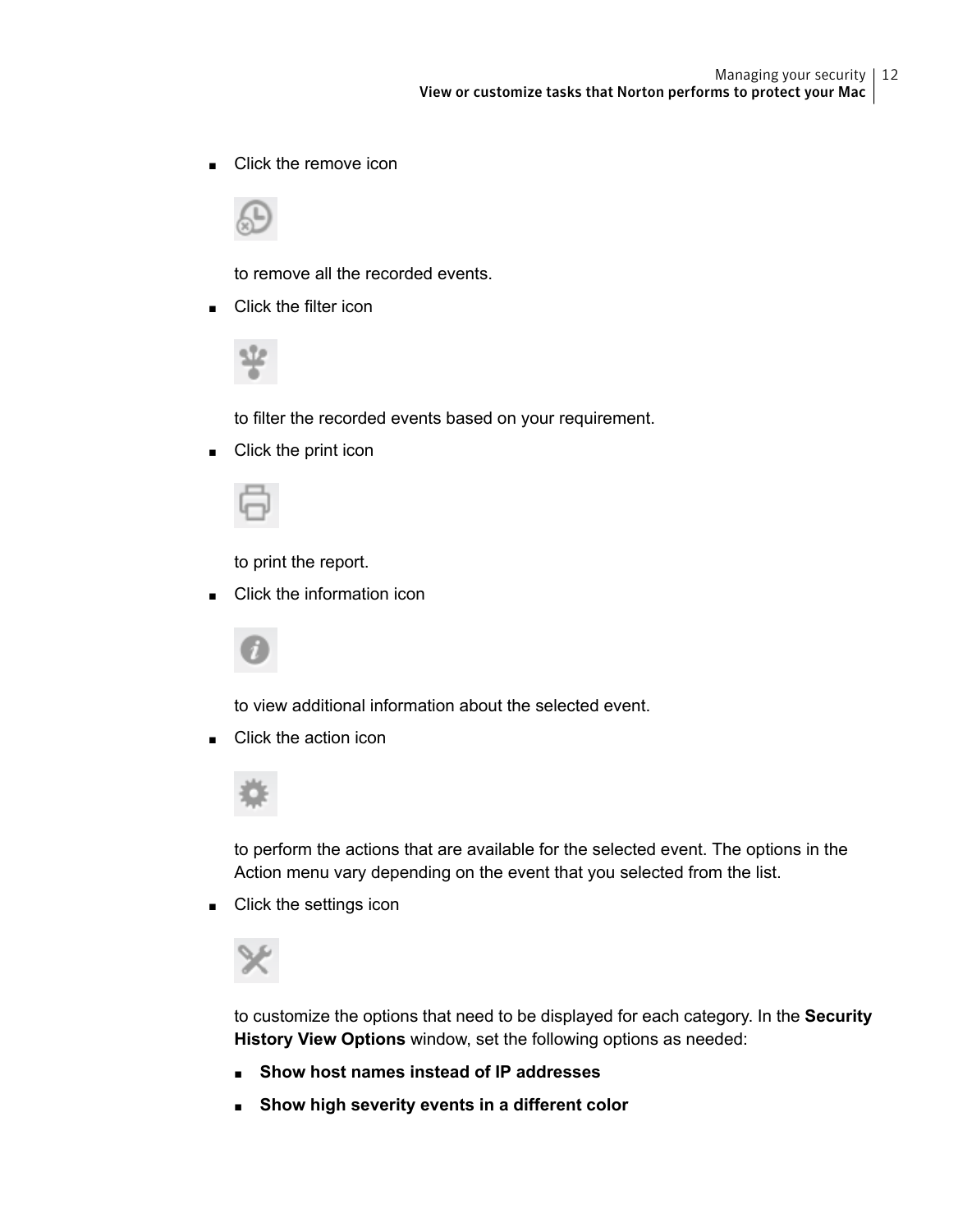■ In the **Columns** drop-down menu, you can select the log category for which you want to change the viewing options. When you select a category, the types of details that can be displayed are shown. You can select the details that you want to view in the Security History window.

#### Need more help?

- <span id="page-12-0"></span>■ See "Run Norton scans to check for [threats](#page-14-1) on Mac" on page 15.
	- See "Repair, restore, or delete files on your Mac that Norton [quarantined"](#page-7-1) on page 8.

### View or customize network activities that Norton monitors on your Mac

Norton lets you view network activities it monitors including incoming and outgoing connections and applications run on open network ports.

Note: This option is available only on macOS 10.14 (Mojave) or earlier versions.

#### View or customize network connection activities

1 Start Norton.

If you see the **My Norton** window, next to **Device Security**, click **Open**.

- 2 In the Norton main window, click **Advanced** or **Settings**.
- 3 On the left pane, click **Activity**.
- 4 In the **Network Activity** row, click the view icon.
- 5 In the **Network Activity** window, select an application, service, or port to view the details of the current network connections.
- 6 View the recent network connections activities and you can perform the following actions that are available for the selected category:
	- Click the download icon



to download the report as a text file in your Mac disk.

■ Click the print icon

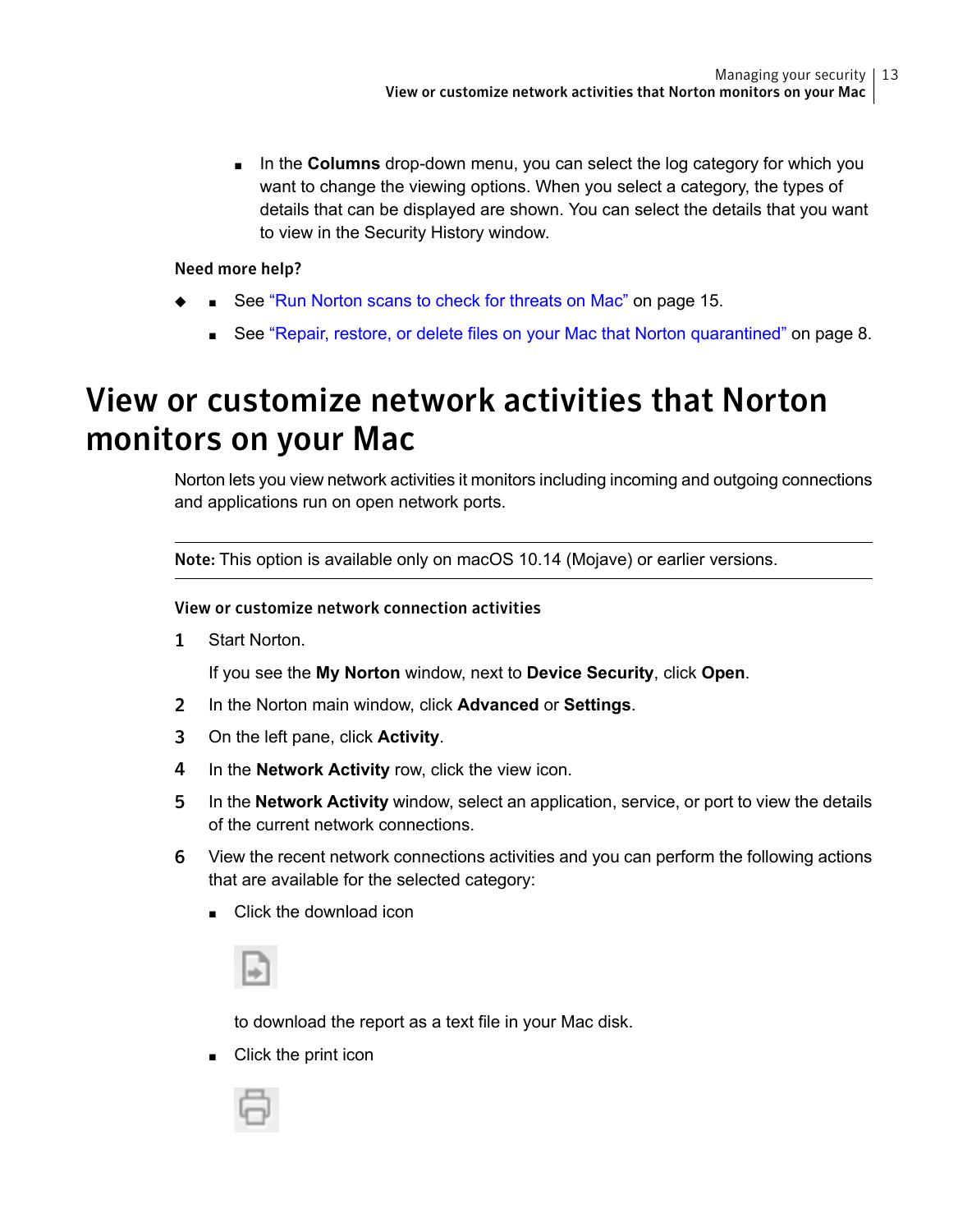to print the report.

Click the view information icon



to view additional information about the selected event.

■ Click the action icon



to perform the actions that are available for the selected event. The options in the Action menu vary depending on the event that you selected from the list.

■ Click the settings icon



to customize the options that need to be displayed for each category. In the **Network Activity View Options** window, set the following options as needed:

- **Show host names instead of IP addresses**
- Under the **Columns** section, set the options that you want to view for the connections.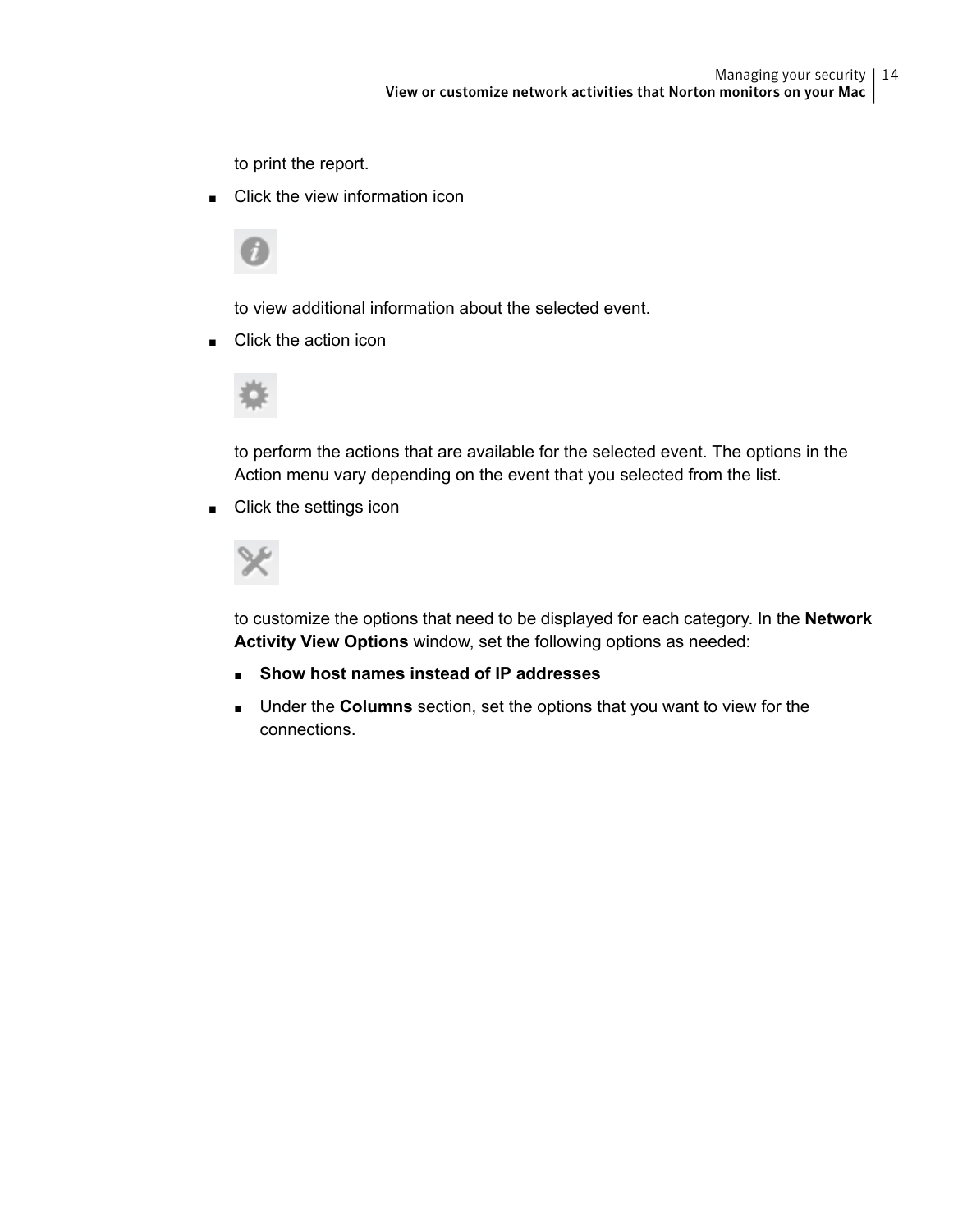## Chapter

# <span id="page-14-0"></span>Scanning your Mac

This chapter includes the following topics:

- Run Norton scans to check for [threats](#page-14-1) on Mac
- Change Norton [Automatic](#page-16-0) Scans settings on Mac
- <span id="page-14-1"></span>[Schedule](#page-16-1) Norton scans on Mac
- Set [Norton](#page-17-0) to scan your Mac while you're away

### Run Norton scans to check for threats on Mac

Norton Automatic Scans updates virus definitions and scans your computer regularly for a range of threats. If you disable Automatic Scans, have been offline, or suspect that you have a virus, you can manually run the following:

- **Quick Scan** to analyze areas of your computer that are most vulnerable to threats.
- **Full Scan** to analyze your entire system including less vulnerable applications, files, and running processes than those checked during a Quick Scan.
- **File Scan** to analyze individual files or folders if you suspect that they are at risk.

Run a Quick Scan, Full Scan, or File scan

1 Start Norton.

- 2 In the Norton main window, click **Scans**.
- 3 On the left pane, click the scan that you want to run:
	- **Quick Scan** > **Start a Quick Scan**
	- **Full Scan** > **Start a Full Scan**
	- **File Scan** > **Select a File**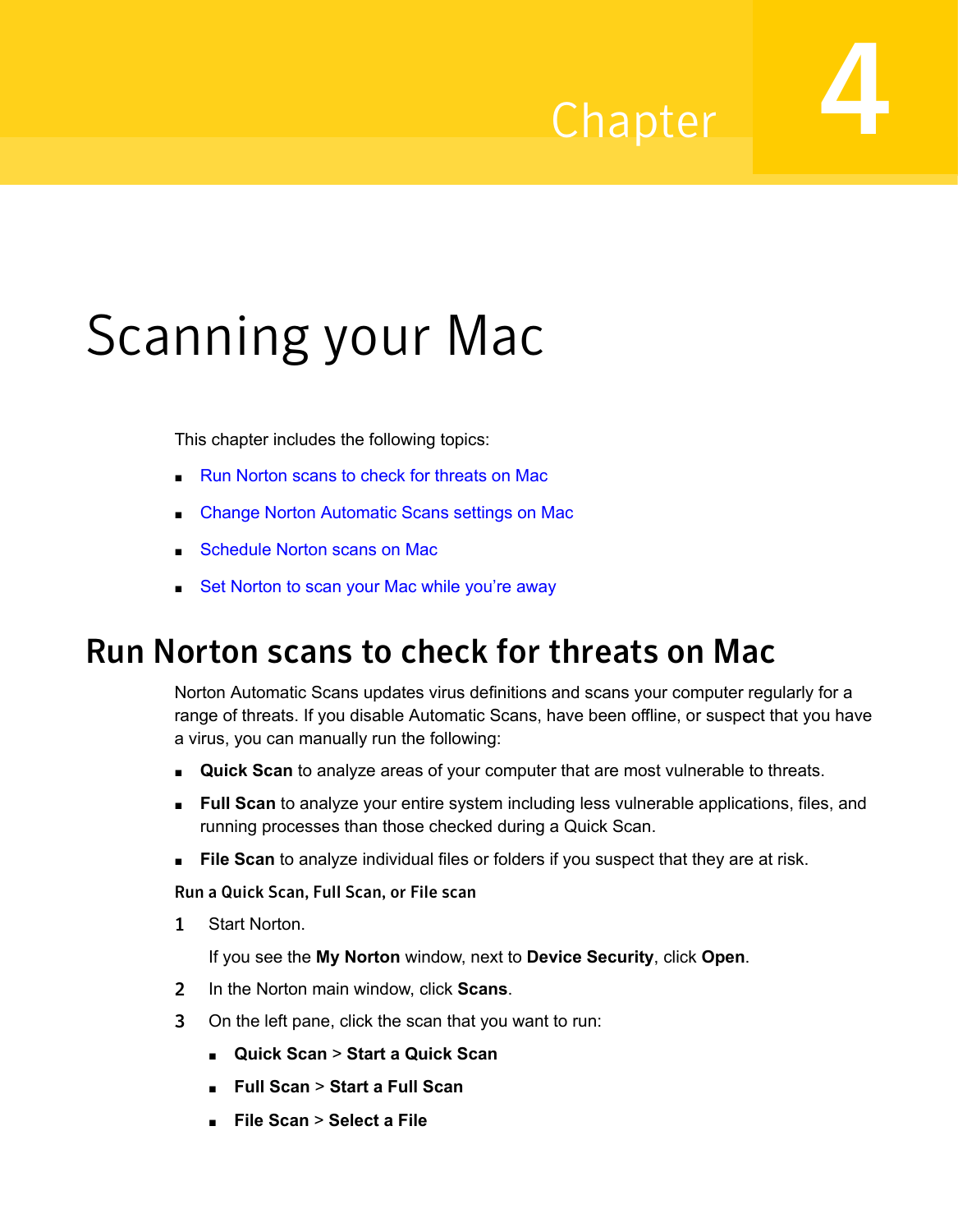Navigate to the folder or file and then click **Scan**.

#### Run scans from the command line

Your Norton product lets you perform multiple scans from the command line interface. The Norton Scanner feature in the Norton product provides this power user feature. NortonLifeLock recommends that you use this feature only if you are an advanced user.

You can launch the command line interface by navigating to **Finder** > **Applications** > **Utilities** > **Terminal**.

Run a Quick Scan

In the command line, type  $/usr/bin/nortonscanner quickscan$ .

#### Run a full system scan

In the command line, type /usr/bin/nortonscanner systemscan.

#### Scan a specific file

In the command line, type  $/usr/bin/nortonscanner -a <$ file path>.

#### Scan a compressed file

In the command line, type /usr/bin/nortonscanner  $-c$  <file path>.

#### Scan the Quarantine

In the command line, type /usr/bin/nortonscanner quarantine.

Using the **Scan Summary** window, you can view the summary of the scan that your Norton product last performed. Your Norton product automatically takes appropriate action on any infected file that it detects during the scan. You can view the details of the virus scans in the **Security History** window.

Note: If your Norton product cannot repair an infected file, the file is quarantined. This way, your Norton product prevents the infection from spreading and infecting other files in your Mac. You can find the quarantined item under the Quarantine category in the Security History window.

You can use the **Done** option to close the Scan Results window. For potentially unwanted applications, **Delete** button is enabled. You can use the **Delete** button to remove the application.

Your Norton product displays the **Virus Scan Complete** window which indicates that the infected files are repaired, and the files are safe to use. You can use the **Security History** option in the Activity section of the Advanced window to view the details of the repaired files. You can also view the detected viruses and the action that was taken against the virus to protect your Mac.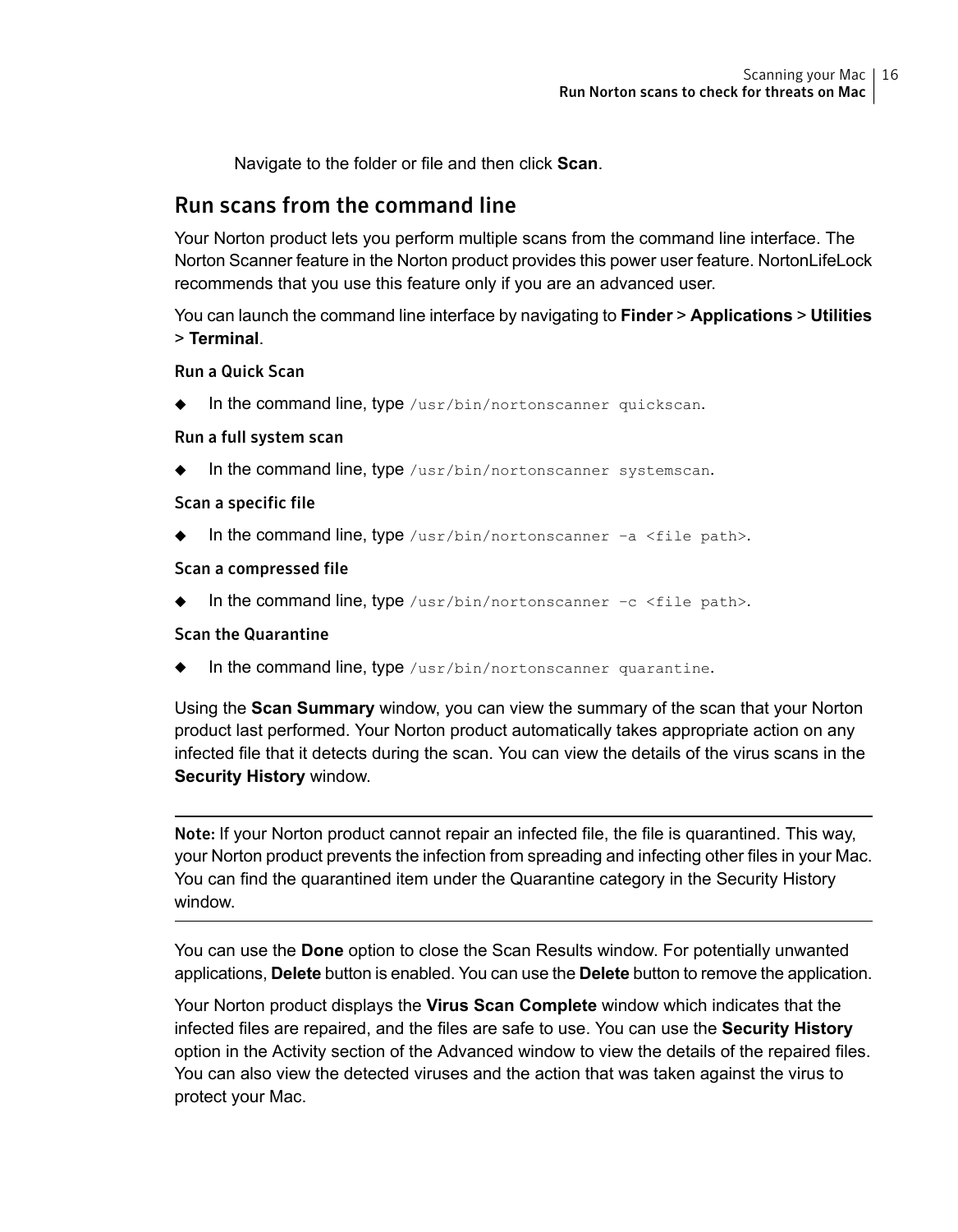### Change Norton Automatic Scans settings on Mac

<span id="page-16-0"></span>Norton **Automatic Scans** maximizes your security by regularly updating virus definitions, scanning your computer, and monitoring incoming and outgoing traffic. Default settings are optimal for most users, but you can customize options to include or exclude files from Automatic Scans or temporarily turn off the feature.

#### Change Automatic Scans options

1 Start Norton.

If you see the **My Norton** window, next to **Device Security**, click **Open**.

- 2 In the Norton main window, click **Advanced** or **Settings**.
- 3 On the left pane, click **Protect My Mac**.
- 4 In the Automatic Scans row, click the settings icon to change any of the following:
	- **Scan everything**
	- **Scan only these folders** / **Don't scan these folders** Click **+**, then browse to the folders that you want to include or exclude from Automatic scans
	- **Scan files in compressed archives** including .zip or .rar formats.
	- **Scan files located on external drives when accessed**

### <span id="page-16-1"></span>Schedule Norton scans on Mac

After you install Norton on your Mac, it enables Automatic Scans to update virus definitions and scan your computer regularly for a range of threats. You may prefer to schedule scans at specific times.

Note: **Scheduled Scans** settings do not change when a different user is on your Mac and scans continue to run at scheduled times.

#### Schedule Norton scans

1 Start Norton.

If you see the **My Norton** window, next to **Device Security**, click **Open**.

- 2 In the Norton product main window, click **Advanced** or **Settings**.
- 3 On the left pane, click **Protect my Mac**.
- 4 In the **Scheduled Scans** row, make sure the switch is on.

If the switch is off, you won't be able to run or configure scheduled scans.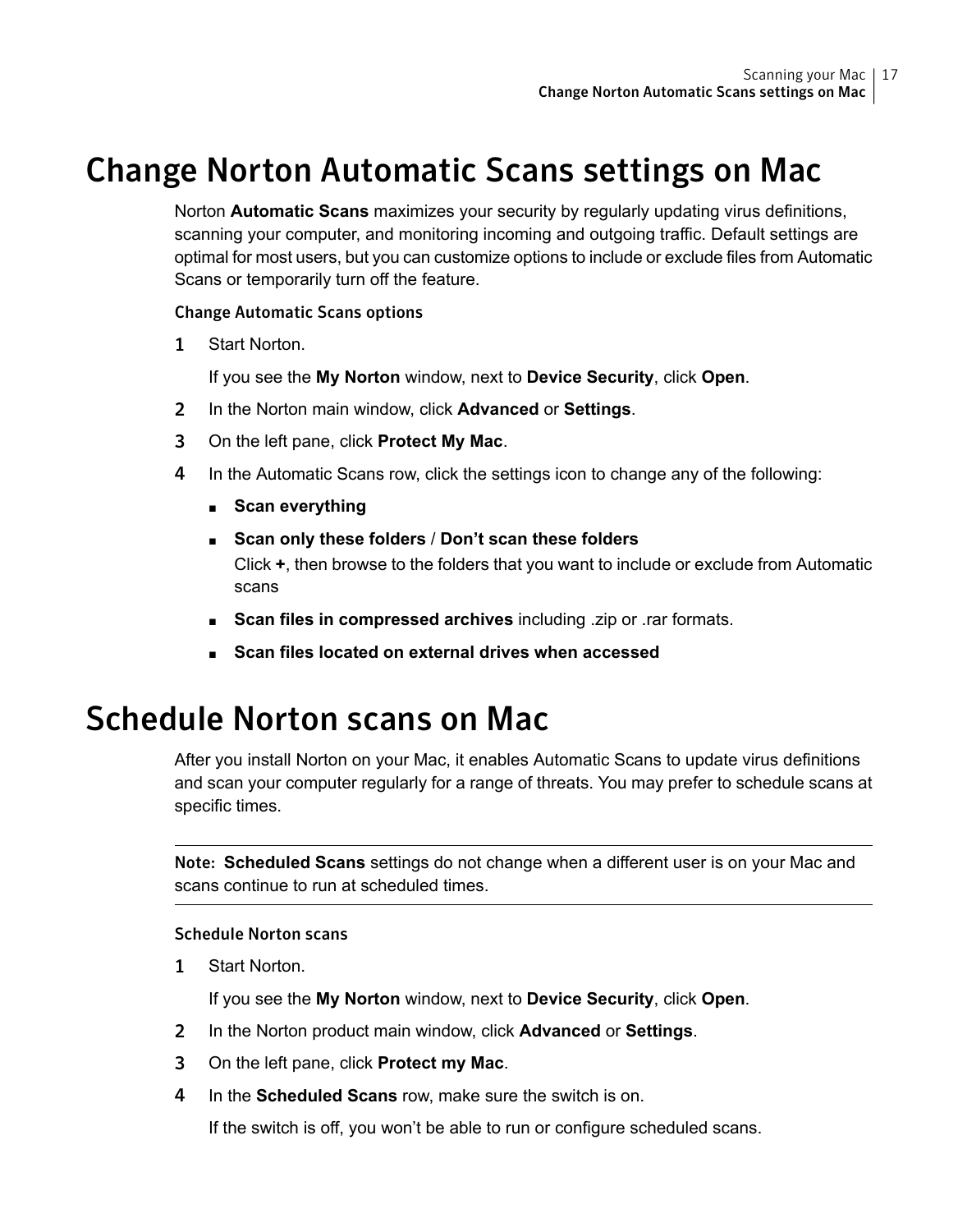- 5 Click the settings icon.
- 6 In the **Scheduled Scans** window, set your options for what and when to scan.
- <span id="page-17-0"></span>7 Click **Save**.

### Set Norton to scan your Mac while you're away

When you install Norton, the **Idle Scans** feature is set to detect when you are using your Mac so that Norton does not run scans that could impact your computer performance. Default settings are optimal for most users, but you can customize settings to scan your entire computer or specific files and folders only. Though not recommended, you can even turn Idle Scans off.

You see an **Idle Scan Report** window which indicates that your Norton product detected one or more infected files during idle scan. You can use the **View Log** option to view the details of the infected files in the **Security History** window

#### Customize Idle Scans settings

1 Start Norton.

If you see the **My Norton** window, next to **Device Security**, click **Open**.

- 2 In the Norton product main window, click **Advanced** or **Settings**.
- 3 On the left pane, click **Protect my Mac**.
- 4 In the **Idle Scans** row, make sure the switch is on.

If the switch is off, your computer performance could be impacted when you are working.

- 5 In the Idle Scans window, customize your scan settings:
	- **What to Scan** to scan your entire system, your startup disk, or all user folders
	- **Scan files in compressed archives (Recommended)** to scan compressed files like .zip files.
	- **Show Idle Scans Results** to store a record of scan results.
	- **Reset to Defaults**, to revert any changes you made back to the recommended defaults.

Need more help?

■ See "Change Norton [Automatic](#page-16-0) Scans settings on Mac" on page 17.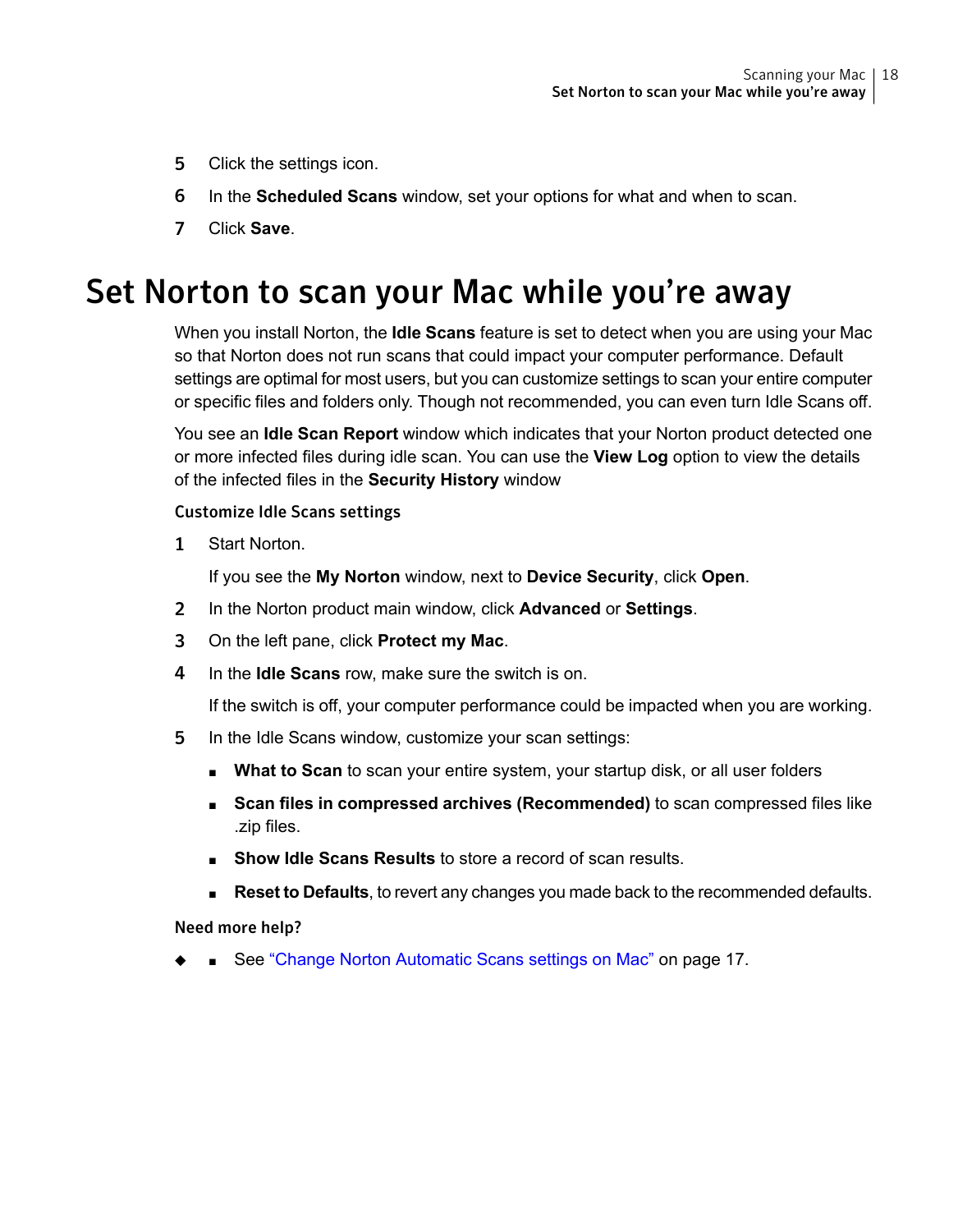## Chapter

# <span id="page-18-0"></span>Keeping secure on the Internet

This chapter includes the following topics:

- **Learn more about [Vulnerability](#page-19-0) Protection**
- Turn off or turn on [Vulnerability](#page-19-1) Protection
- Exclude or include attack [signatures](#page-19-2) on Mac
- Enable or disable [notifications](#page-20-0) for blocked attack signatures on Mac
- Learn more about [customizing](#page-21-0) firewall settings for Mac
- Learn more about [configuring](#page-22-0) firewall rule for an IP address
- [Configure](#page-23-0) firewall rules for an IP address on Mac
- Modify firewall rules for an IP [address](#page-24-0) on Mac
- [Remove](#page-25-0) firewall rule for an IP address on Mac
- Disable or enable advanced [protection](#page-25-1) features on Mac
- Configure [AutoBlock](#page-26-0) settings on Mac
- Configure [Signatures](#page-26-1) settings on Mac
- [Upgrade](#page-27-0) to the latest Norton version to better protect your Mac
- Help Norton [Community](#page-29-0) Watch identify potential new threats on Mac
- Send reports to [NortonLifeLock](#page-30-0) if Norton encounters an error on Mac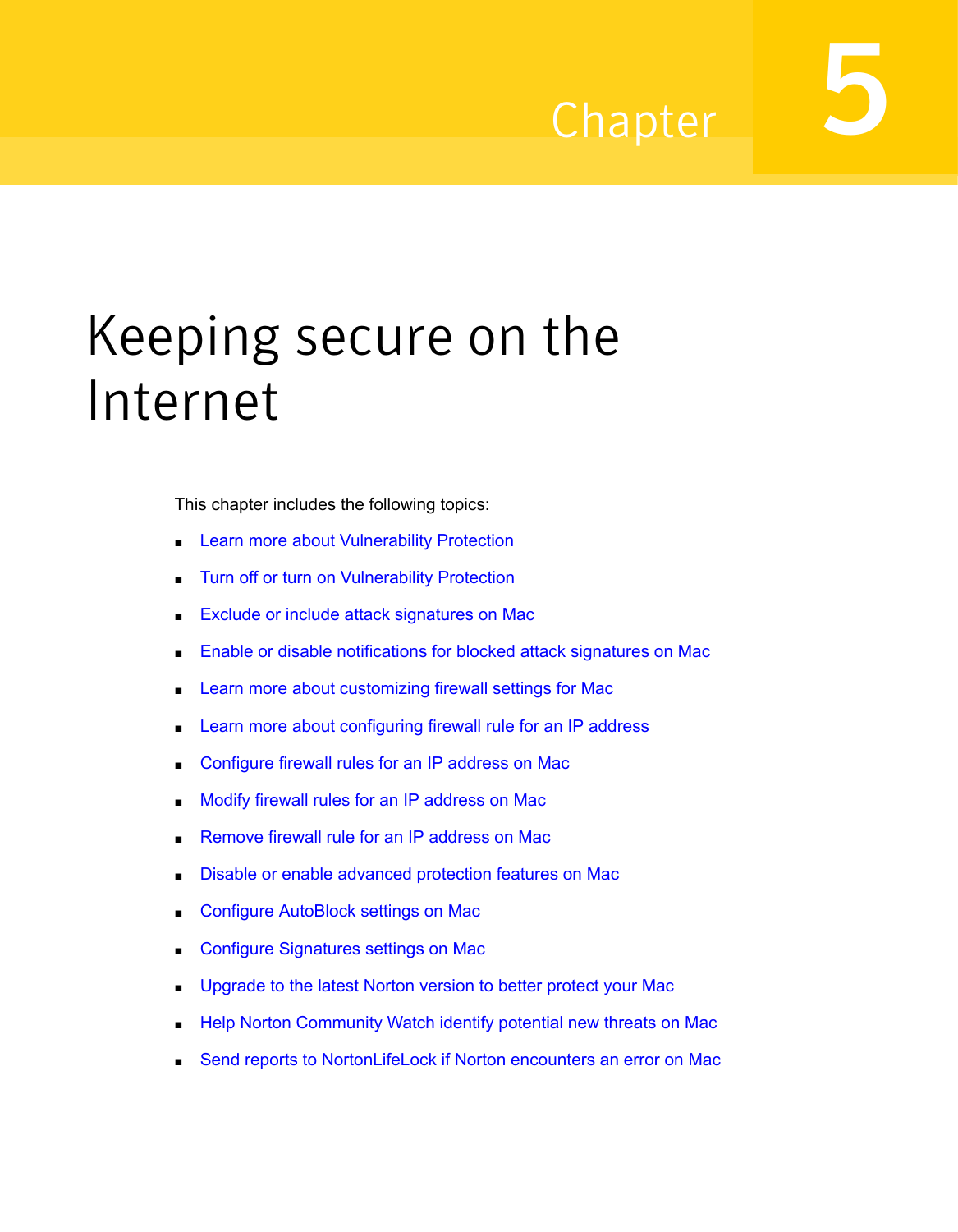### Learn more about Vulnerability Protection

<span id="page-19-0"></span>Vulnerability Protection feature helps you in detecting and preventing Intrusions through the Internet. Vulnerability Protection provides information about the susceptibility of the programs that may be on your Mac against malicious attacks. It also provides information about the known attacks.

Vulnerabilities are flaws in your programs or your operating system that can create weaknesses in the overall security of your Mac. Improper Mac configurations or security configurations also create vulnerabilities. External attackers exploit these vulnerabilities and perform malicious actions on your Mac. Examples of such malicious attacks are active desktop monitoring, keylogging, and hacking. Such attacks can slow down the performance of your Mac, cause program failure, or expose your personal data and confidential information to the cybercriminals.

<span id="page-19-1"></span>Your Norton product provides the signature-based solutions to protect your Mac from the most common Internet attacks. Attack signatures contain the information that identifies an attacker's attempt to exploit a known vulnerability in your operating system or your Mac programs. The Intrusion Prevention feature of your Norton product uses an extensive list of attack signatures to detect and block suspicious network activity.

### Turn off or turn on Vulnerability Protection

You can choose whether you want to protect your Mac from the threats that can affect your Mac vulnerabilities.

By default, the Vulnerability Protection option is turned on. NortonLifeLock recommends that you keep the Vulnerability Protection option turned on to protect your Mac from any malicious attacks.

Turn off or turn on Vulnerability Protection

1 Start Norton.

If you see the **My Norton** window, next to **Device Security**, click **Open**.

- <span id="page-19-2"></span>2 In the Norton product main window, click **Advanced**.
- 3 On the left pane, click **Firewall**.
- 4 In the **Vulnerability Protection** row, move the switch to off or on.

### Exclude or include attack signatures on Mac

Your Norton product performs scans by comparing the signature of the files against the known attack signatures to identify threats on your Mac. An attack signature is used to identify an attacker's attempt to exploit a known operating system or application vulnerability.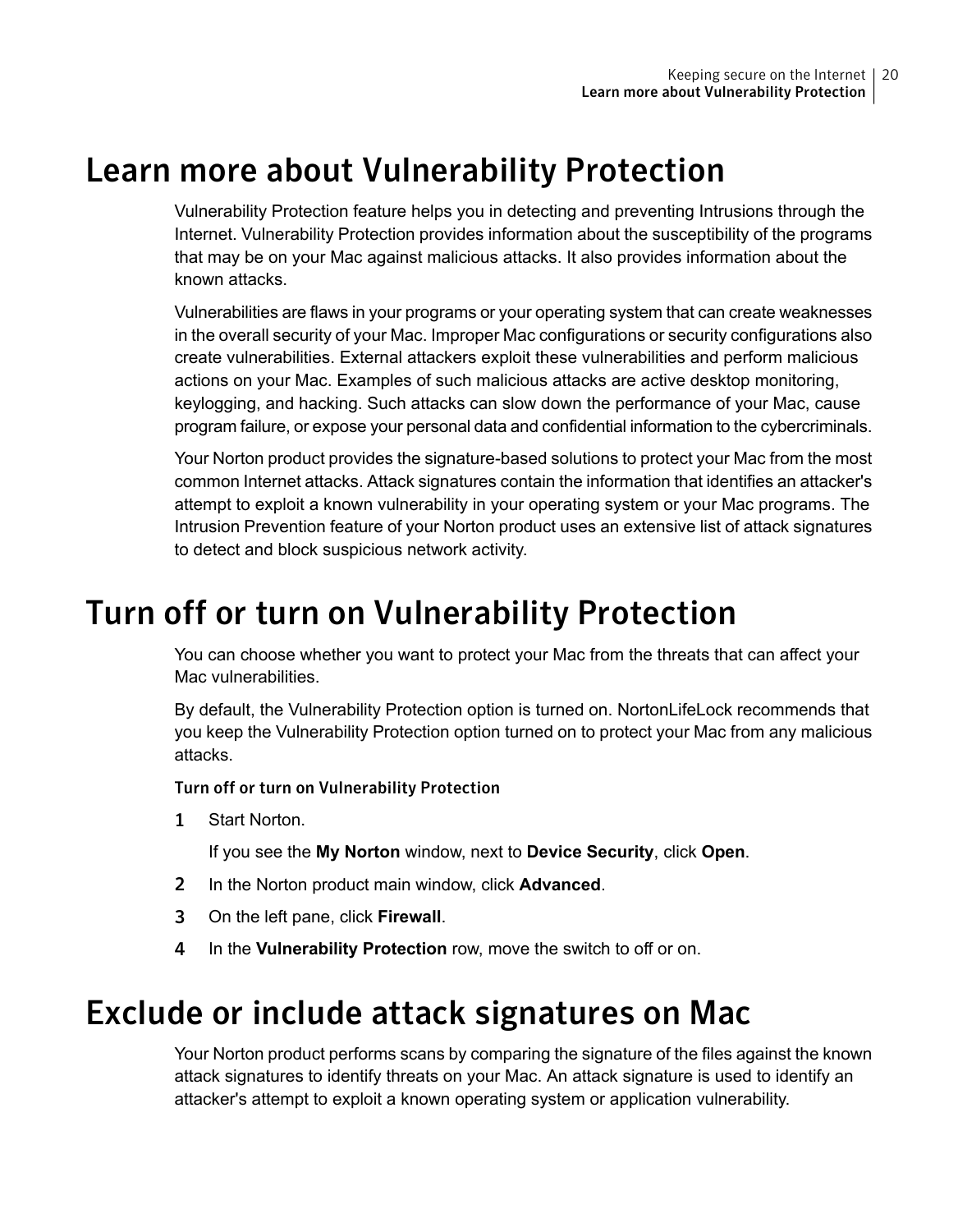You can choose whether you want to protect your Mac from all the attack signatures or only from the selected signatures. In some cases, benign network activity can appear to be similar to an attack signature. You might receive repeated notifications about possible attacks. If you know that the attacks that trigger these notifications are safe, you can create an exclusion list for the signature that matches the benign activity.

If you want protection against vulnerabilities, but you do not want to receive notifications about blocked attacks, you can stop Vulnerability Protection from displaying notifications. Unless you have a good reason to disable a signature, you should leave the signatures turned on. If you disable a signature, your computer may be vulnerable to attack.

#### Enable or disable attack signatures

1 Start Norton.

If you see the **My Norton** window, next to **Device Security**, click **Open**.

- 2 In the Norton product main window, click **Advanced** or **Settings**.
- 3 On the left pane, click **Firewall**.
- 4 In the **Vulnerability Protection** row, click the settings icon.
- 5 In the **Vulnerability Protection** window, click the **Signatures** tab.
- 6 In the **Signatures** list, select a signature, and do one of the following:
	- To disable the detection of the attack signature, uncheck **Enable this signature**
	- To enable the detection of the attack signature, check **Enable this signature**
- <span id="page-20-0"></span>7 Click **Done**.

### Enable or disable notifications for blocked attack signatures on Mac

You can choose whether you want to receive notifications when Vulnerability Protection blocks suspected attacks.

The notification message lets you do the following:

- To view the details of the blocked attack.
- To report a wrongly detected attack.

All of the Vulnerability Protection activities are recorded in the **Security History** window. The entries include information about the unauthorized accesses attempts and other details.

You can enable or disable notification for all blocked attacks or for individual attack signatures.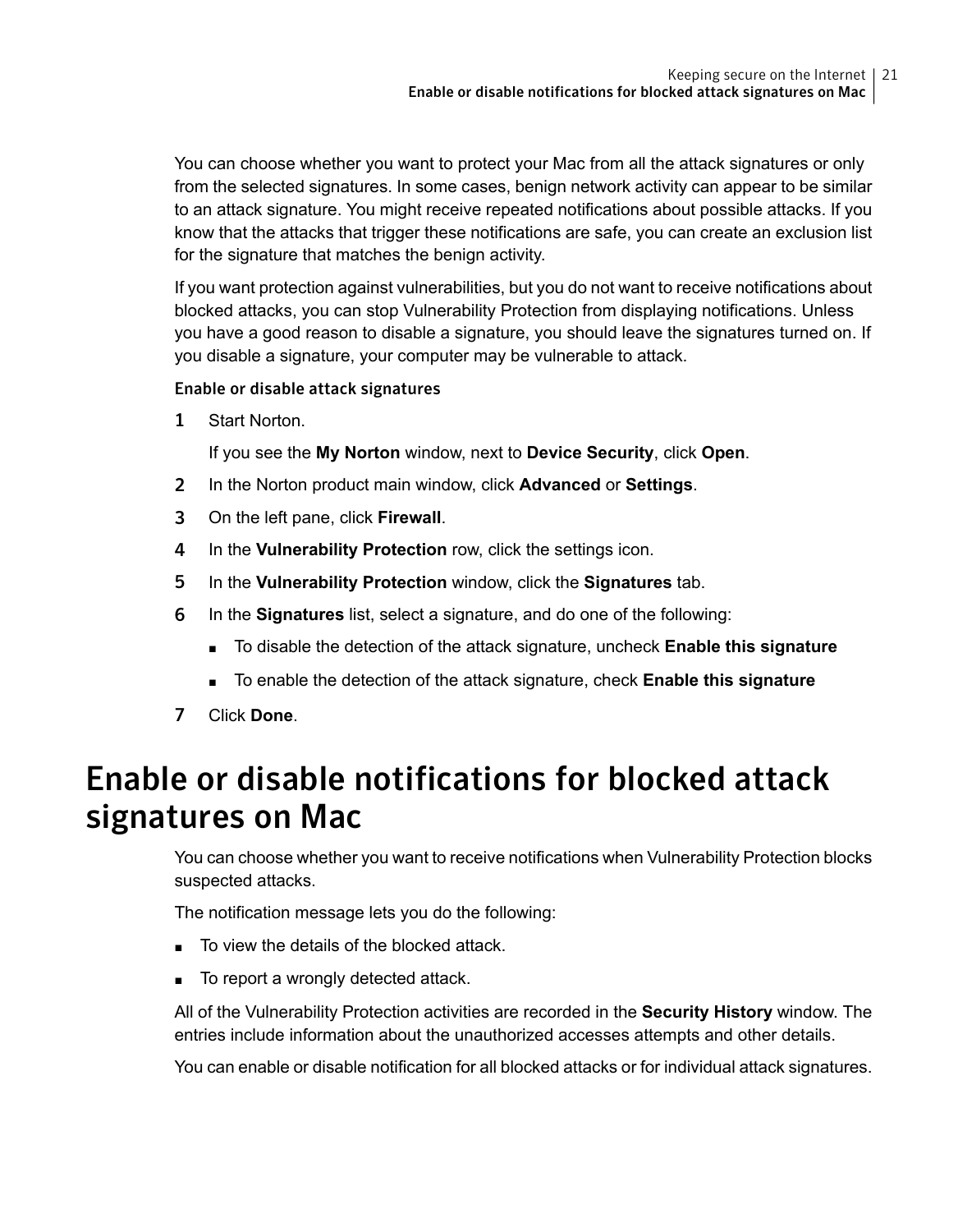Enable or disable notifications for individual attack signatures

1 Start Norton.

If you see the **My Norton** window, next to **Device Security**, click **Open**.

- 2 In the Norton product main window, click **Advanced** or **Settings**.
- 3 On the left pane, click **Firewall**.
- 4 In the **Vulnerability Protection** row, click the settings icon.
- 5 In the **Vulnerability Protection** window, click the **Signatures** tab.
- 6 In the **Signature** list, do one of the following:
	- To disable the notifications, deselect **Show notifications for this signature**.
	- To enable the notifications, select **Show notifications for this signature**.
- <span id="page-21-0"></span>7 Click **Done**.

### Learn more about customizing firewall settings for Mac

Firewall settings let you customize how firewall should monitor and respond to the inbound and the outbound network communications. Firewall settings contain the access settings for the applications, services, and ports on your Mac. They also contain access settings for connections to or from the other computers in the network to which your Mac is connected.

You can use the **Firewall** window to customize the following firewall settings:

**Application Blocking** Lets you configure firewall rules for the applications that run on your Mac to connect to the Internet.

> The Application Blocking settings determine whether to allow or deny an application, such as a web browser or iTunes, from connecting to the Internet.

> Application Blocking settings are not specific to a particular network location. The Application Blocking settings do not change when you change to a different network location.

> You can use the **Configure** option under **Application Blocking** to set Internet access for applications on your Mac.

> Note: Whenever an overlap exists in the settings between Connection Blocking and Application Blocking, the Connection Blocking settings take precedence over the Application Blocking settings.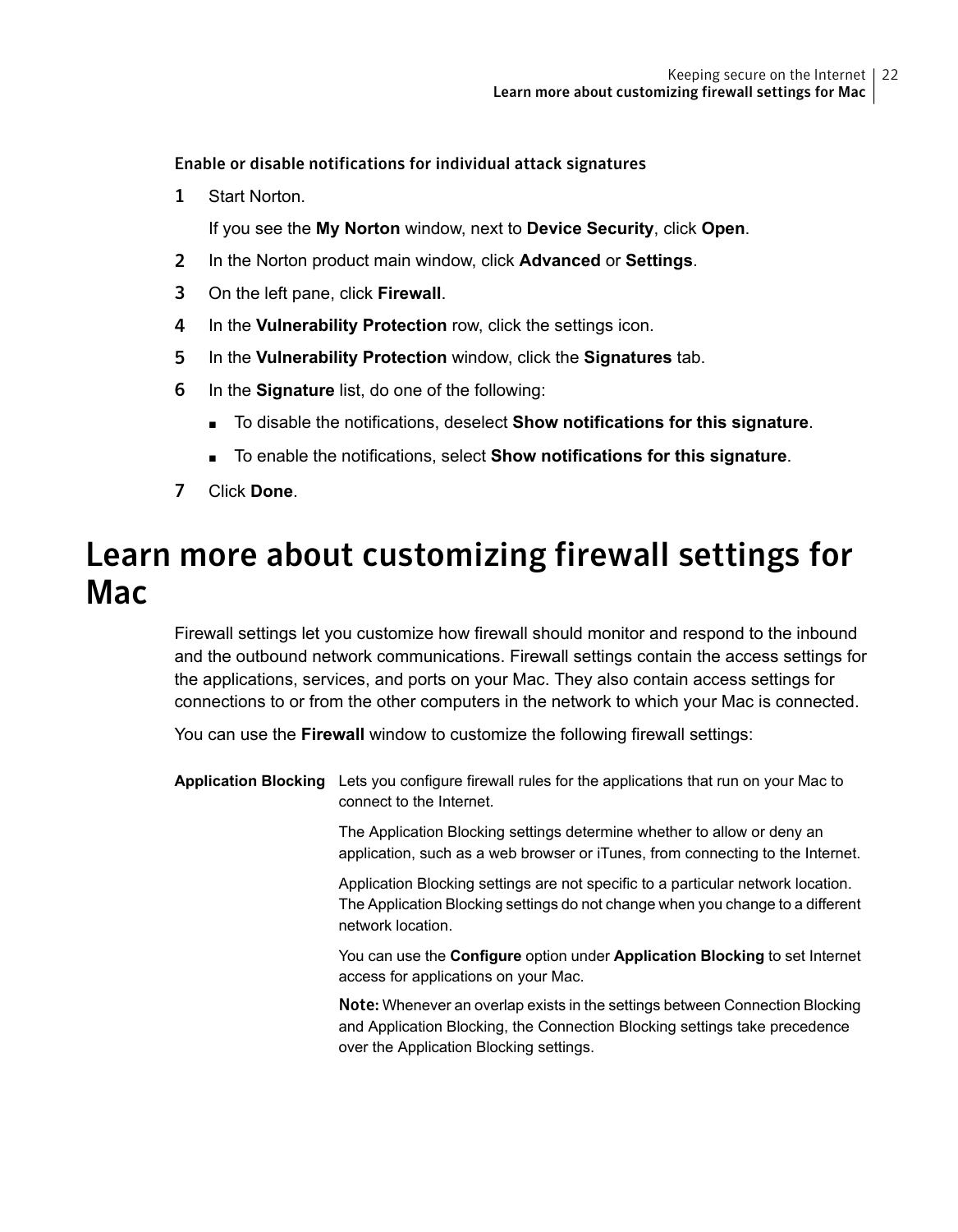|                                    | <b>Connection Blocking</b> Lets you allow or block the applications, ports, services, and IP addresses that:                                                                                                                                                                                               |
|------------------------------------|------------------------------------------------------------------------------------------------------------------------------------------------------------------------------------------------------------------------------------------------------------------------------------------------------------|
|                                    | Connect to your Mac.<br>Connect to a network.                                                                                                                                                                                                                                                              |
|                                    | The Connection Blocking settings determine whether to allow or deny the<br>incoming or the outgoing connections that use a specific service, application,<br>or a port. You can also configure firewall to allow or block a specific IP address<br>on the network.                                         |
|                                    | Connection blocking settings apply only to a particular location.                                                                                                                                                                                                                                          |
|                                    | You can use the settings icon in the Connection Blocking row to set<br>connections for applications and services on your Mac.                                                                                                                                                                              |
| Vulnerability<br><b>Protection</b> | Helps you in detecting and preventing Intrusions through the Internet.<br>Vulnerability Protection monitors all the incoming and the outgoing traffic on<br>your Mac and blocks any unauthorized access.                                                                                                   |
|                                    | It provides information about the susceptibility of the programs that may be on<br>your Mac against malicious attacks.                                                                                                                                                                                     |
| <b>Location Awareness</b>          | Lets you configure the firewall settings based on the network location to which<br>your Mac is connected.                                                                                                                                                                                                  |
|                                    | The firewall settings that you configure contain the connection blocking settings<br>for the application and services that run on your Mac. When you connect your<br>portable Mac to a new network location, your Norton product prompts you to<br>select a new firewall setting for the network location. |

### <span id="page-22-0"></span>Learn more about configuring firewall rule for an IP address

You can use the **Connection Blocking** window to configure the firewall for zones in the network to which your Mac is connected. You can configure the zone access settings to specify IP addresses to which you want to allow or block connections.

The **Trust Zone** in the **View** pane shows the IP addresses to or from which you allowed access attempts for a network location. The **Block Zone** in the **View** pane shows the IP address to or from which you blocked access attempts of a network location.

You can perform the following activities for a zone from the **Connection Blocking** window:

- Configure the access settings for an IP address
- Edit the access settings for an IP address
- Remove the access settings for an IP address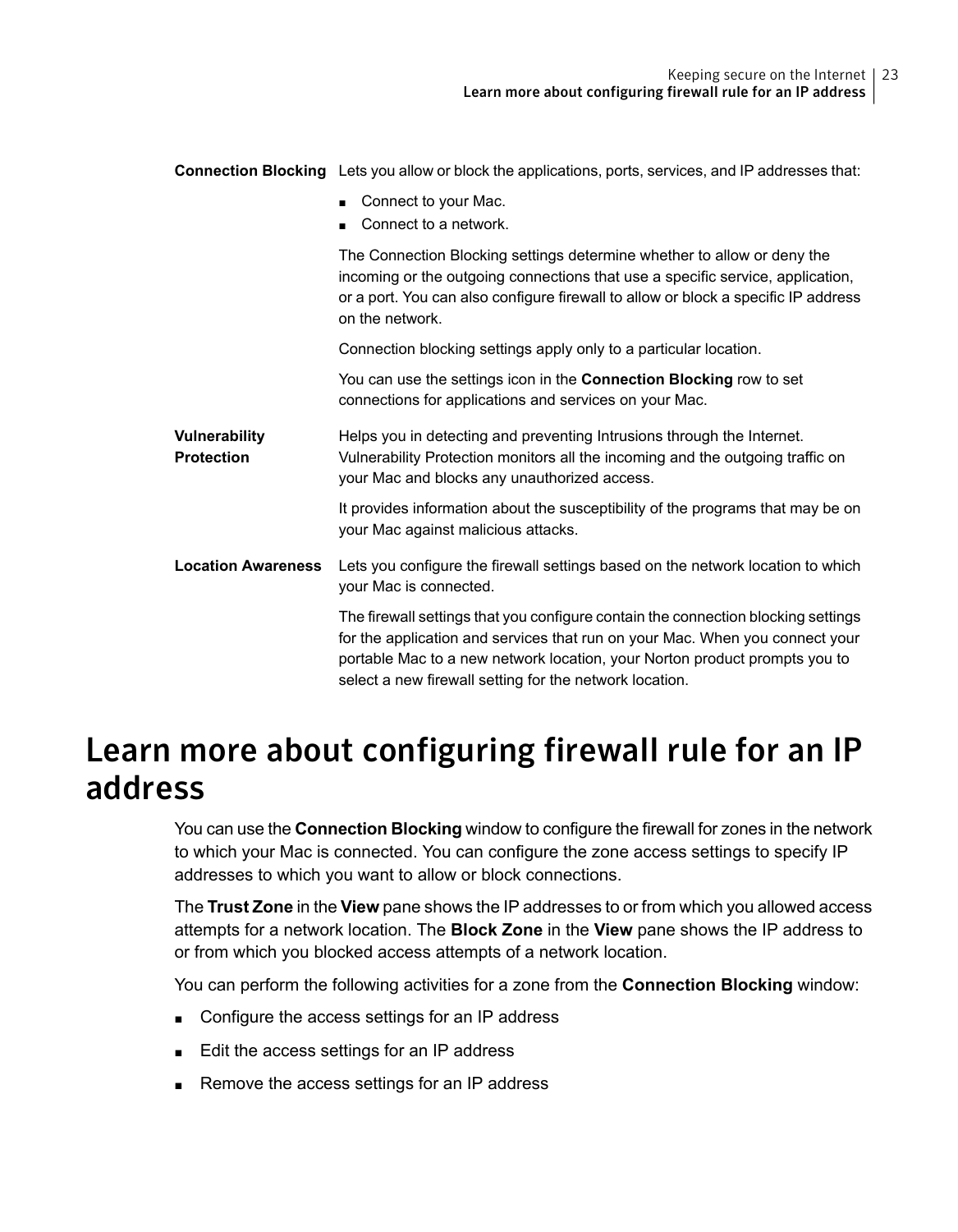### Configure firewall rules for an IP address on Mac

<span id="page-23-0"></span>You can specify the firewall rules of the IP address that is specific to a network location setting.

The **Trust Zone** in the **View** pane shows the IP addresses to or from which you allowed access attempts for a network location. The **Block Zone** in the **View** pane shows the IP addresses to or from which you blocked access attempts of a network location.

#### Configure firewall rules for an IP address

1 Start Norton.

If you see the **My Norton** window, next to **Device Security**, click **Open**.

- 2 In the Norton product main window, click **Advanced** or **Settings**.
- 3 On the left pane, click **Firewall**.
- 4 In the **Connection Blocking** row, click the settings icon.
- 5 In the **Connection Blocking** window, in the **Editing settings** menu, select the network location.
- 6 In the **View** menu, click **Zones**.
- 7 Click **Add IP address**.

You can also use the **+** sign next to the **Block Zone** or **Trust Zone** row to specify access settings for the IP address.

8 In the **Edit address** window, select the default access setting option. Your options are:

| <b>Allow</b> | Lets you allow the connections to or from all<br>computers that exist on your network.          |
|--------------|-------------------------------------------------------------------------------------------------|
| <b>Block</b> | Lets you block the connections to or from the<br>computer with the IP address that you specify. |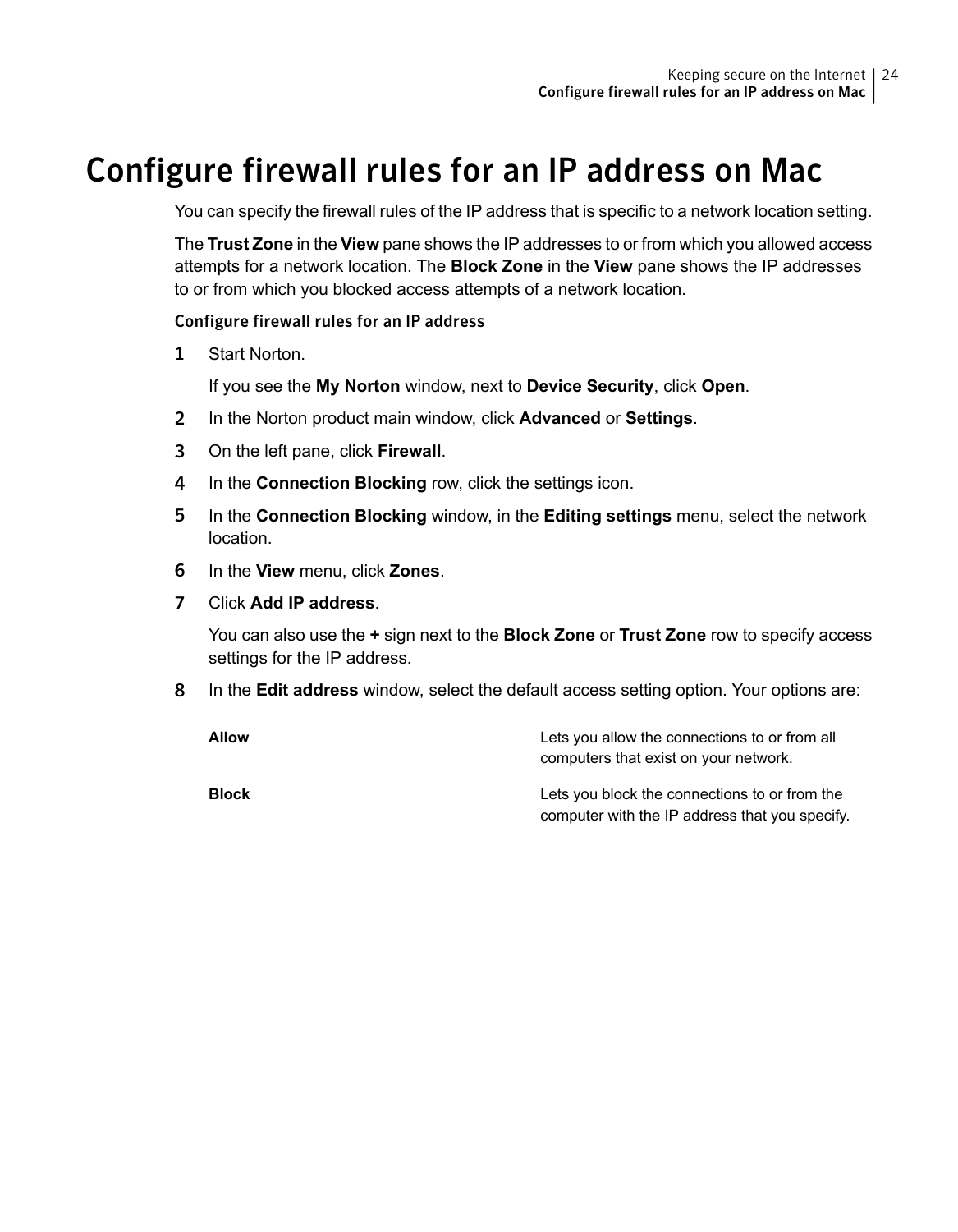9 In the address menu, select an option to specify the IP addresses of computers to which you want to apply the access settings. Your options are:

| All computers on my current network | Lets you allow or block connections to or from all<br>computers on your network.                       |
|-------------------------------------|--------------------------------------------------------------------------------------------------------|
| A single computer                   | Lets you allow or block connections to or from<br>the computer with the IP address that you specify.   |
| All IP addresses beginning with     | Lets you allow or block connections to or from<br>computers with the base address that you<br>specify. |
| All IP addresses on a network       | Lets you allow or block connections to or from<br>computers on a local network.                        |

- <span id="page-24-0"></span>10 Click **Logging and notification settings** to configure Norton product to maintain records and notify you about access attempts.
- 11 Click **Save**.

### Modify firewall rules for an IP address on Mac

You can edit the firewall rules of IP address, which is specific to a network location setting.

Modify firewall rules for an IP address

1 Start Norton.

- 2 In the Norton product main window, click **Advanced** or **Settings**.
- 3 On the left pane, click **Firewall**.
- 4 In the **Connection Blocking** row, click the settings icon.
- 5 In the **Connection Blocking** window, in the **Editing Settings** menu, select the Connection Blocking setting for which you want to change the settings of an IP address.
- 6 In the **View** menu, click **Zones** and select a row that contains the access settings for an IP address that you want to modify.
- 7 Click **Edit**.
- 8 In the **Edit address** window, make the necessary changes.
- 9 Click **Save**.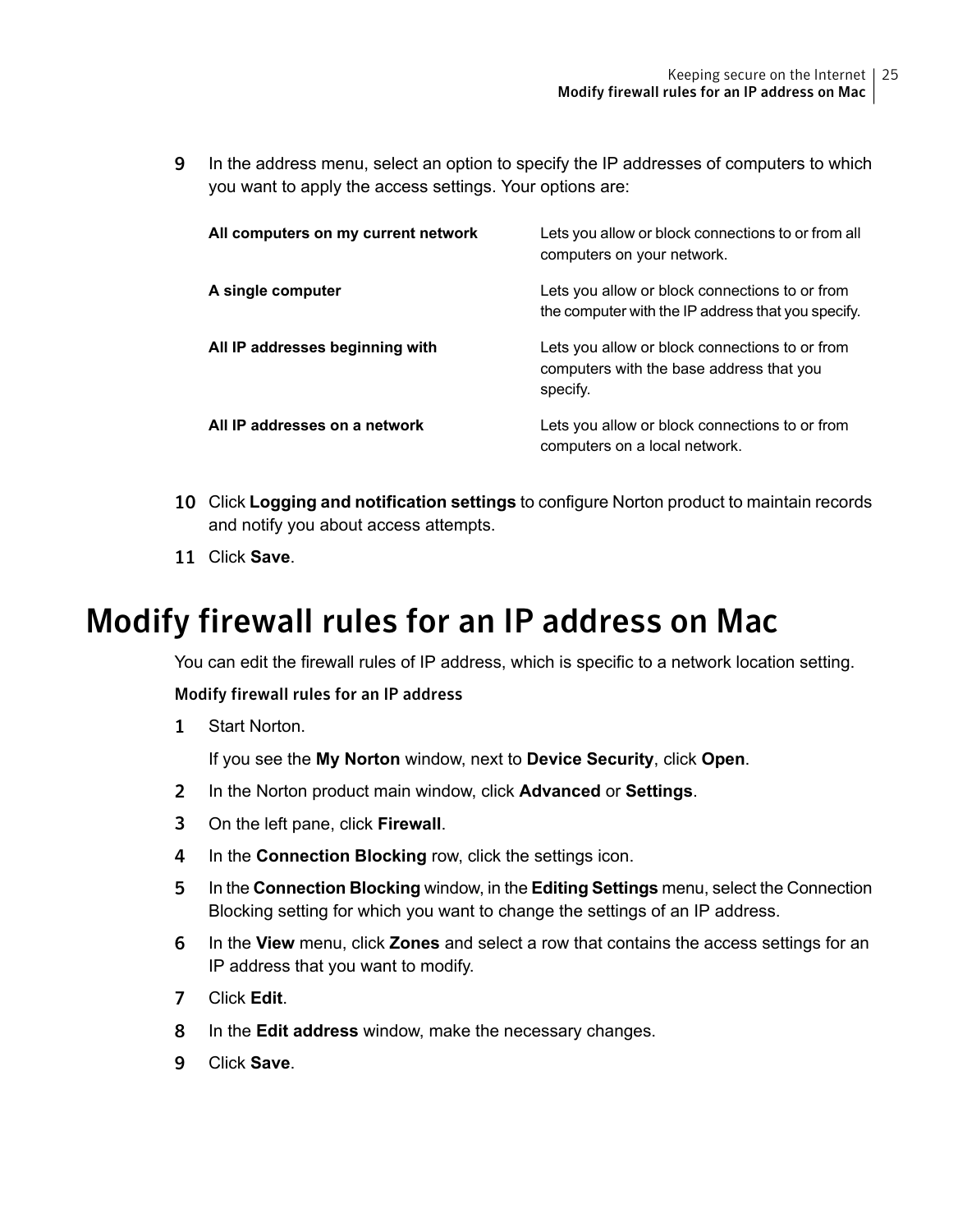### Remove firewall rule for an IP address on Mac

<span id="page-25-0"></span>You can remove the firewall rule for an IP address, which is specific to a network location.

#### Remove firewall rule for an IP address

1 Start Norton.

If you see the **My Norton** window, next to **Device Security**, click **Open**.

- 2 In the Norton product main window, click **Advanced** or **Settings**.
- 3 On the left pane, click **Firewall**.
- 4 In the **Connection Blocking** row, click the settings icon.
- 5 In the **Connection Blocking** window, in the **Editing Settings** menu, select a Connection Blocking setting.
- 6 In the **View** menu, click **Zones**.
- <span id="page-25-1"></span>7 In the **View** pane, select the row that contains the access settings of an IP address and do one of the following:
	- Click **Remove**, and in the confirmation window, click **Remove** again.
	- Click the **-** option that appears next to the IP address that you want to remove, and in the confirmation window, click **Remove** again.

### Disable or enable advanced protection features on Mac

The **Advanced** window lets you disable or enable the following advanced protection feature of your Norton product:

#### ■ **Vulnerability Protection**

By default, the advanced protection feature are enabled. NortonLifeLock recommends that you do not disable any of the advanced firewall features.

#### Disable or enable Vulnerability Protection

1 Start Norton.

- 2 In the Norton product main window, click **Advanced** or **Settings**.
- 3 On the left pane, click **Firewall**.
- 4 In the **Vulnerability Protection** row, move the switch to off or on.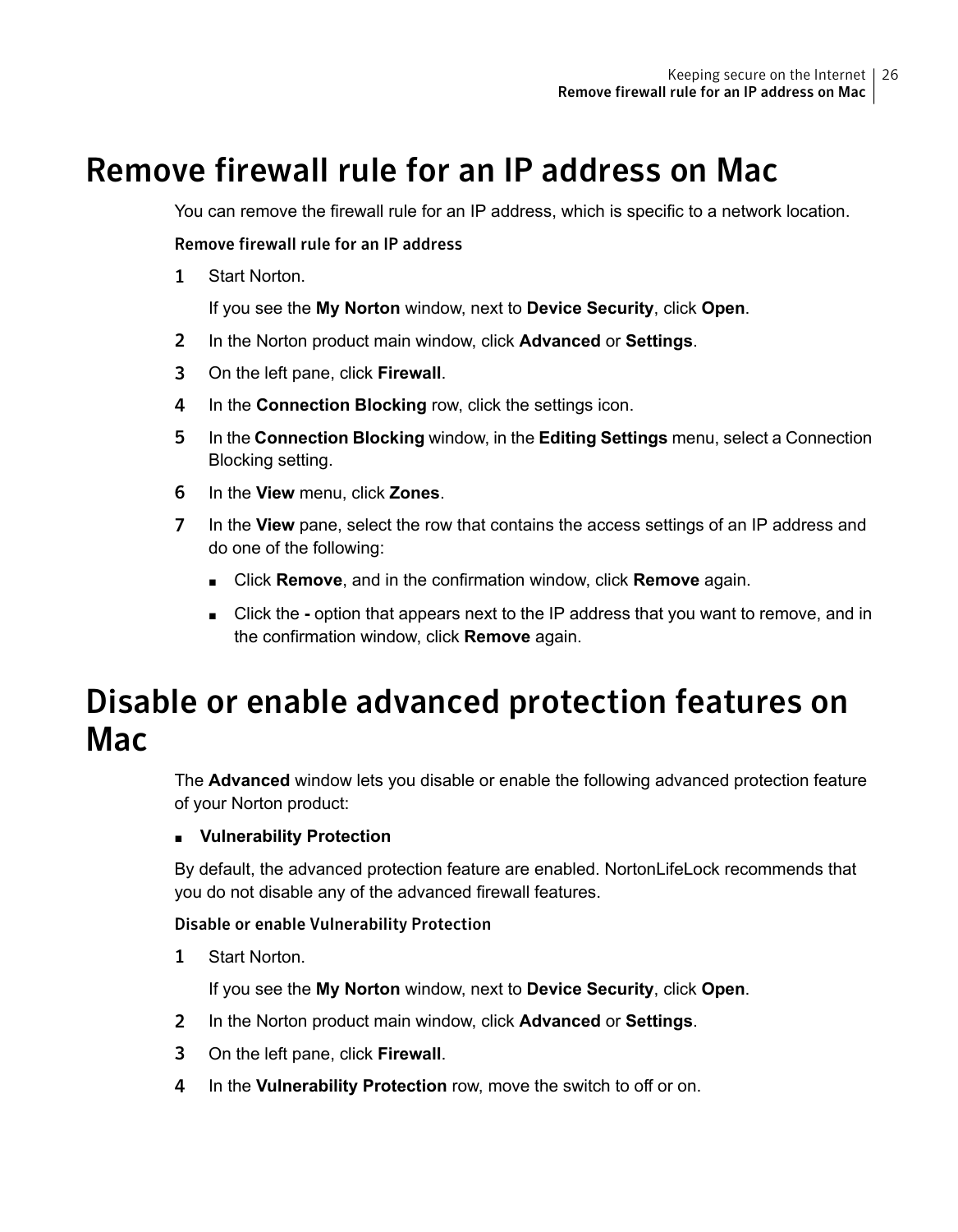### Configure AutoBlock settings on Mac

<span id="page-26-0"></span>You can use the **AutoBlock** tab in the **Vulnerability Protection** window to automatically block the IP addresses of computers that Norton identifies as attackers. When you turn on the **AutoBlock** option, your Norton product adds the IP addresses of the attackers to the **Addresses currently blocked by AutoBlock** list. You can use the **Addresses should remain in the list for** menu to specify a time period for which your Norton product must block any connections from the attacker's IP address.

You can remove an *IP address* from the **Addresses currently blocked by AutoBlock** list using the **Remove** option.

You can also use the **Excluded addresses** option to create exceptions for IP addresses that you trust. Your Norton product allows connections from an excluded address and does not include the address in the **Addresses currently blocked by AutoBlock** list.

#### Configure AutoBlock settings

1 Start Norton.

If you see the **My Norton** window, next to **Device Security**, click **Open**.

- 2 In the Norton product main window, click **Advanced** or **Settings**.
- 3 On the left pane, click **Firewall**.
- 4 In the **Vulnerability Protection** row, click the settings icon.
- 5 In the **Vulnerability Protection** window, select the **AutoBlock** tab.
- 6 Click the **On** option to turn on AutoBlock.
- 7 View the list of IP addresses blocked by the Vulnerability Protection feature in the **Addresses currently blocked by AutoBlock** list.
- <span id="page-26-1"></span>8 Set the time period for which your Norton product must block any connections in the **Addresses should remain in the list for** list.

The default value is 30 minutes.

9 Click **Done**.

### Configure Signatures settings on Mac

Vulnerability Protection uses a frequently updated list of signatures to detect known attacks. You can view the list of signatures in the **Signatures** list.

You can receive alerts when an access attempt that matches a signature occurs using the **Enabled** option and the **Notify** option next to a signature in the **Signatures** list. By default, all the signatures are enabled and selected for notification.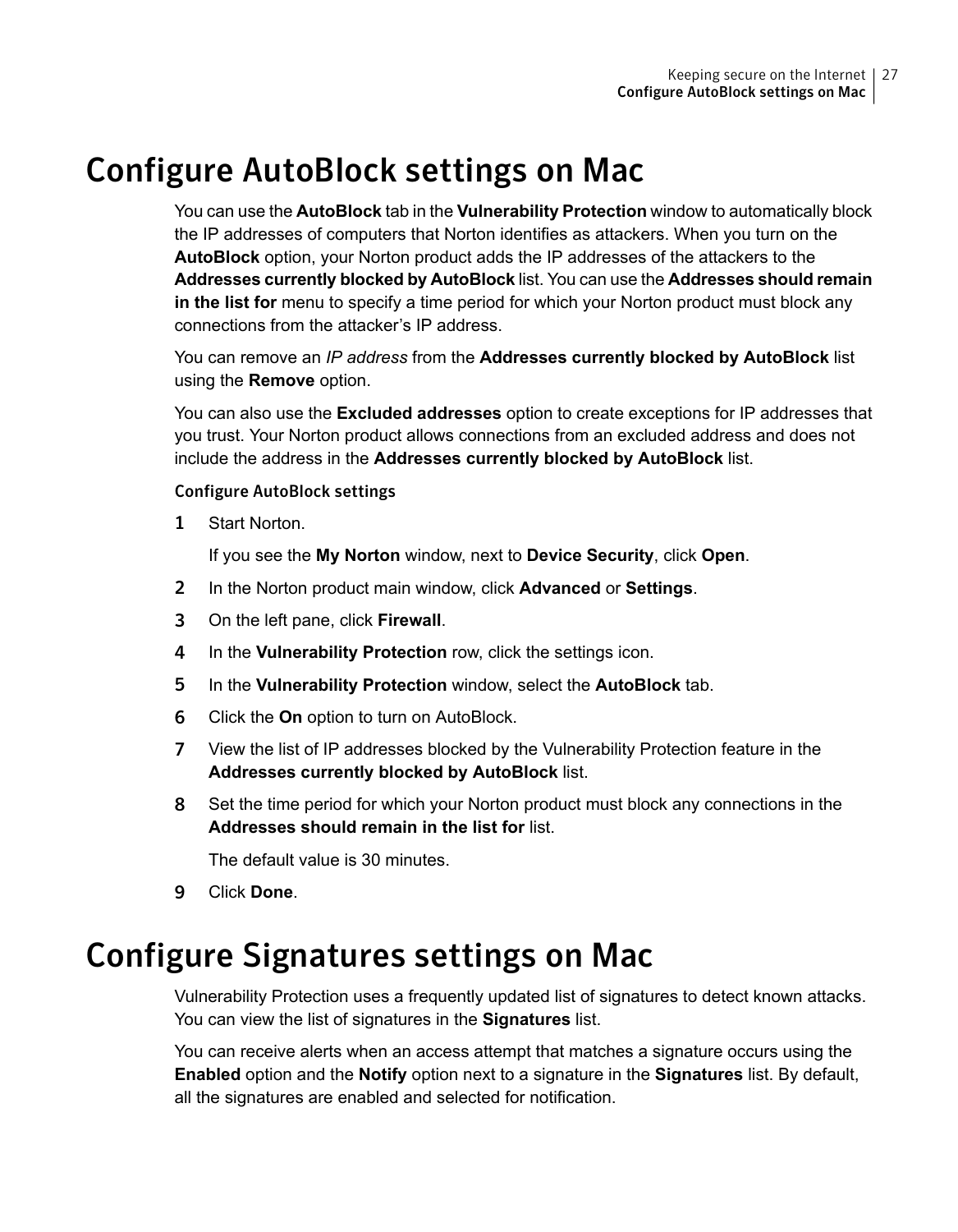You must not disable any signatures in the **Signatures** list. If you disable a signature, **Vulnerability Protection** feature cannot protect you from the threat that is related to the signature.

You can also enable the **Notify me when Vulnerability Protection automatically blocks an attack alerts** to receive an alert whenever Vulnerability Protection blocks an attack.

#### Configure the Signature settings

1 Start Norton.

If you see the **My Norton** window, next to **Device Security**, click **Open**.

- 2 In the Norton product main window, click **Advanced** or **Settings**.
- 3 On the left pane, click **Firewall**.
- 4 In the **Vulnerability Protection** row, click the settings icon.
- 5 In the **Vulnerability Protection** window, select the **Signatures** tab.
- <span id="page-27-0"></span>6 Under the **Signatures** list, disable or enable the required options for any signature.
- 7 Click **Done**.

### Upgrade to the latest Norton version to better protect your Mac

Upgrading lets you download and install an entirely new version of Norton device security and assures that you have the most current security features on your Mac. You need to be online to upgrade.

Note: Upgrading to the latest Norton version is different than updating threat definitions through LiveUpdate. You can only upgrade if a new version of Norton device security is available. However, you can run LiveUpdate anytime to get the latest threat definitions and minor application enhancements.

#### Upgrade if you receive a notification or alert

To receive an upgrade alert or notification, the Automatic Upgrades option needs to be enabled. By default, the Automatic Upgrades option is enabled.

- 1 On the upgrade alert, click **Upgrade**.
- 2 If your subscription is current:
	- In the **Free Protection Upgrade** window, click **Upgrade Now**.
	- When prompted, type your administrator account password, and then click **Install Helper**.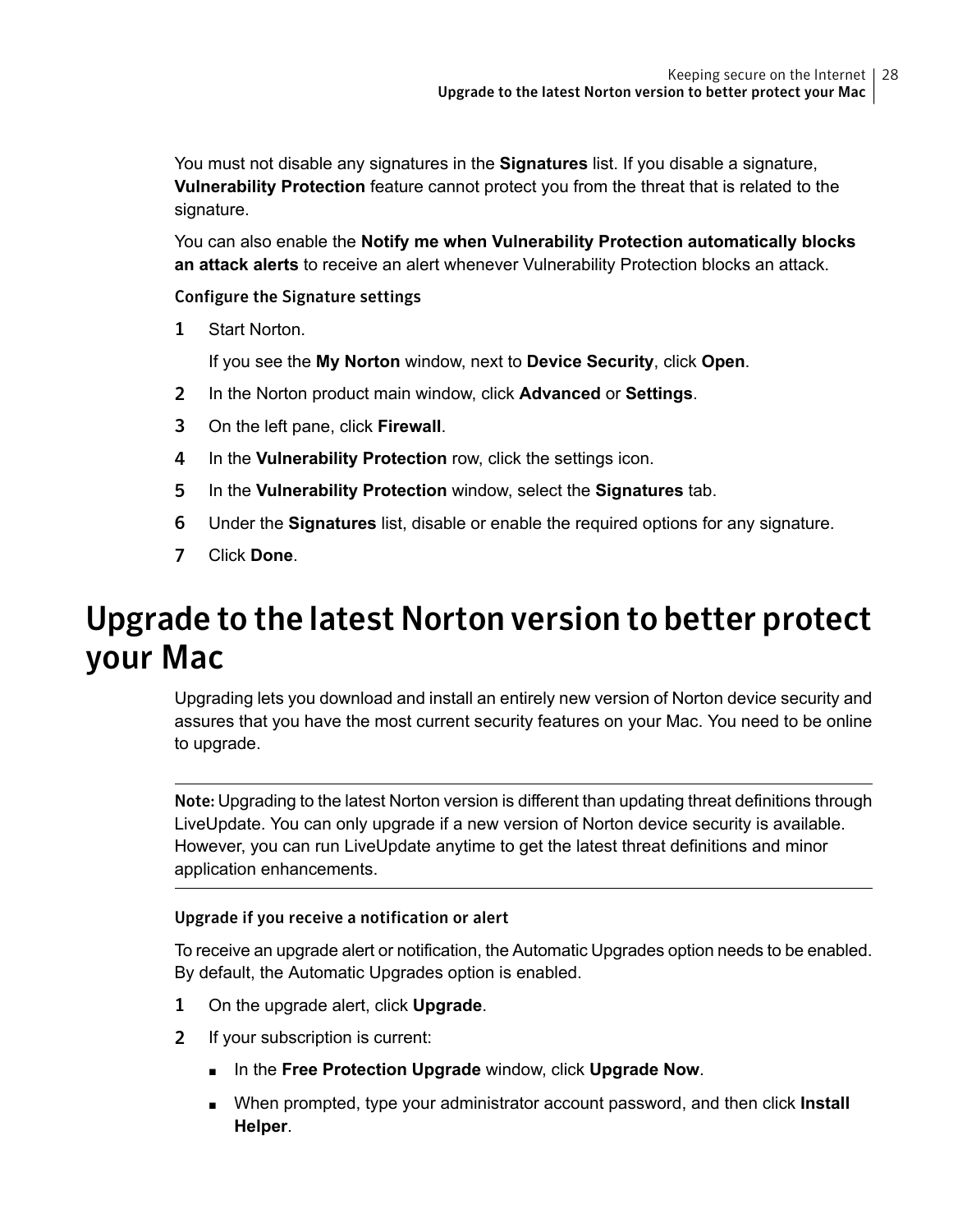- Click **Restart** to complete the upgrade process.
- 3 If your subscription has expired:
	- To uninstall your expired version, click **Agree & Install**, and then click **Continue**.
	- Click **Restart** to uninstall.
	- When your computer restarts, you can upgrade to the latest Norton version or trial version. Read the License and Services Agreement, and click **Agree & Install**.
	- Click **Restart** to complete the upgrade process.

#### Upgrade if you see Upgrade Available in the Mac menu bar

- 1 On the Mac menu bar, click the Norton icon.
- 2 Click **Upgrade Available**.
- 3 If your subscription is current:
	- In the **Free Protection Upgrade** window, click **Upgrade Now**.
	- When prompted, type your administrator account password, and then click **Install Helper**.
	- Click **Restart** to complete the upgrade process.
- 4 If your subscription has expired:
	- To uninstall your expired version, click **Agree & Install**, and then click **Continue**.
	- Click **Restart** to uninstall.
	- When your computer restarts, you can upgrade to the latest Norton version or trial version. Read the License and Services Agreement, and click **Agree & Install**.
	- Click **Restart** to complete the upgrade process.

#### Upgrade if you see Upgrade Available in the Norton main window Help drop down

1 Start Norton.

- 2 In the Norton product main window, click **Help**.
- 3 In the **Help** drop-down menu, click **Upgrade Available**.
- 4 If your subscription is current:
	- In the **Free Protection Upgrade** window, click **Upgrade Now**.
	- When prompted, type your administrator account password, and then click **Install Helper**.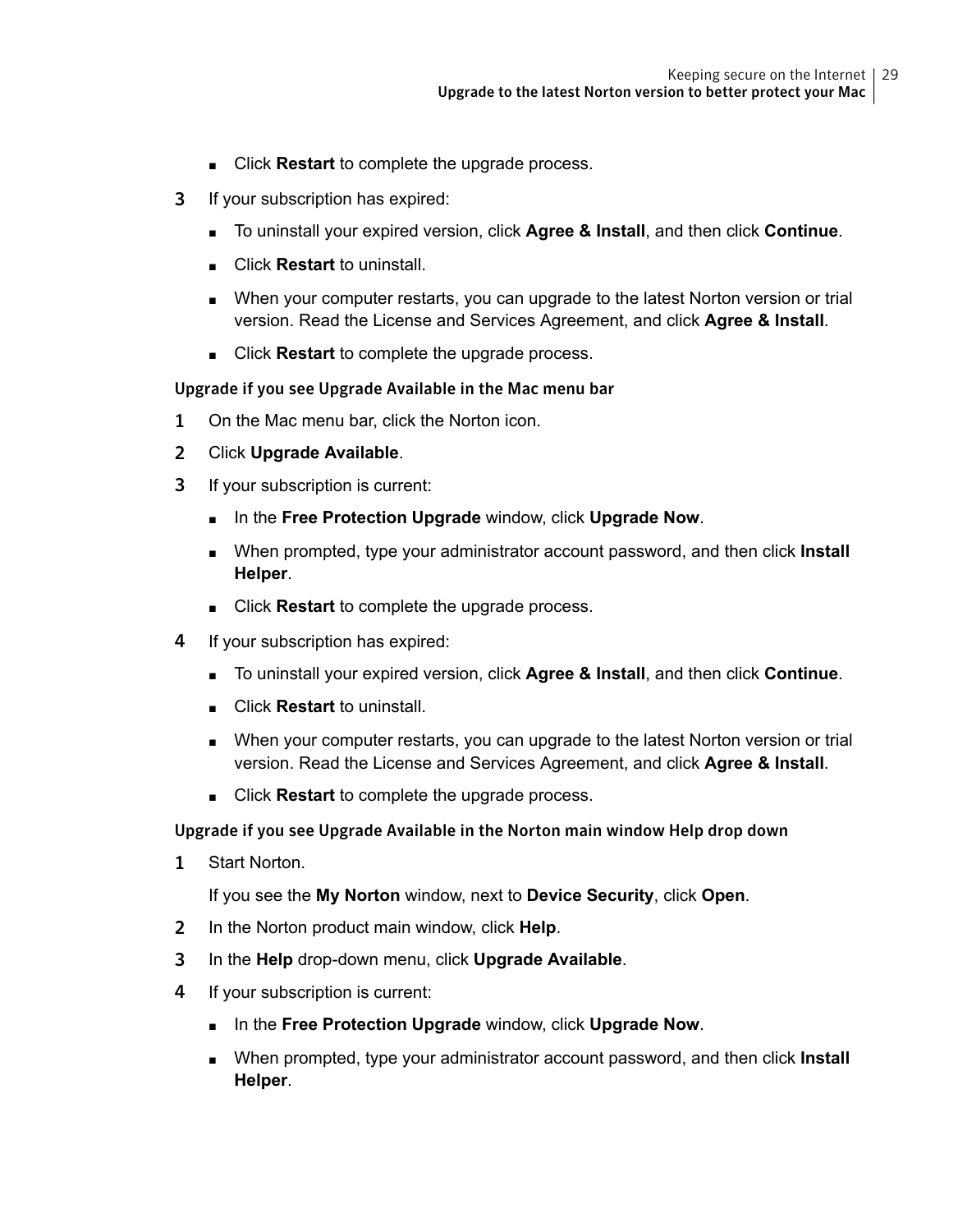- Click **Restart** to complete the upgrade process.
- 5 If your subscription has expired:
	- To uninstall your expired version, click **Agree & Install**, and then click **Continue**.
	- Click **Restart** to complete the uninstallation process.
	- When your computer restarts, you can upgrade to the latest Norton version or trial version. Read the License and Services Agreement, and click **Agree & Install**.
	- Click **Restart** to complete the upgrade process.

#### Disable or enable Automatic Upgrades

1 Start Norton.

If you see the **My Norton** window, next to **Device Security**, click **Open**.

- 2 In the Norton main window, click **Advanced** or **Settings**.
- <span id="page-29-0"></span>3 On the left pane, click **Product Settings**.
- 4 In the **Automatic Upgrades** row, move the switch to off or on.

### Help Norton Community Watch identify potential new threats on Mac

Norton Community Watch allows Norton security product users to help improve the identification and reduce the time to deliver protection against new security threats. The program collects selected security and application data and submits the data to Norton for analysis to identify new threats and their sources. The program helps build a better, stronger security product by analyzing the data sent from the user.

Read [Privacy](https://www.nortonlifelock.com/privacy) for more information on how Norton accesses, collects, and processes data for specific products.

Turn off or turn on Norton Community Watch

1 Start Norton.

- 2 In the Norton main window, click **Advanced** or **Settings**.
- 3 On the left pane, click **Product Settings**.
- 4 In the Norton Community Watch row, move the switch to off or on.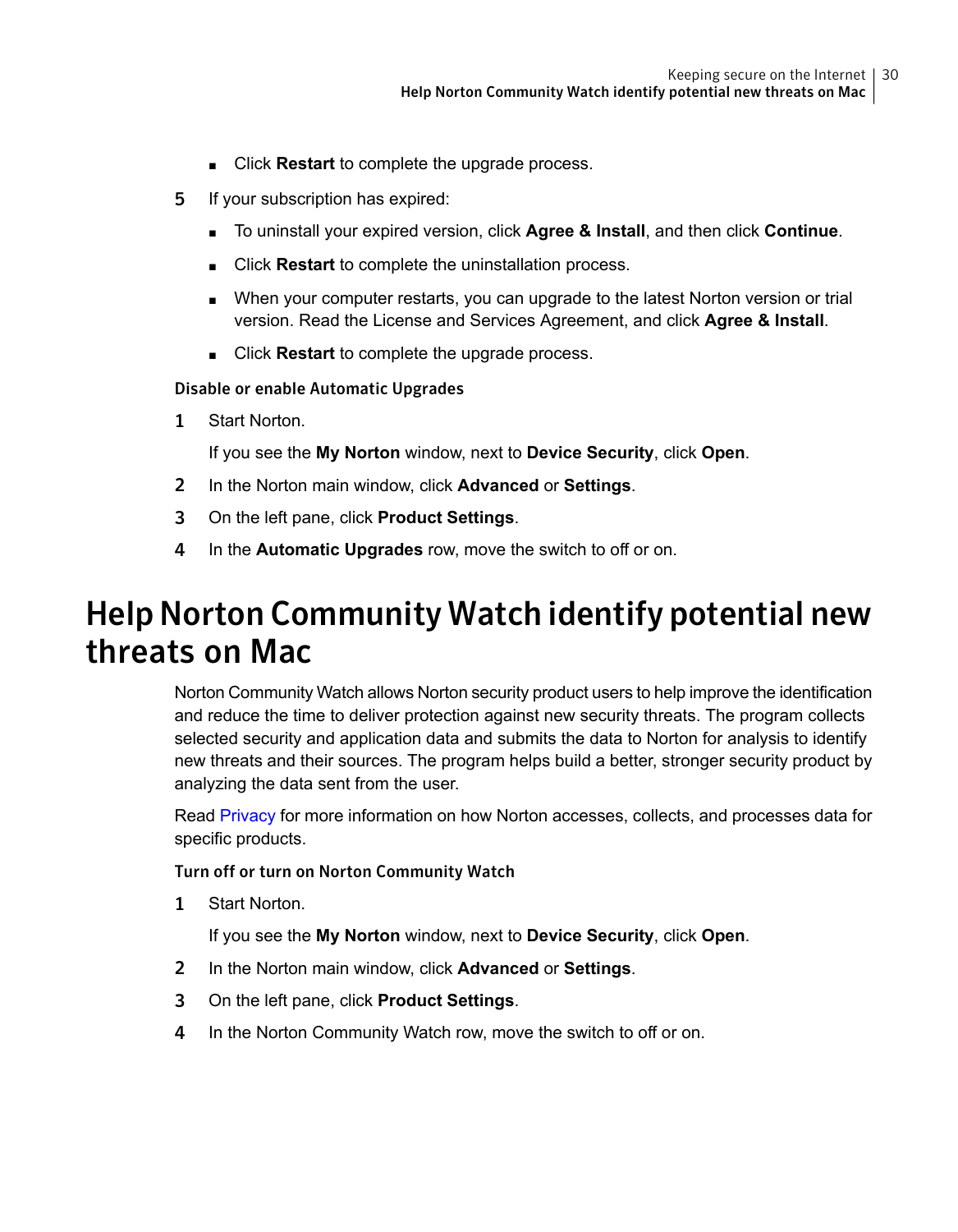### <span id="page-30-0"></span>Send reports to NortonLifeLock if Norton encounters an error on Mac

Norton Error Management documents issues which are encountered with the Norton Product. In such cases the user can choose to report errors to Norton.

#### Turn off or turn on Error Management

1 Start Norton.

If you see the **My Norton** window, next to **Device Security**, click **Open**.

- 2 In the Norton product main window, click **Advanced** or **Settings**.
- 3 On the left pane, click **Product Settings**.
- 4 In the **Error Management** row, move the switch to off or on.
- 5 In the **Error Management** window, click the settings icon to enable Norton to send detailed data about an error.
- 6 In the Error Management window, click **What's collected?** to learn more about the data Norton collects.

See Norton [Privacy](https://www.nortonlifelock.com/privacy#norton) for more information on how Norton accesses, collects, and processes data for specific products.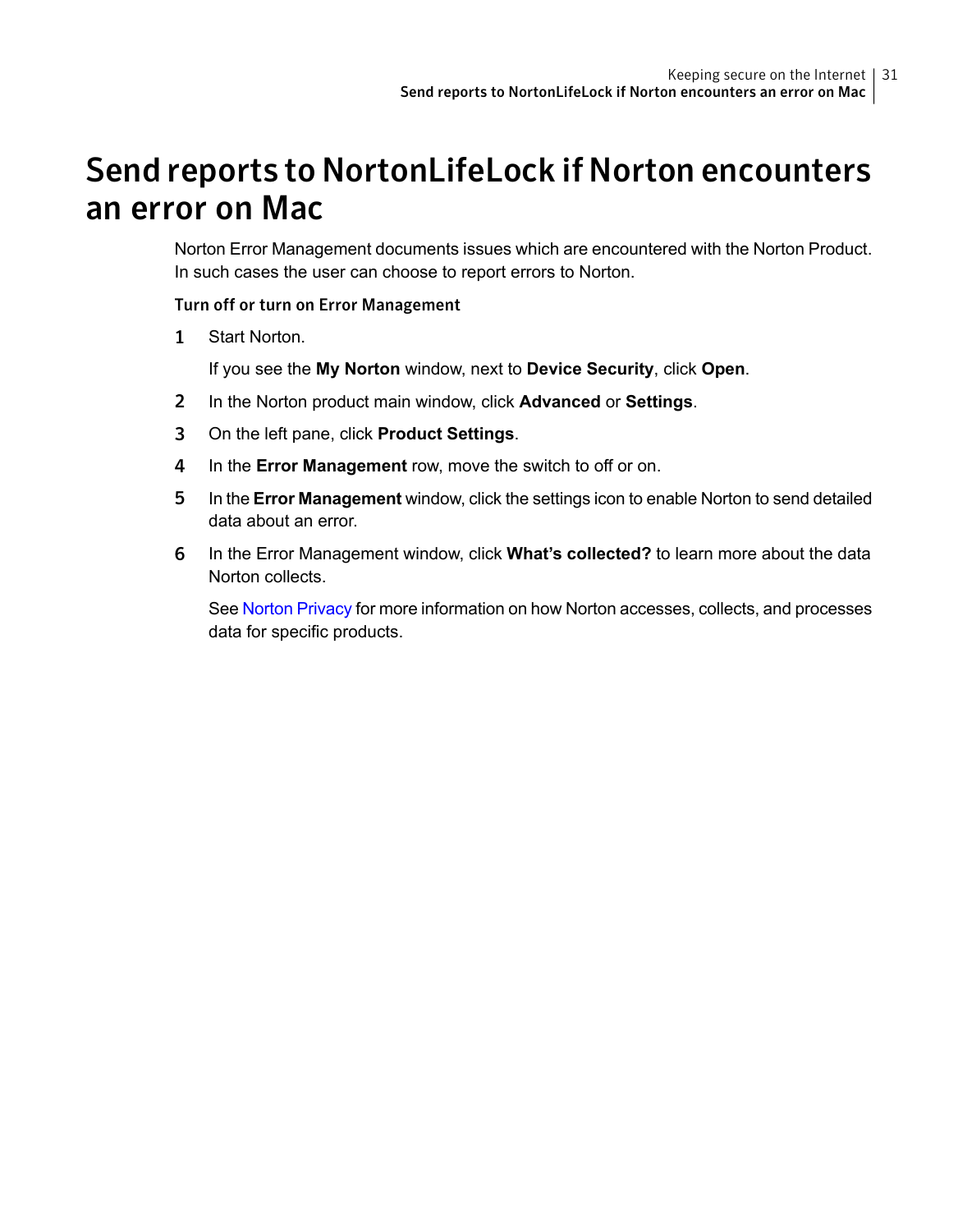## Chapter

# <span id="page-31-0"></span>Keeping your Mac tuned up

This chapter includes the following topics:

- <span id="page-31-1"></span>■ Run Norton Clean to [remove](#page-31-1) files that can slow down your Mac
- Schedule or customize Norton Clean scans to help improve your Mac's [performance](#page-32-0)

### Run Norton Clean to remove files that can slow down your Mac

Junk files, including temporary, installation, or even duplicate files from your email or photo albums, can impact computer performance. **Norton Clean** removes many types of junk files that can slow down your Mac.

**Norton Clean** does not scan connected devices and only runs on Mac OSX 10.10.5 or later. By default, Norton Clean moves junk files to your trash, but does not delete them. To set Norton Clean to automatically delete junk files, see See ["Schedule](#page-32-0) or customize Norton Clean scans to help improve your Mac's [performance"](#page-32-0) on page 33.

#### Run Norton Clean to remove junk files

1 Start Norton.

If you see the **My Norton** window, next to **Device Security**, click **Open**.

- 2 In the Norton main window, click **Clean**.
- 3 Click **Run now** or **Start**.

If Norton Clean prompts you to open the Photos and iTunes apps, click **Open**.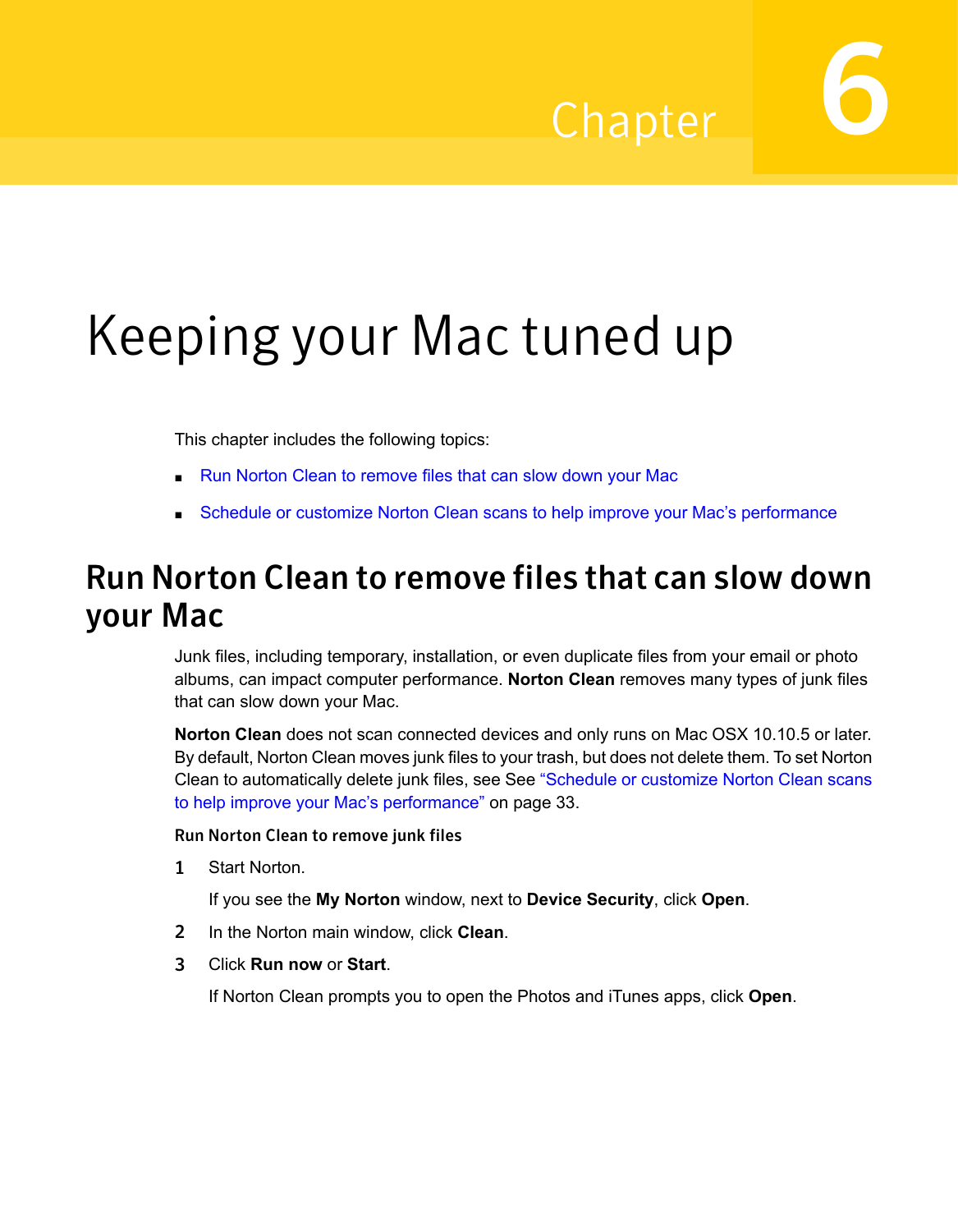4 In the **Overview** window, in the Similar row and Duplicate rows, click **Review**, select the files that you want to remove, and then click **Done**.

Similar means two files appear to be identical, although they may have slight differences like different file names. Duplicate means the files are identical.

<span id="page-32-0"></span>5 Click **Clean** to move the files that you selected to the trash.

In the **Clean Complete** window, you can see the results of the scan.

### Schedule or customize Norton Clean scans to help improve your Mac's performance

Schedule or customize Norton Clean

1 Start Norton.

If you see the **My Norton** window, next to **Device Security**, click **Open**.

- 2 In the Norton main window, click **Clean**.
- 3 In the **Clean** window, next to the **Run Now** or **Start** button, click the settings icon.
- 4 In the pop up, schedule scans or configure settings by clicking the following tabs:
	- **General**
		- Next to **Search for**, select the types of files that you want Norton Clean to remove. For best results, leave all defaults checked.
		- Next to **Schedule Norton Clean**, set how often you want scheduled scans to run.
		- Select **Run Norton Clean** when my disk space is low to remove files automatically when your hard drive is getting full.
		- Check either the option to move junk files to the trash or permanently delete them as soon as Norton Clean runs. If you move files to the trash, you must empty your trash before files are permanently deleted.

#### ■ **Similars and Duplicates**

For most users, default settings provide the best results.

- In the left pane, select General and then: Select the options to open **Photos** and **iTunes** apps automatically if you don't want to be asked to open them each time Norton Clean runs. Select **Perform extended search** to have Norton Clean scan more than the most likely locations to find duplicate or similar files.
- In the left pane, under Exclusions: Select **File types** to add or remove file types that you want to exclude from scans.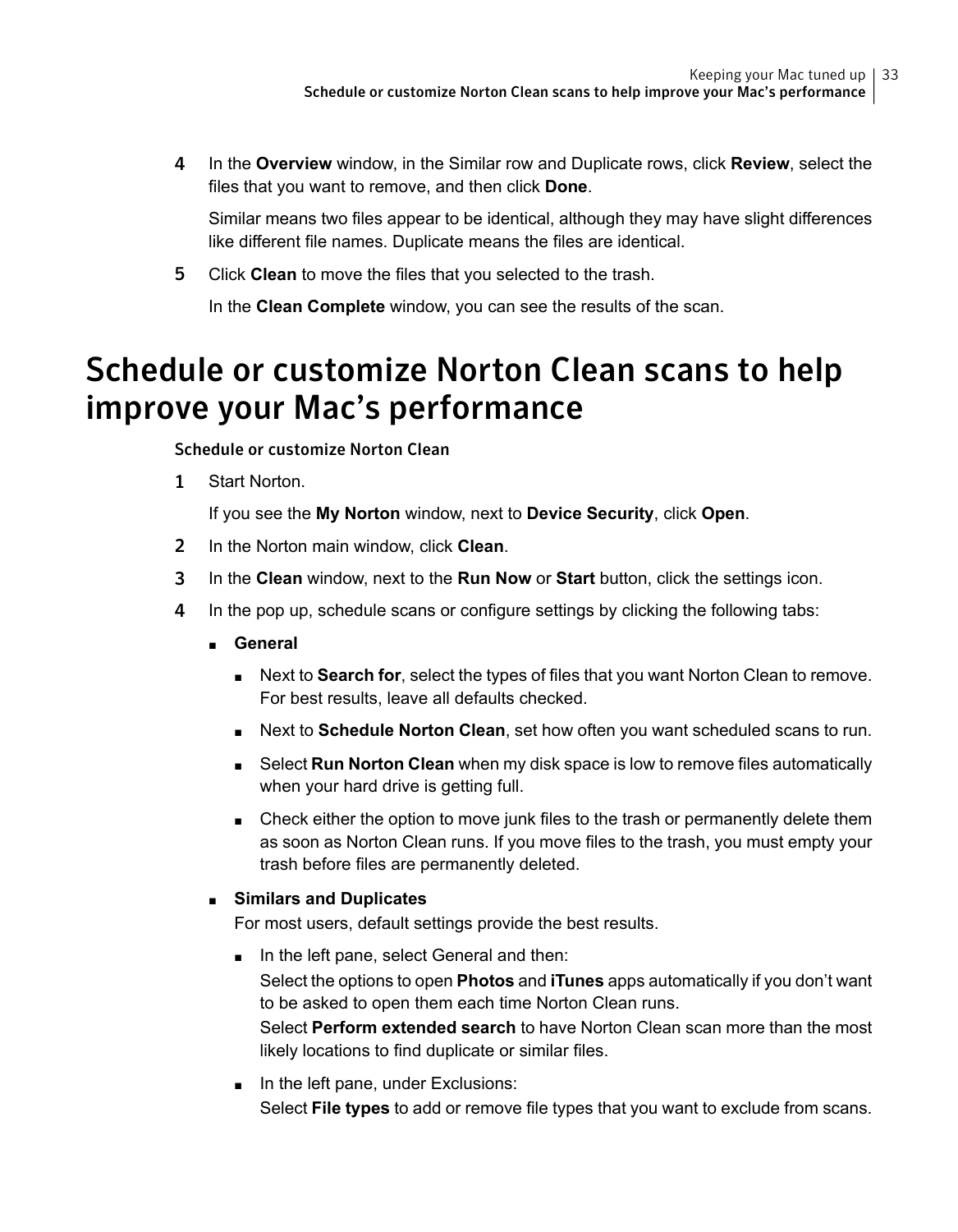Select **Paths**, and then click **+** to navigate to specific files or folders that you want to exclude from scans.

- In the left pane, under Types: Click on each file type and then select options to change the default settings.
- **Autoselect**
	- Click the **+** icon.
	- In the **Add Autoselect rule** window, use the drop downs to add rules for files that you want to either scan or not scan when Norton Clean runs.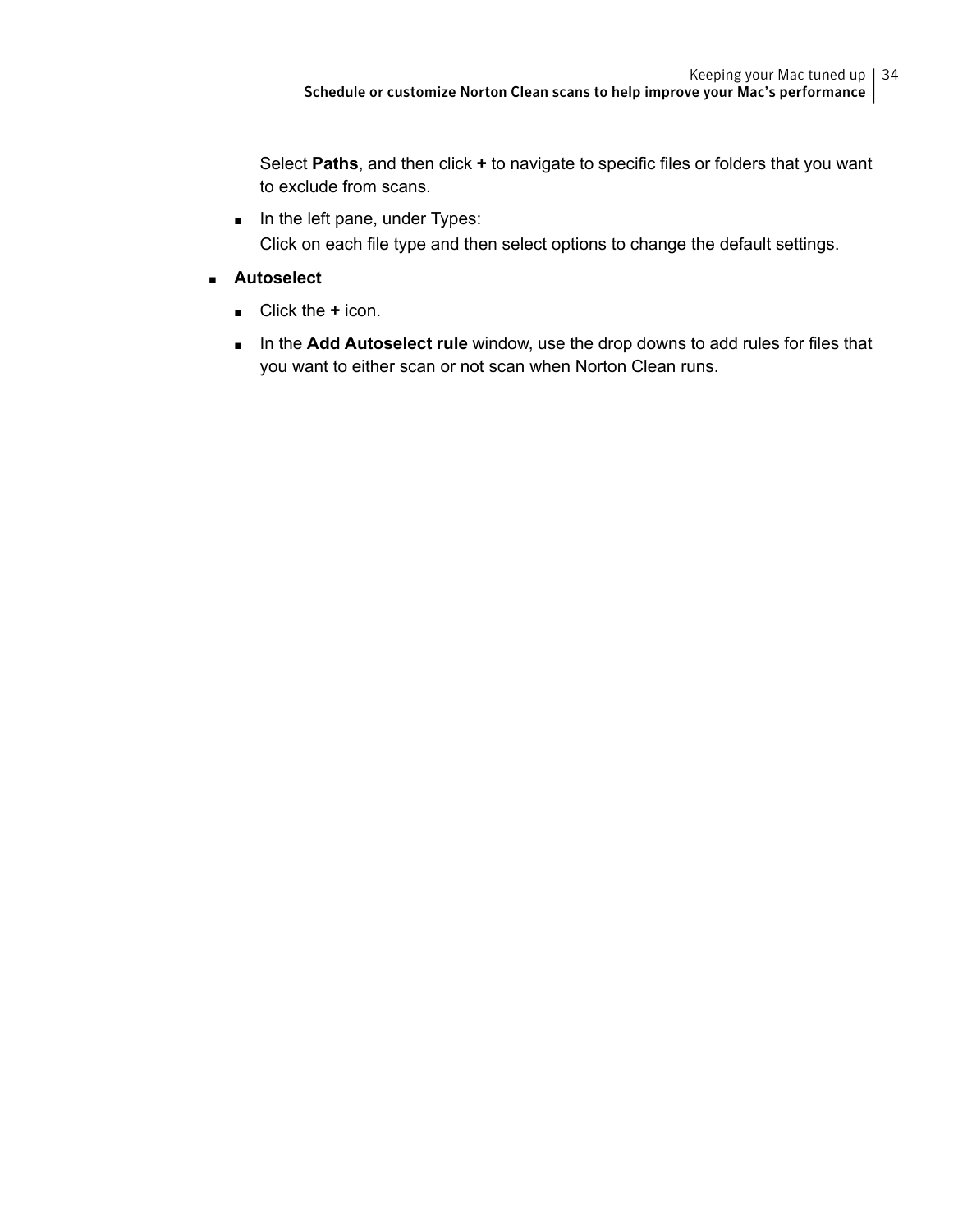## Chapter

# <span id="page-34-0"></span>Securing your sensitive data

This chapter includes the following topics:

- <span id="page-34-1"></span>■ Set Norton to detect [fraudulent](#page-34-1) or phishing websites on Mac
- Add Norton browser [extensions](#page-35-0) to surf and shop more securely on Mac

### Set Norton to detect fraudulent or phishing websites on Mac

Norton device security includes Safe Web to analyze sites when you browse using Firefox, Safari, or Chrome. It ranks site security and alerts you if it detects fraudulent or phishing sites. Safe Web helps protect you from cybercriminals who set up fake sites, such as illegitimate shopping sites, in order to get you to enter financial or personal information

#### Enable and configure Safe Web options

Note: You can enable and configure Safe Web options only on Mac OS X 10.9 or earlier versions.

1 Start Norton.

- 2 In the Norton main window, click **Advanced** or **Settings**.
- 3 On the left pane, click **Safe Web**, and make sure the **Safe Web** switch on.
- 4 In the **Safe Web** row, click the settings icon, and set the following options as needed:
	- Enhance search engine results to display site ratings in search results.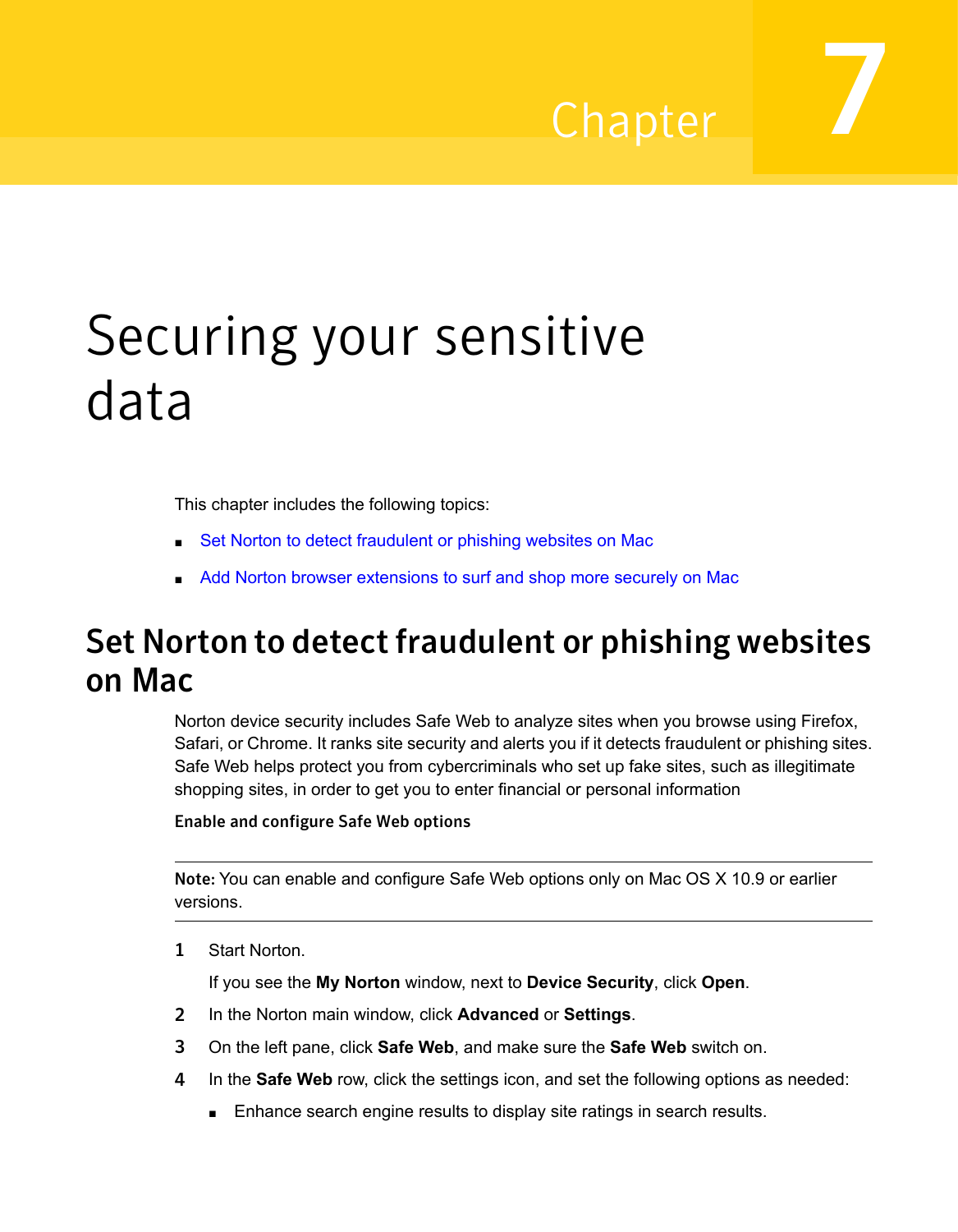- Show a warning when visiting a harmful website.
- Block harmful websites
- Enable Phishing Protection to analyze the security level of the website you visit.
- Submit full URL when a suspicious website is detected to send the site URL to Norton for analysis.

#### Enable Norton Safe Search as your default search engine

In addition, you can set Norton Home Page as your default home page.

- 1 Open your browser and click the Safe Web extension icon.
- 2 In the Safe Web pop-up that appears, click the settings icon.
- <span id="page-35-0"></span>3 In the Browser Settings page, check Enable Norton Safe Search as your default search engine.

### Add Norton browser extensions to surf and shop more securely on Mac

After you install Norton on Mac, you are prompted to add browser extensions when you first open Safari, Firefox, or Chrome. Norton provides you the browser focus feature where the browser extension alert appears only when you focus the browser. Enable **Norton Safe Web**, **Norton Safe Search**, **Norton Home Page**, and **Norton Password Manager** extensions to maximize your security online.

If you have Mac OS X 10.10.x or later, the Norton standalone browser extensions are available even after you uninstall your Norton product. If you uninstall your Norton product on Mac OS X 10.9 or earlier, all the browser extensions pertaining to Safari and Firefox are removed except for extensions installed on Chrome browser.

Note: **Norton Safe Web**, **Norton Home Page**, **Norton Safe Search**, and **Norton Password Manager** standalone extensions are not supported on Mac OS X 10.9 or earlier, and on the older version of the web browsers. To install the latest Norton browser extensions, upgrade your Mac operating system and your web browsers to the latest version.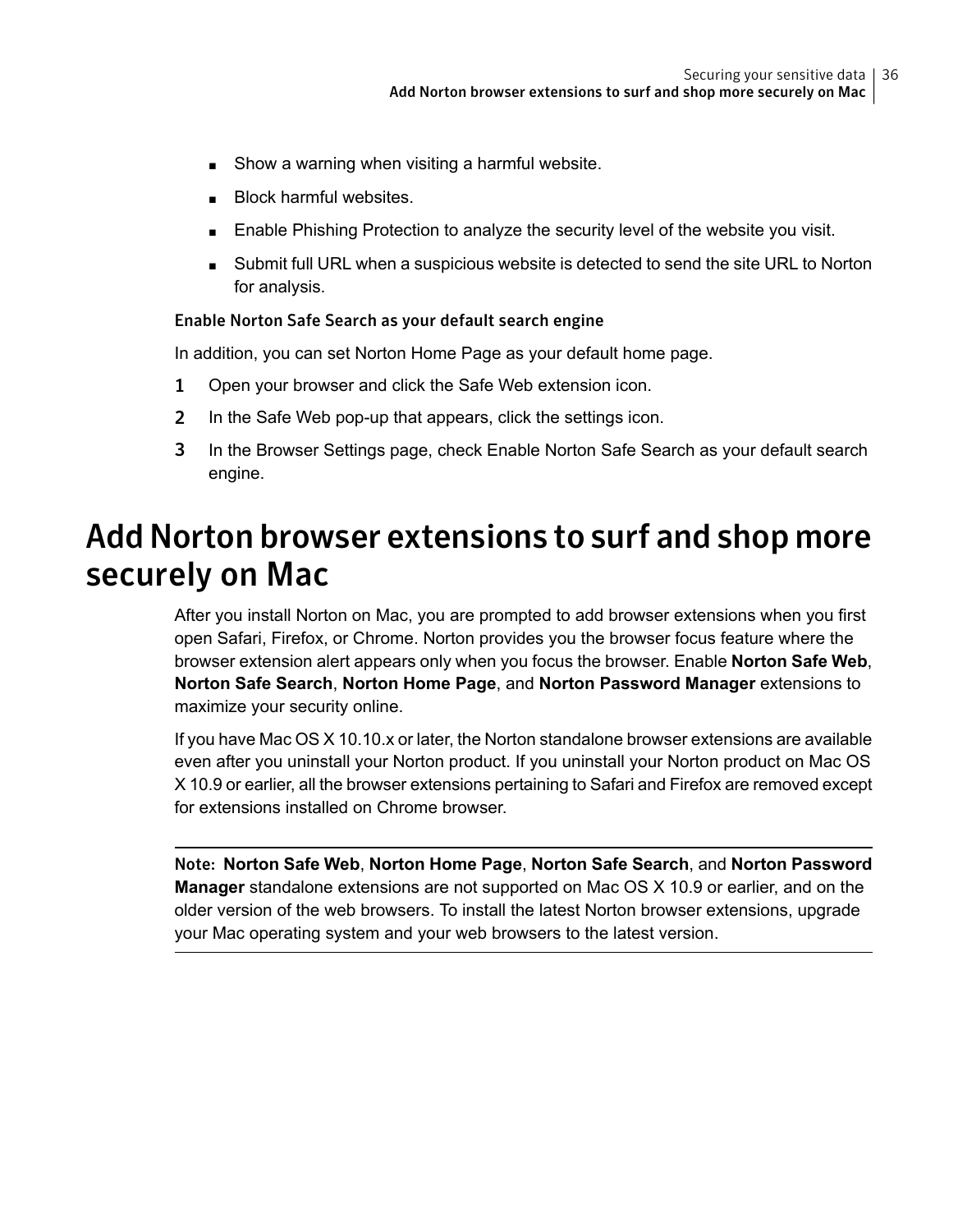#### Add Norton browser extensions for Mac OS X 10.10 or later

#### Safari

Safari 12 and above versions on macOS 10.14.4 (Mojave) and above

- 1 The **Norton Safe Web** or **Norton Safe Web Plus** alert appears when you launch Safari for the first time after you install Norton.
- 2 In the alert, do one of the following:
	- Click **Download** to install the Norton Safe Web extensions.
	- Click **Remind Me Later** to install the Norton Safe Web extensions later.
	- **No, Thanks**: You can see this option only after you use the **Remind Me Later** option thrice. You receive the browser extension alert again that has **No, Thanks** option instead of **Remind Me Later**. Click the **No, Thanks** option to ignore the alert for the next 2 weeks.

Note: After 2 weeks, you receive a **Fix Now** alert, if your default web browser is Safari. Click **Fix Now** to install the Norton Safe Web extensions. If you ignore the **Fix Now** alert, then you receive the alert again after 6 months, when you open the Safari browser.

For more information, refer Norton Safe Web Plus App [extension](kb://v133762860) for Safari.

#### Mozilla Firefox

1 When you focus the Firefox browser for the first time after you install Norton, the Firefox **Browser Protection** page automatically opens in a new tab, that lets you install the extensions that include **Norton Safe Search**, **Norton Home Page**, **Norton Safe Web**, and **Norton Password Manager**.

Note: **Norton Safe Search** standalone extension is supported only on the latest version of the Firefox.

- 2 You can use the **Enable** option and follow the on-screen instructions to enable the browser extensions. Alternatively, you can also use **Enable All Norton Extensions** option to install all the browser extensions.
- 3 If you have not installed any one of the extensions other than **Norton Password Manager**, the Firefox browser extension alert appears when you launch Firefox after one week. In the alert, do one of the following:
	- Click **Add**, the Firefox **Browser Protection** page automatically opens in a new tab. You can use the **Enable** option and follow the on-screen instructions to enable the extensions.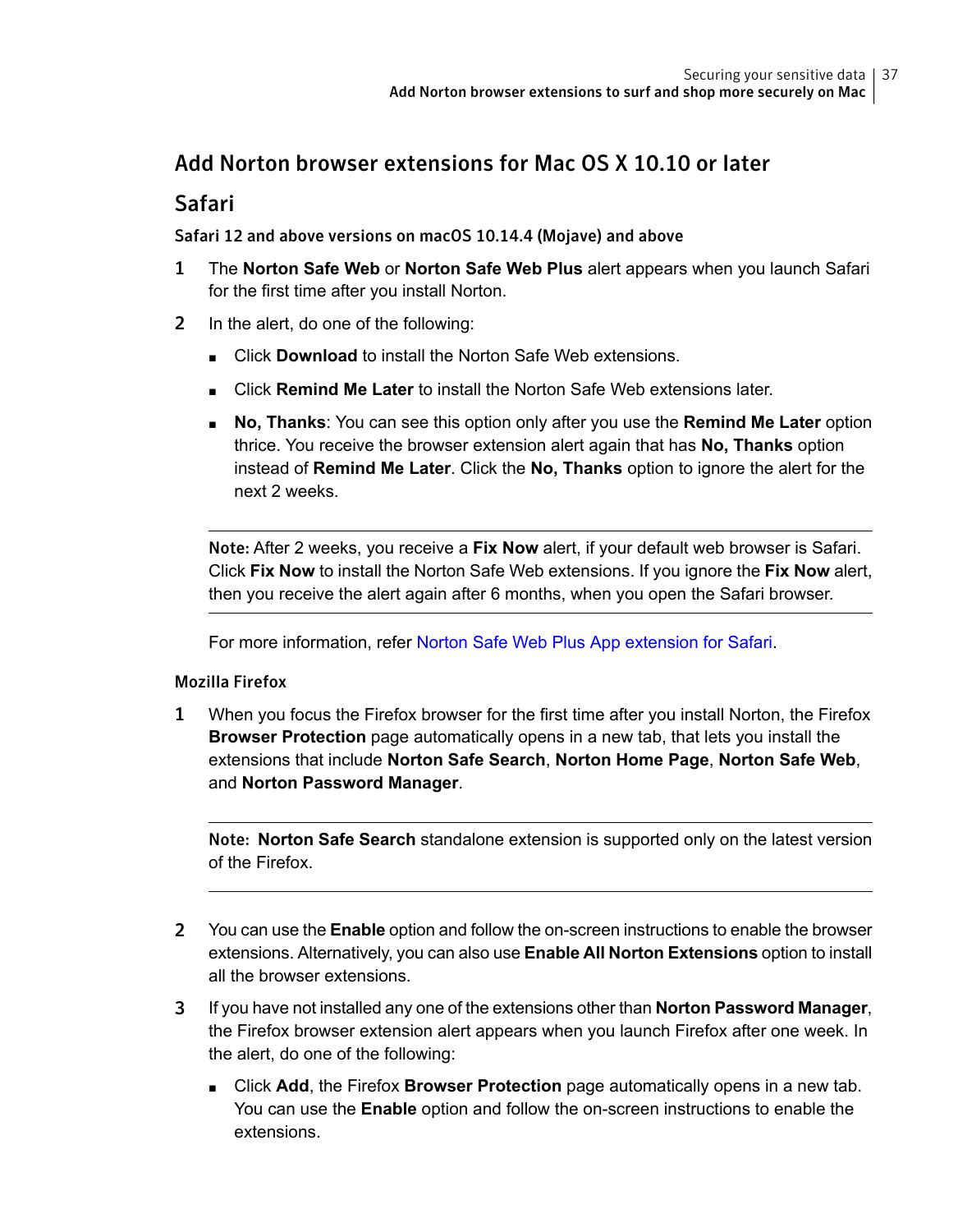- Click **Remind Me Later** to install the Norton browser extensions later.
- **No, Thanks**: You can see this option only after you use the **Remind Me Later** option thrice. You receive the browser extension alert again that has **No, Thanks** option instead of **Remind Me Later**. Click the **No, Thanks** option to ignore the alert for the next 2 weeks.

Note: After 2 weeks, you receive a **Fix Now** alert, if your default web browser is Firefox, and if you do not install the **Norton Safe Web** extension. Click **Fix Now** to install the browser extensions. If you ignore the Fix Now alert, then you receive the Firefox browser extension alert again after 6 months, when you open the Firefox browser.

#### Google Chrome

1 When you open the Chrome browser for the first time after you install Norton, the Chrome **Browser Protection** page is launched automatically, that lets you install the extensions that include **Norton Privacy Builder**, **Norton Safe Search**, **Norton Home Page**, **Norton Safe Web**, and **Norton Password Manager**.

Note: **Norton Privacy builder** is available only in US region.

- 2 You can use the **Click to Add** option and follow the on-screen instructions to enable the browser extensions. Alternatively, you can also use **Add All Norton Extensions** option to install all the browser extensions.
- 3 If you have not installed any one of the extensions other than **Norton Password Manager**, the Chrome browser extension alert appears when you launch Chrome after one week. In the alert, do one of the following:
	- Click **Add**, to launch the Chrome **Browser Protection** page automatically. You can use the **Click to Add** option and follow the on-screen instructions to enable the extensions.
	- Click **Remind Me Later** to install the Norton browser extensions later.
	- **No, Thanks**: You can see this option only after you use the **Remind Me Later** option thrice. You receive the browser extension alert again that has **No, Thanks** option instead of **Remind Me Later**. Click the **No, Thanks** option to ignore the alert for the next 2 weeks.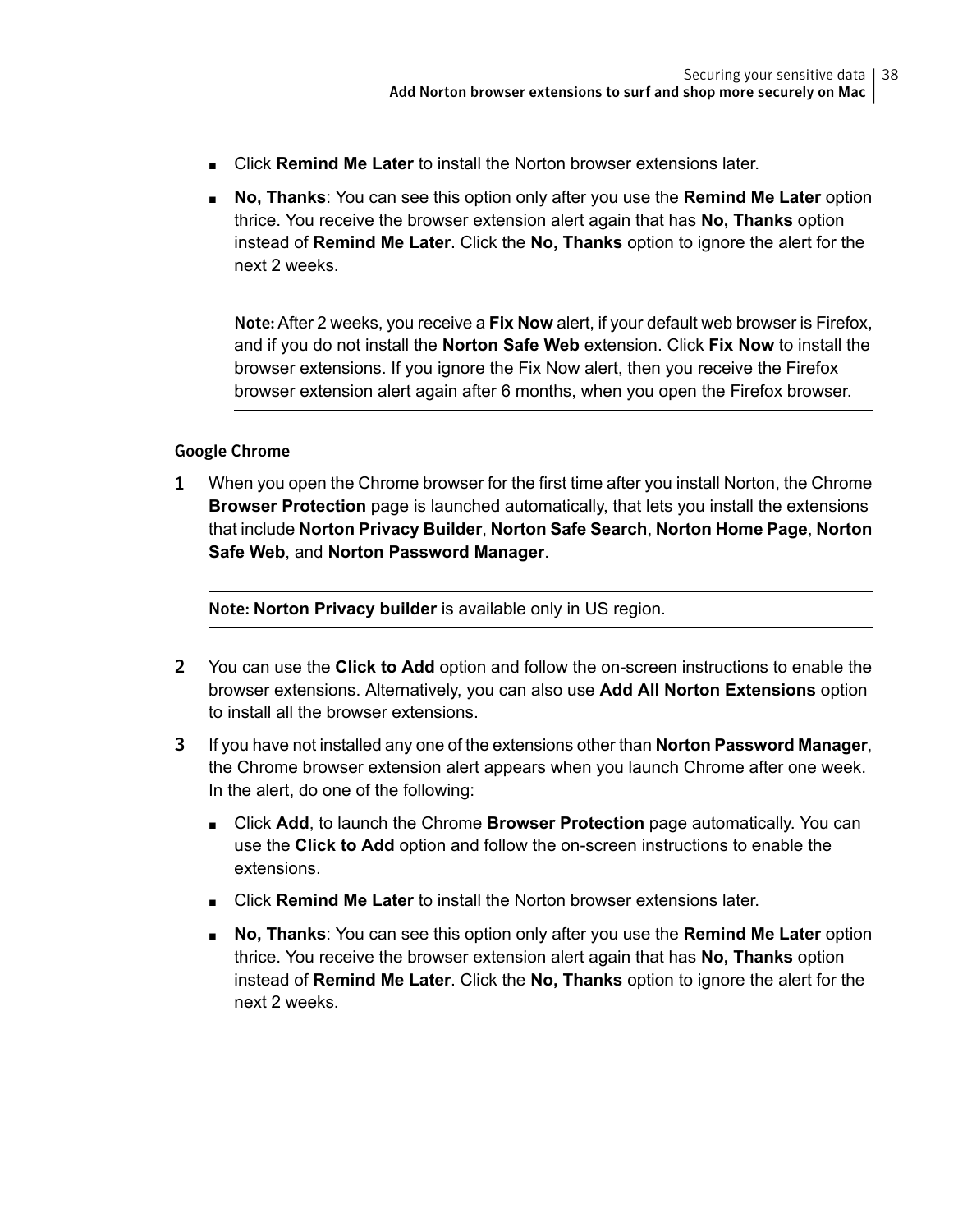Note:After 2 weeks, you receive a **Fix Now** alert, if your default web browser is Chrome, and if you do not install the **Norton Safe Web** extension. Click **Fix Now** to install the browser extensions. If you ignore the Fix Now alert, then you receive the Chrome browser extension alert again after 6 months, when you open the Chrome browser.

#### Add Norton browser extensions for Mac OS X 10.9 or earlier

#### Safari

- 1 When you open the Safari browser for the first time after you install Norton, your Norton product displays the Safari browser extension alert that lets you install the extension that include the browser-specific features such as **Norton Safe Search**, **Norton Home Page**, and **Norton Safe Web**.
- 2 Do one of the following:
	- Click **Add** to install the Norton browser extension. The Safari Browser Protection page automatically opens in a new tab. You can use the Enable Now option and follow the on-screen instructions to enable the extension.
	- Click **Remind Me Later** to install the Norton browser extension later.
	- **No, Thanks**: You can see this option only after you use the **Remind Me Later** option thrice. You receive the browser extension alert again that has **No, Thanks** option instead of **Remind Me Later**. Click the **No, Thanks** option to ignore the alert for the next 2 weeks.

Note: After 2 weeks, you receive a **Fix Now** alert, if your default web browser is Safari, and if you do not install the **Norton Safe Web** extension. Click **Fix Now** to install the browser extensions. If you ignore the Fix Now alert, then you receive the Safari browser extension alert again after 6 months, when you open the Safari browser.

#### Mozilla Firefox

- 1 When you open the Firefox browser for the first time after you install Norton, your Norton product displays the Firefox browser extension alert that lets you install the extension that include the browser-specific features such as **Norton Safe Search**, **Norton Home Page**, and **Norton Safe Web**.
- 2 Do one of the following:
	- Click **Add**, the Firefox browser opens the extensions pop-up in a new tab. Click **Add**, the Firefox **Browser Protection** page automatically opens in a new tab. You can use the **Enable Now** option and follow the on-screen instructions to enable the extension.
	- Click **Remind Me Later** to install the Norton browser extension later.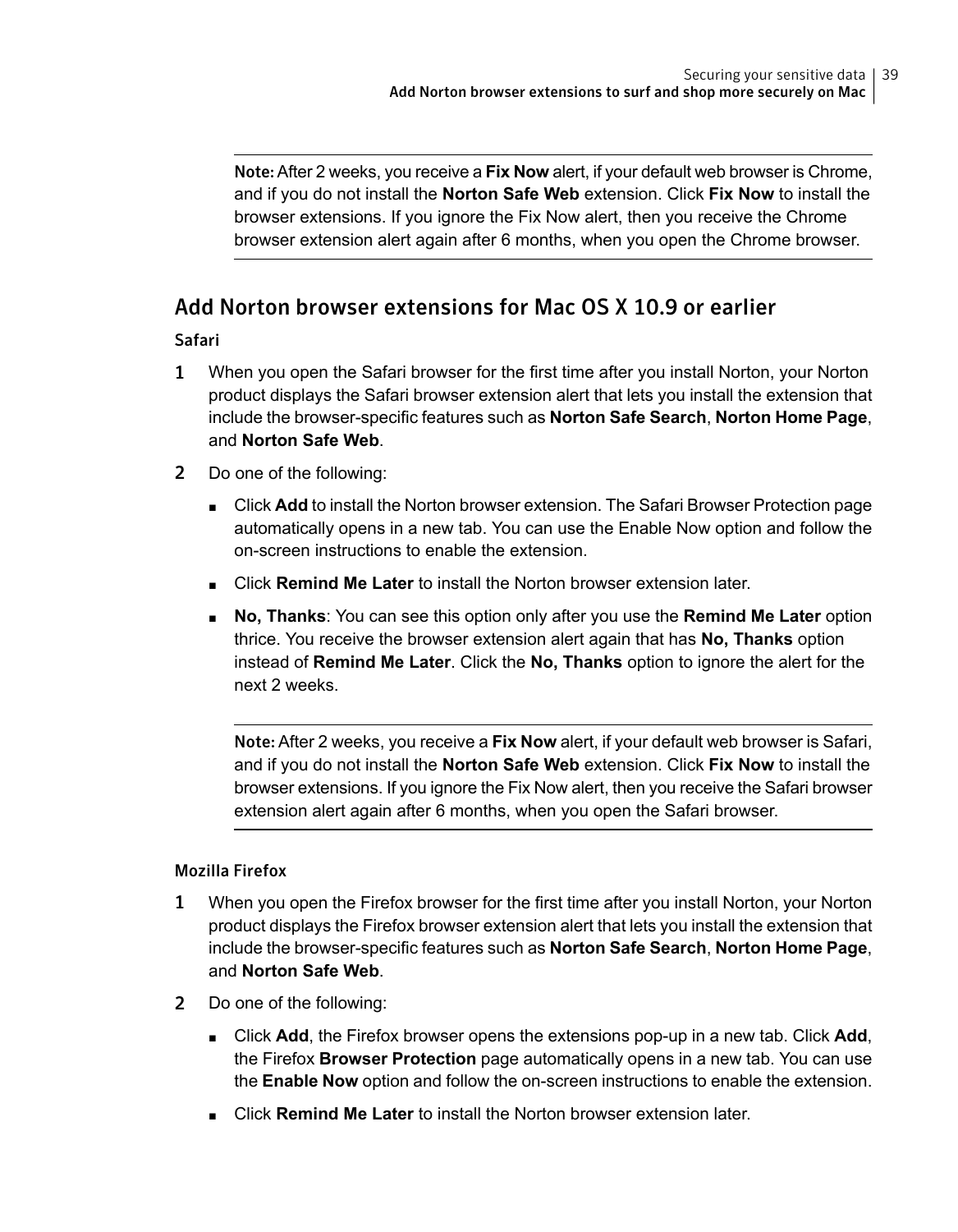■ **No, Thanks**: You can see this option only after you use the **Remind Me Later** option thrice. You receive the browser extension alert again that has **No, Thanks** option instead of **Remind Me Later**. Click the **No, Thanks** option to ignore the alert for the next 2 weeks.

Note: After 2 weeks, you receive a **Fix Now** alert, if your default web browser is Safari, and if you do not install the **Norton Safe Web** extension. Click **Fix Now** to install the browser extensions. If you ignore the Fix Now alert, then you receive the Safari browser extension alert again after 6 months, when you open the Safari browser.

#### Google Chrome

1 When you open the Chrome browser for the first time after you install Norton, the Chrome **Browser Protection** page is launched automatically, that lets you install the extensions that include **Norton Privacy Builder**, **Norton Safe Search**, **Norton Home Page**, and **Norton Safe Web**.

Note: **Norton Privacy builder** is available only in US region.

- 2 You can use the **Click to Add** option and follow the on-screen instructions to enable the browser extensions. Alternatively, you can also use **Add All Norton Extensions** option to install all the browser extensions.
- 3 If you have not installed any one of the extensions, the Chrome browser extension alert appears when you launch Chrome after one week. In the alert, do one of the following:
	- Click **Add**, to launch the Chrome **Browser Protection** page automatically. You can use the **Click to Add** option and follow the on-screen instructions to enable the extensions.
	- Click **Remind Me Later** to install the Norton browser extensions later.
	- **No, Thanks**: You can see this option only after you use the **Remind Me Later** option thrice. You receive the browser extension alert again that has **No, Thanks** option instead of **Remind Me Later**. Click the **No, Thanks** option to ignore the alert for the next 2 weeks.

Note:After 2 weeks, you receive a **Fix Now** alert, if your default web browser is Chrome, and if you do not install the **Norton Safe Web** extension. Click **Fix Now** to install the browser extensions. If you ignore the Fix Now alert, then you receive the Chrome browser extension alert again after 6 months, when you open the Chrome browser.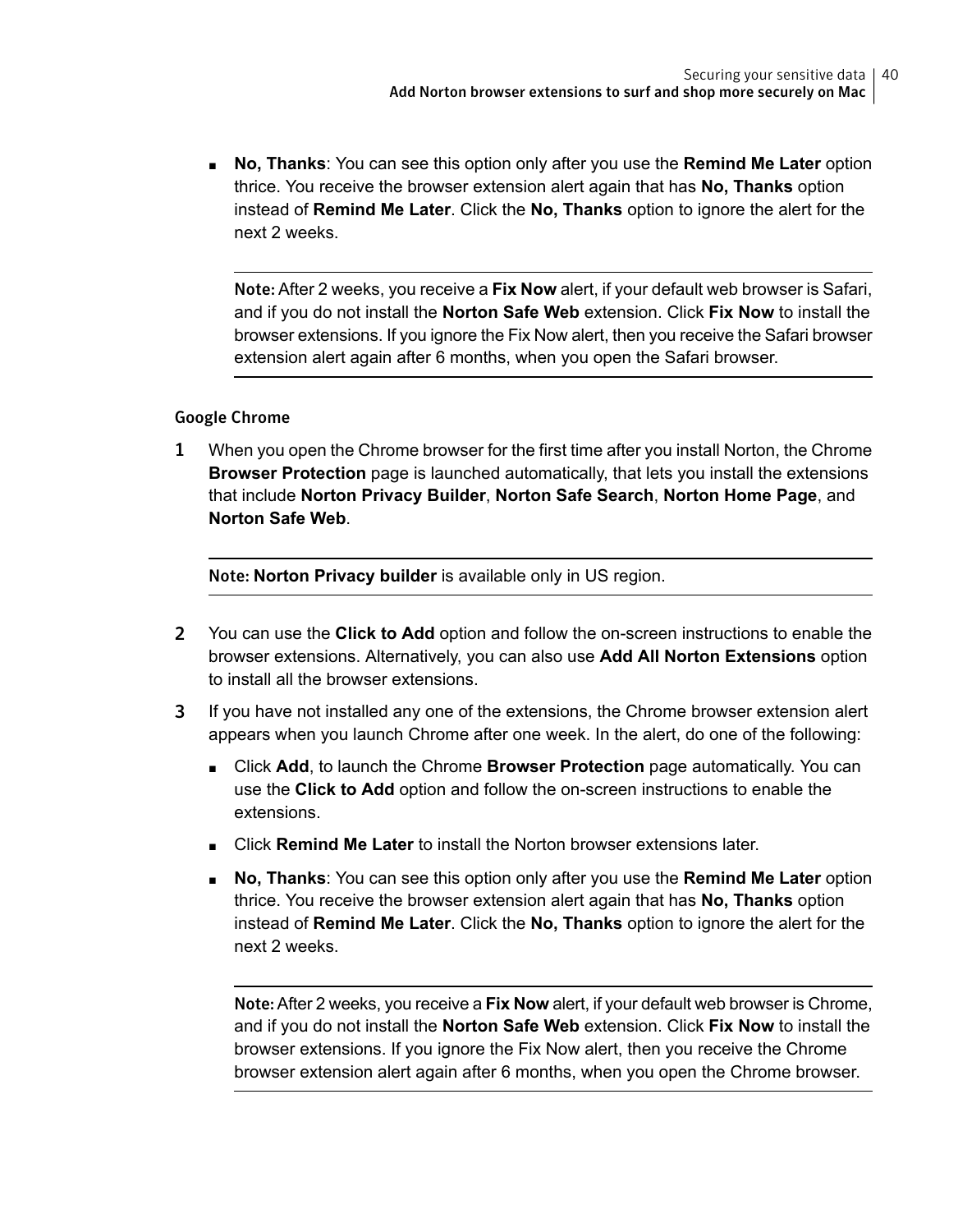## Chapter

# <span id="page-40-0"></span>Customizing settings

This chapter includes the following topics:

- Learn more about [configuring](#page-41-0) connection blocking settings for your Mac
- Configure [Connection](#page-41-1) Blocking settings on Mac
- Learn more about specifying access setting for an [application](#page-43-0)
- Configure the access settings for an [application](#page-43-1)
- Learn more about [configuring](#page-45-0) access settings for a service
- [Configure](#page-45-1) the access settings for services
- [Customize](#page-49-0) the specific access settings for a service
- Edit the access [settings](#page-50-0) for a service
- [Remove](#page-52-0) the access settings for a service
- Configure firewall for an [application](#page-53-0) on Mac
- Set up firewall rules for an [application](#page-54-0) on Mac
- Remove the firewall rule for an [application](#page-55-0) on Mac
- **Location [Awareness](#page-56-0) settings for Mac**
- Disable or enable Location [Awareness](#page-56-1) on Mac
- Export the [connection](#page-57-0) blocking settings for a network location
- Stop [background](#page-58-0) tasks when you play games or watch movies on Mac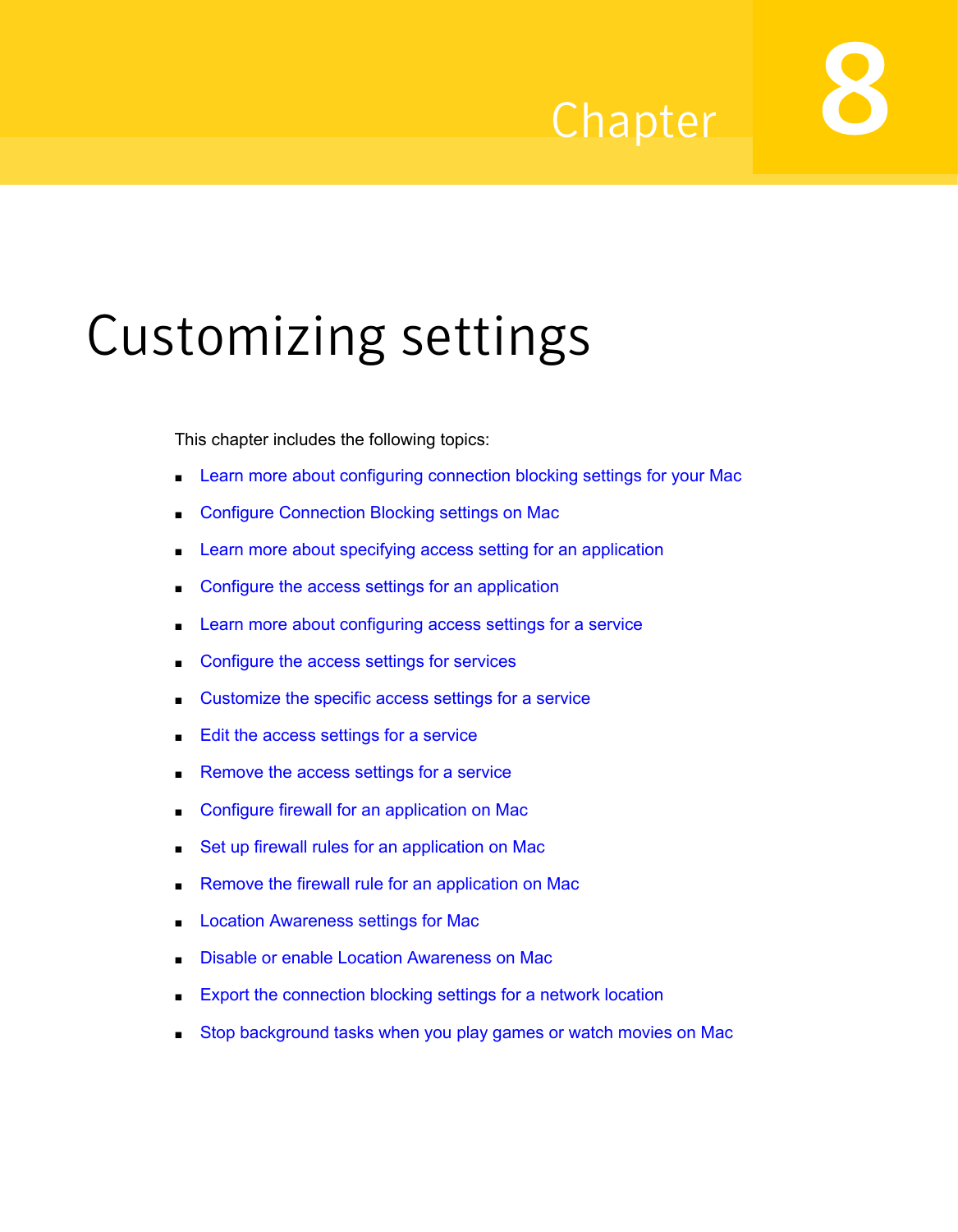### <span id="page-41-0"></span>Learn more about configuring connection blocking settings for your Mac

You can configure the Connection Blocking settings for an application, a service, or an IP address. Based on the Connection Blocking settings, the firewall allows, or blocks the incoming and the outgoing network connections.

The Connection Blocking settings that you configure are specific to the selected network location. The settings apply only when your Mac connects to the specified network location.

You can configure the Connection Blocking settings for the following:

| Applications                | Lets you specify access settings for the applications<br>that run on your Mac.                                                    |
|-----------------------------|-----------------------------------------------------------------------------------------------------------------------------------|
| <b>Services/Ports</b>       | Lets you specify access settings for the services<br>and ports that run on your Mac.                                              |
| Zones                       | Lets you specify the IP address to or from which<br>you want to allow or block connections.                                       |
| All, in order of precedence | Lets you view the entire access settings for a firewall<br>setting that you select.                                               |
|                             | Whenever the settings overlap, settings at the top<br>of the list take precedence over the settings in the<br>bottom of the list. |

### <span id="page-41-1"></span>Configure Connection Blocking settings on Mac

Connection Blocking settings apply to the incoming and the outgoing connections that use a specific application, service, port, or IP address.

You can use the **Connection Blocking** window to configure whether an application or a service that is allowed to connect to the Internet or to the local network. You can select the required network location from the **Editing settings** menu and configure the Connection Blocking settings.

Note: You can configure the Connection Blocking settings only if the **Connection Blocking** option is turned on in the **Advanced** window.

Note: You must have a user account that has administrator privileges to perform this task.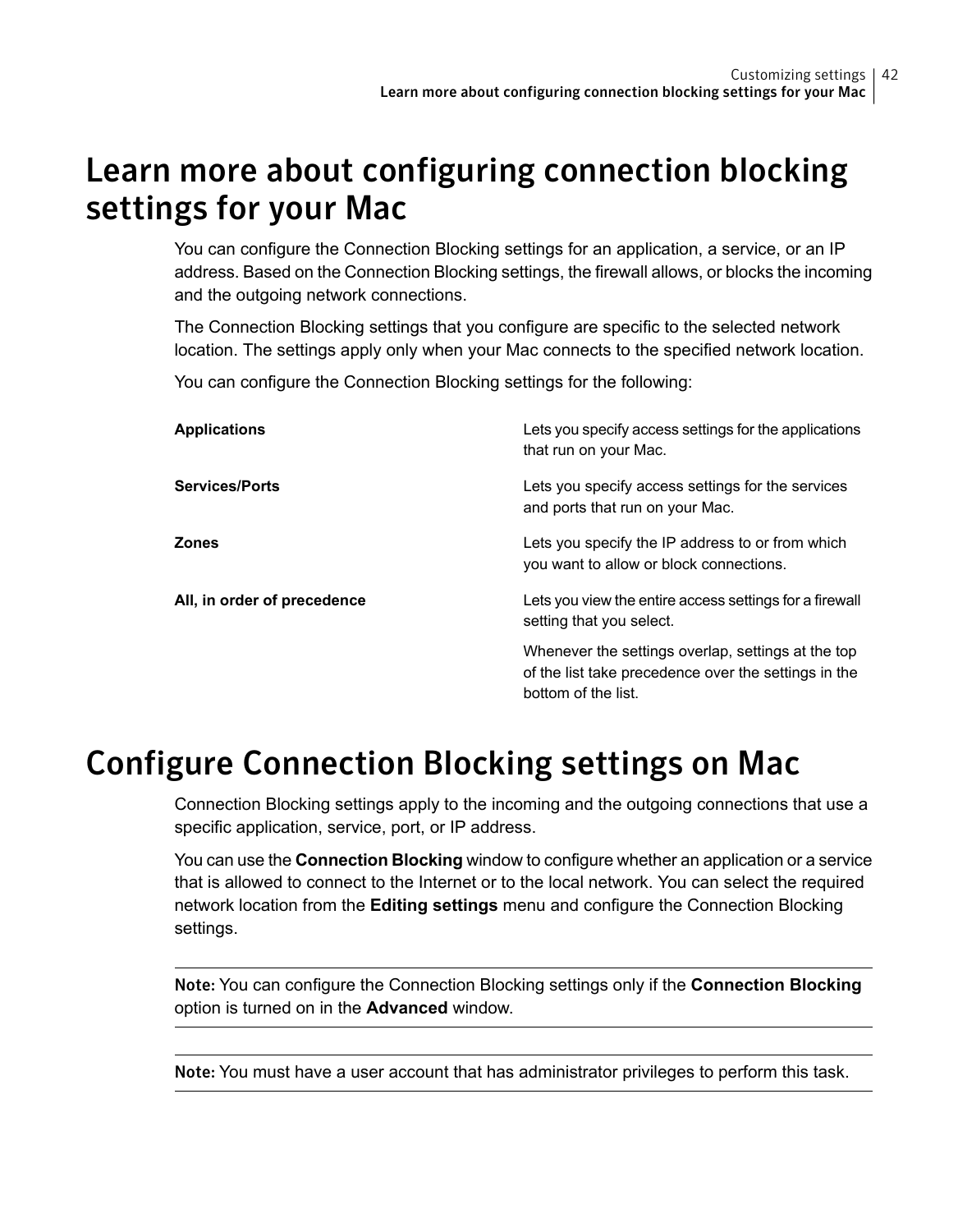#### Configure Connection Blocking settings

1 Start Norton.

If you see the **My Norton** window, next to **Device Security**, click **Open**.

- 2 In the Norton product main window, click **Advanced** or **Settings**.
- 3 On the left pane, click **Firewall**.
- 4 In the **Connection Blocking** row, click the settings icon.
- 5 In the **Connection Blocking** window, in the **Editing settings** menu, select the network location for which you want to configure the connection blocking settings.
- 6 Select an option in the **View** menu.

The options that appear in the **View** menu vary depending on the network location that you select in the **Editing settings** menu.

Your options are:

|   | <b>Applications</b>               | Lets you specify the Connection Blocking settings<br>for the applications that run on your Mac.                                              |
|---|-----------------------------------|----------------------------------------------------------------------------------------------------------------------------------------------|
|   | <b>Services/Ports</b>             | Lets you specify the Connection Blocking settings<br>for the services and ports that run on your Mac.                                        |
|   | <b>Zones</b>                      | Lets you specify the IP address to or from which<br>firewall allows or blocks connections.                                                   |
|   | All, in order of precedence       | Lets you specify the current Connection Blocking<br>settings for the Applications, services, ports, and<br>zones in the order of precedence. |
| 7 | Select one of the following tabs: |                                                                                                                                              |
|   | Incoming                          | Lets you specify the access settings for the<br>incoming connections that use an application or<br>a service that runs on your Mac.          |
|   | Outgoing                          | Lets you specify the access settings for the<br>outgoing connections that use an application or<br>a service that runs on your Mac.          |
|   | <b>Incoming &amp; Outgoing</b>    | Lets you configure the access settings for<br>connections to and from the IP addresses that<br>you specify.                                  |
|   |                                   | This tab appears only when you select <b>Zones</b> in<br>the <b>View</b> menu.                                                               |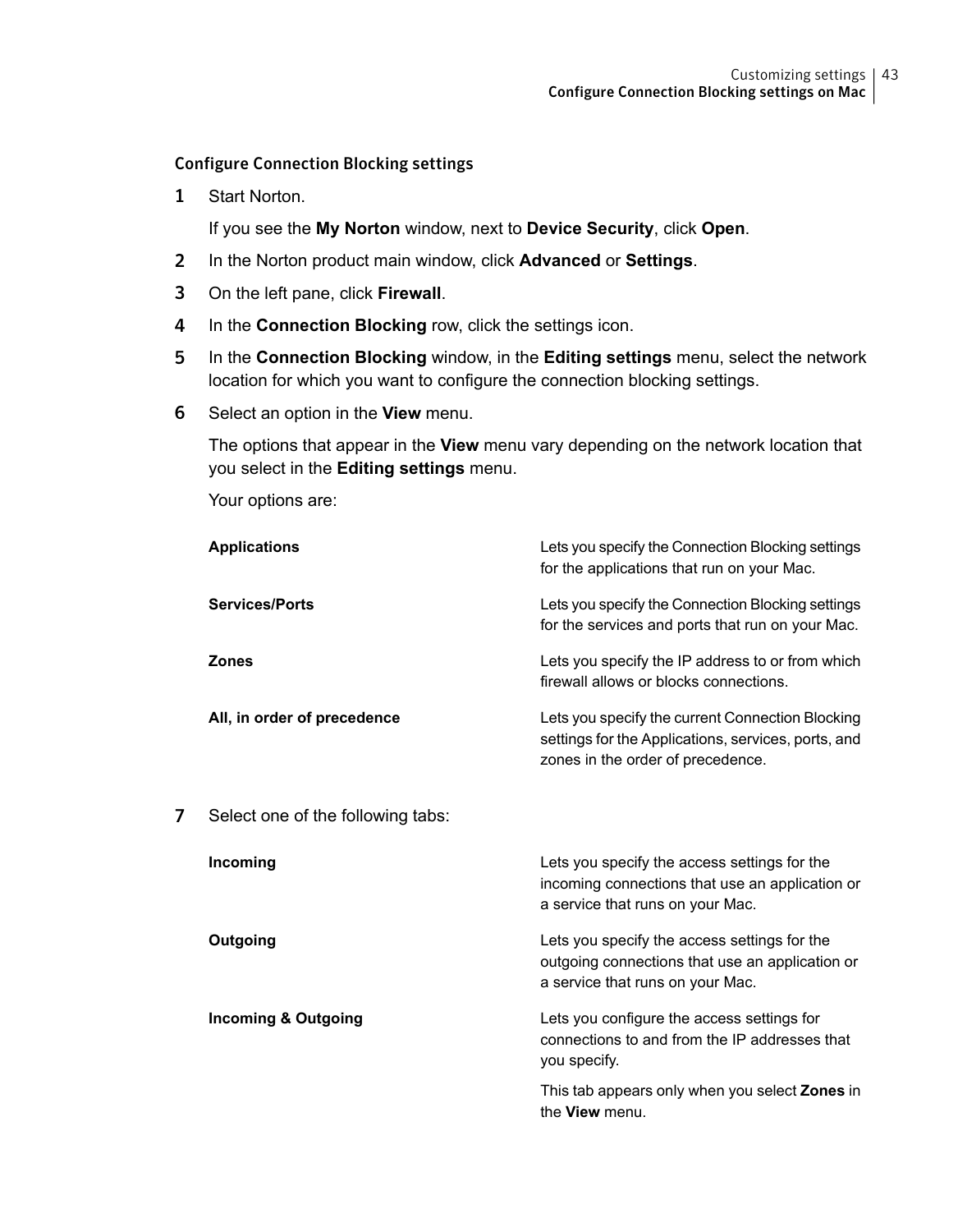8 Use the **Action pop-up** menu at the bottom of the **Connection Blocking** window to specify other connection blocking preferences. Your options are:

| Logging and notification settings | Lets you specify the type of access attempts for<br>which your Norton product must maintain records. |
|-----------------------------------|------------------------------------------------------------------------------------------------------|
|                                   | You can also specify the type of access attempts<br>about which your Norton product must notify you. |
| <b>Advanced settings</b>          | Lets you specify the advanced firewall options.                                                      |
| <b>Reset to defaults</b>          | Lets you reset configuration to default level.                                                       |

<span id="page-43-0"></span>9 Click **Done**.

### Learn more about specifying access setting for an application

You can use the **Connection Blocking** window to specify the access settings of applications to connect to a network. You can customize the firewall to allow or block network connections to or from applications like iTunes.

You can also configure the default and specific access settings for an application. The default access settings apply to all the incoming and the outgoing connections within your network. The specific access settings let you allow or block connections to specific computers.

You can perform the following activities for an application using the **Connection Blocking** window:

- Configure the access settings
- <span id="page-43-1"></span>■ Customize the specific access settings
- Edit the access settings
- Remove the access settings

### Configure the access settings for an application

Your Norton product lets you configure the access settings for the applications that run on your Mac. Based on the settings that you configure and the network location of your Mac, the firewall allows or blocks the incoming and the outgoing connections.

When you configure the access settings for an application, the name of the application appears in the **View** pane of the **Connection Blocking** window. You can also view the default access setting for the selected application under the application name.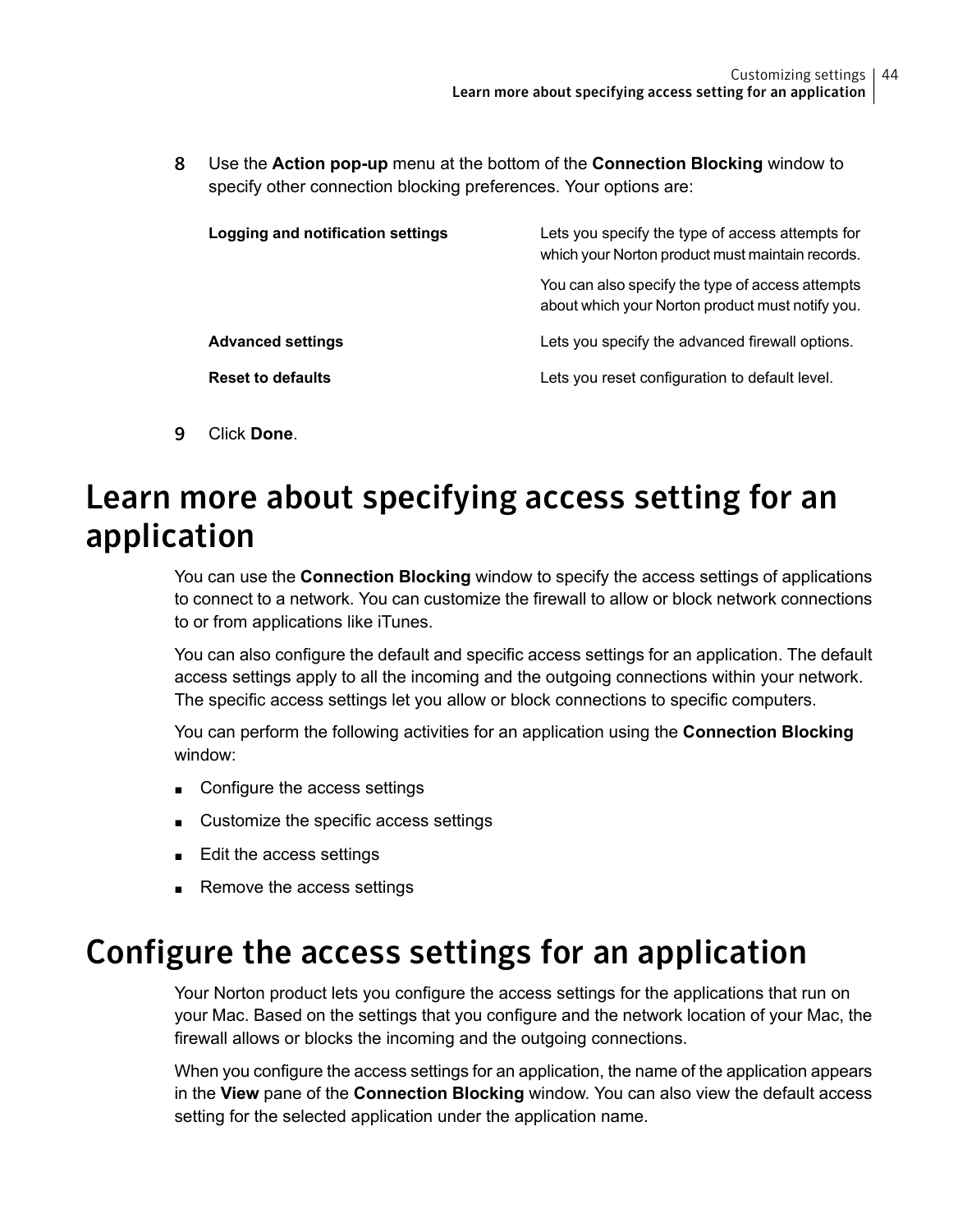Your Norton product creates the **<All other applications>** access setting by default. This access setting includes all applications that run on your Mac.

Configure the access settings for an application

1 Start Norton.

If you see the **My Norton** window, next to **Device Security**, click **Open**.

- 2 In the Norton product main window, click **Advanced** or **Settings**.
- 3 On the left pane, click **Firewall**.
- 4 In the **Connection Blocking** row, click the settings icon.
- 5 In the **Connection Blocking** window, in the **Editing settings** menu, select the network location for which you want to configure the access settings.
- 6 In the **View** menu, select **Applications**.
- 7 Select one of the following tabs:

| Incoming | Lets you specify the access settings for the<br>incoming connections for the application. |
|----------|-------------------------------------------------------------------------------------------|
| Outgoing | Lets you specify the access settings for the<br>outgoing connections for the application. |

#### 8 Click **Add application**.

9 In the **Choose Application** dialog, select the required application.

If the application that you want does not appear in the list, click **Other** to search for the application.

10 In the menu at the top of the dialog, select one of the following default access setting:

| <b>Allow</b> | Allows the network connections for the<br>application.                             |
|--------------|------------------------------------------------------------------------------------|
| <b>Block</b> | Blocks the network connections for the<br>application.                             |
| Ask          | Sets up the firewall notify you when a program<br>attempts to access the Internet. |

11 Click **Choose**.

The name of the application that you have added appears in the **View** pane in the **Connection Blocking** window.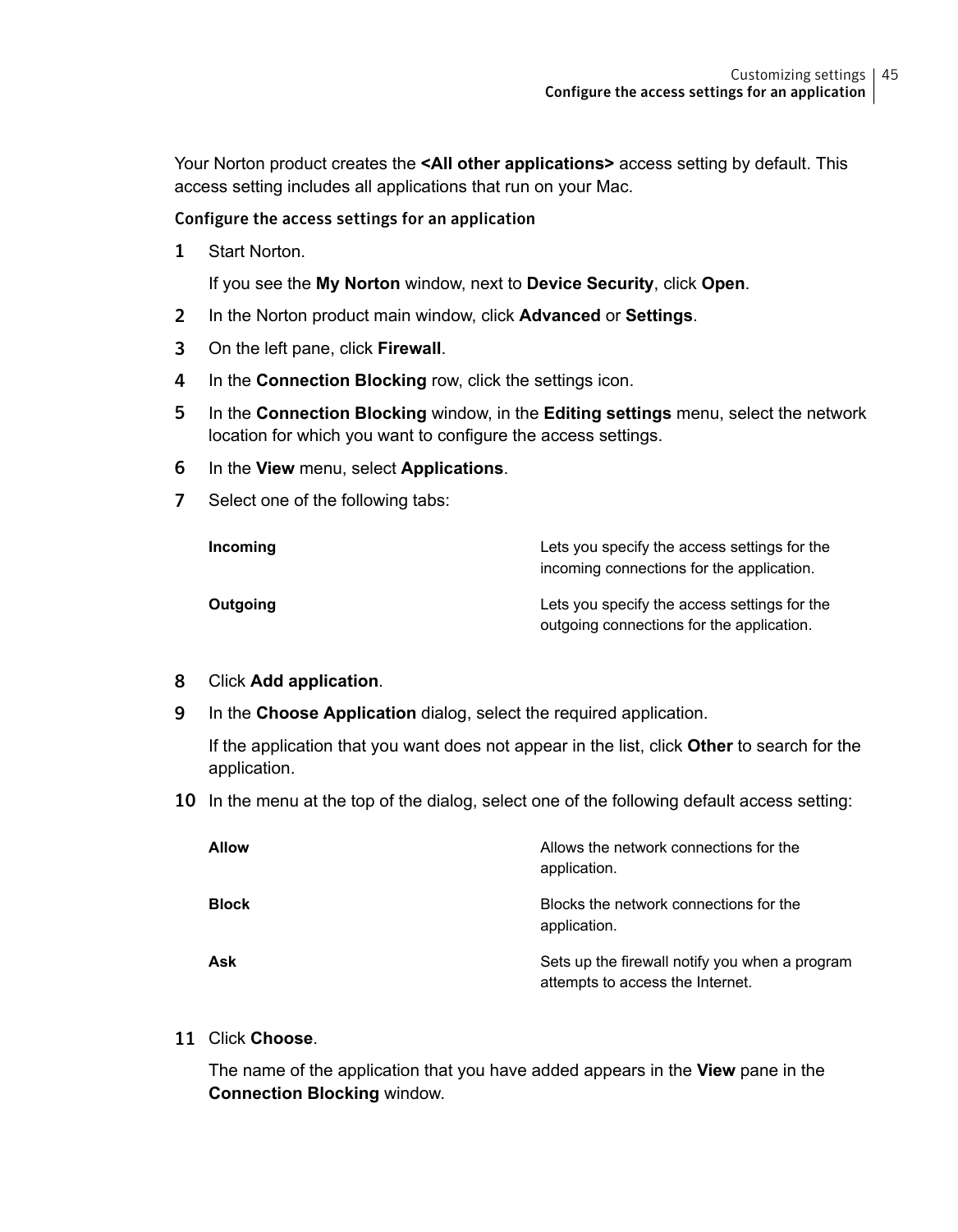12 Use the **Action** drop-down menu at the bottom of the **Connection Blocking** window to specify the advanced firewall preferences. Your options are:

| Logging and notification settings | Lets you specify the type of access attempts for<br>which your Norton product must maintain records. |
|-----------------------------------|------------------------------------------------------------------------------------------------------|
| <b>Advanced settings</b>          | Lets you specify the advanced firewall options.                                                      |
| <b>Reset to defaults</b>          | Lets you reset configuration to default level.                                                       |

<span id="page-45-0"></span>13 Click **Done**.

### Learn more about configuring access settings for a service

You can use the **Connection Blocking** window to specify access settings for the services that are running on your Mac. For example, you can customize the access settings for the file transfer protocol (FTP) service that allows access to the shared folders on your Mac using the port 21. You can customize the firewall for FTP to allow or block the incoming and the outgoing connections.

When you add an existing service, your Norton product displays the port through which the service communicates the incoming and the outgoing connections.

You also can specify default and specific access settings for a service. The default access setting applies to all connections to or from the computers that use the service. The specific access settings let you allow or block connections to specific computers.

You can perform the following activities for a service using the **Connection Blocking** window:

- Configure the access settings
- <span id="page-45-1"></span>■ Customize the specific access settings
- Edit the access settings
- Remove the access settings

### Configure the access settings for services

Your Norton product lets you specify the access settings for the services that run on your Mac. Based on the access settings that you specify and the current network location of your Mac, firewall allows or blocks the network connections that use the service.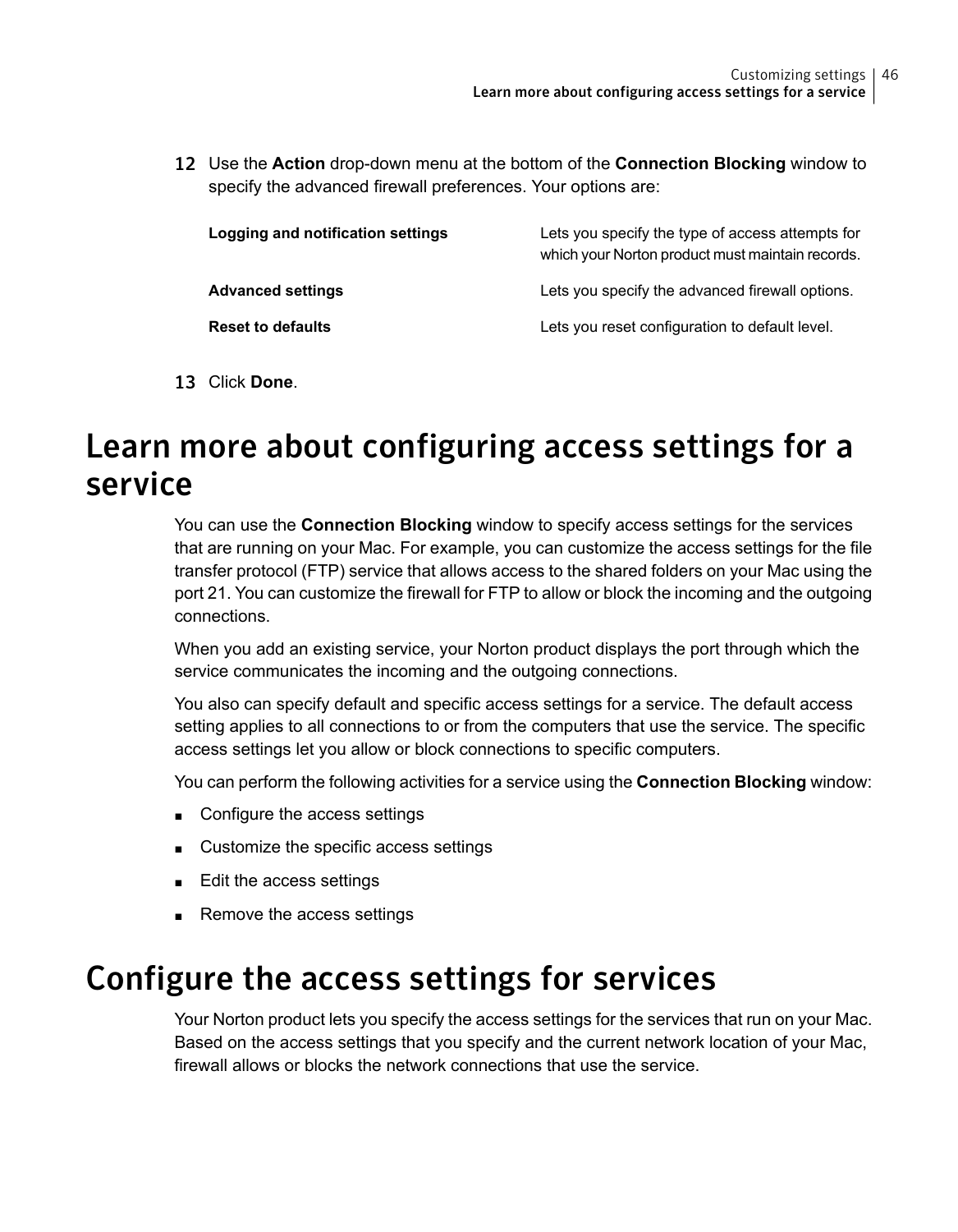The access settings that you configure are specific to the selected network location. It applies to your Mac only when it connects to the network location for which your Connection Blocking setting is configured.

When you add a service, the name of the service appears in the **View** pane of the **Connection Blocking** window. In addition, you can view the default access setting for the service under the service name.

By default, your Norton product creates the **<All other services>** access setting. This access setting includes all services that run on your Mac.

#### Specify access settings for a service

1 Start Norton.

If you see the **My Norton** window, next to **Device Security**, click **Open**.

- 2 In the Norton product main window, click **Advanced** or **Settings**.
- 3 On the left pane, click **Firewall**.
- 4 In the **Connection Blocking** row, click the settings icon.
- 5 In the **Connection Blocking** window, in the **Editing settings** menu, select the network location for which you want to configure the access settings.
- 6 In the **View** menu, select **Services/Ports**.
- 7 Select one of the following tabs:

| Incoming | Lets you specify the access settings for the<br>incoming connections that use the service. |
|----------|--------------------------------------------------------------------------------------------|
| Outgoing | Lets you specify the access settings for the<br>outgoing connections that use the service. |

#### 8 Click **Add service**.

9 In the **New Service** dialog that appears, select the default access setting option that you want to apply for the service. Your options are:

| Allow | Allows the network connections for the service. |
|-------|-------------------------------------------------|
| Block | Blocks the network connections for the service. |

10 Select the required service from the **Service name** menu.

If the service is not listed in the **Service name** menu, enter the name of the new service in the **Service name** menu. You can also enter a description for the service in the **Description** field.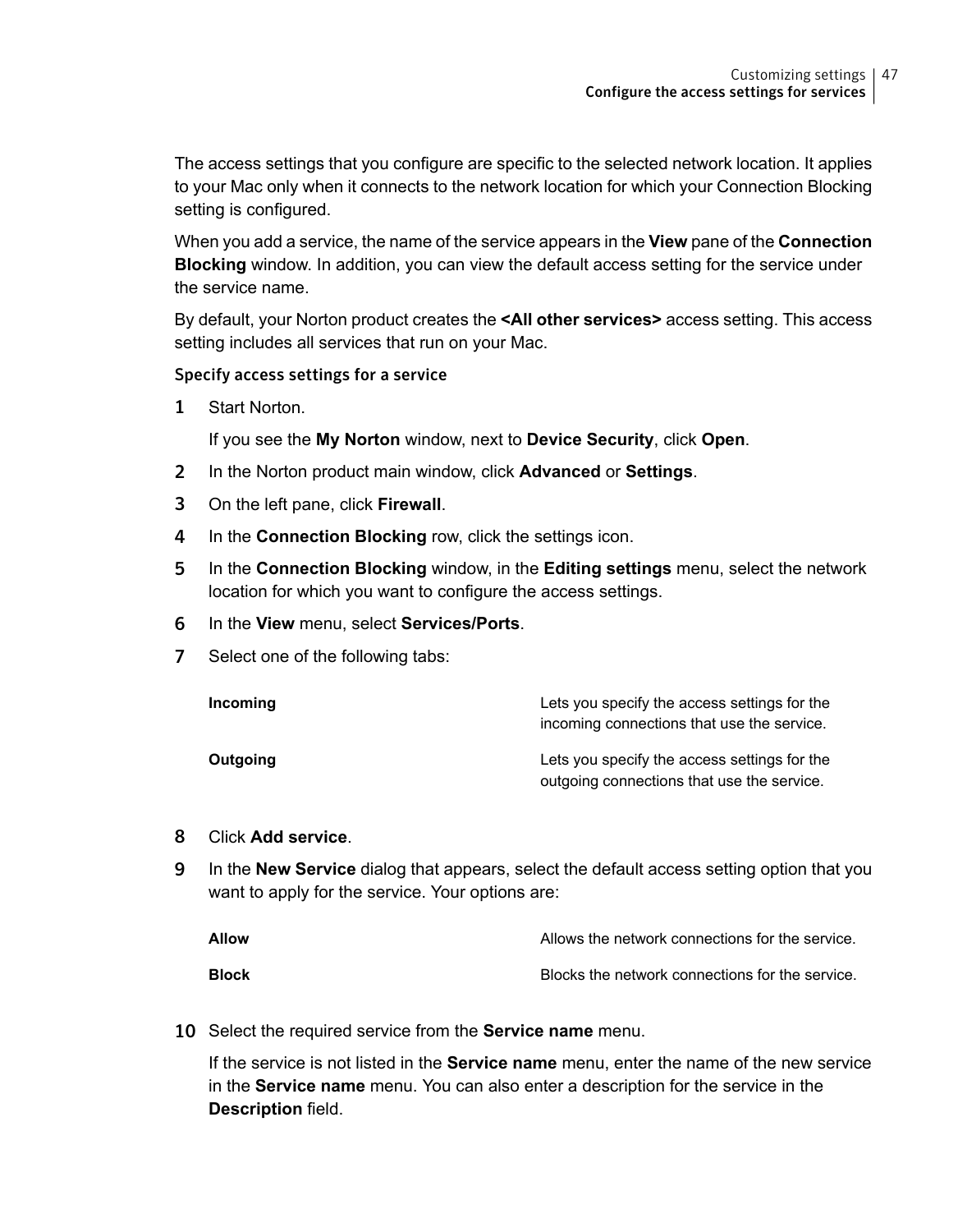11 Configure the following tabs as required:

| <b>Ports</b>         | Lists the ports in the firewall that the service can<br>open.                                                            |
|----------------------|--------------------------------------------------------------------------------------------------------------------------|
|                      | You can use the Add, Edit, and Remove options<br>only when you add a new service.                                        |
|                      | You can use these options to add or modify the<br>port numbers that you add.                                             |
| Logging              | Lists the types of connections that your Norton<br>product must log.                                                     |
| <b>Notifications</b> | Lists the types of connections for which your<br>Norton product should notify you when it makes<br>a connection attempt. |
|                      | You can select whether the firewall must allow<br>or block the connection attempts that use the<br>service.              |

#### 12 Click **Save**.

13 In the **Action** drop-down menu at the bottom of the **Connection Blocking** window, specify the advanced firewall preferences. Your options are:

| Logging and notification settings | Lets you specify the type of access attempts for<br>which you want your Norton product to maintain<br>records  |
|-----------------------------------|----------------------------------------------------------------------------------------------------------------|
|                                   | You can also specify the type of access attempts<br>about which you want your Norton product to<br>notify you. |
| <b>Advanced settings</b>          | Lets you specify the advanced firewall options.                                                                |
| <b>Reset to Defaults</b>          | Lets you reset configuration to default level.                                                                 |

14 Click **Done**.

Remove all access settings for a service

1 Start Norton.

- 2 In the Norton product main window, click **Advanced** or **Settings**.
- 3 On the left pane, click **Firewall**.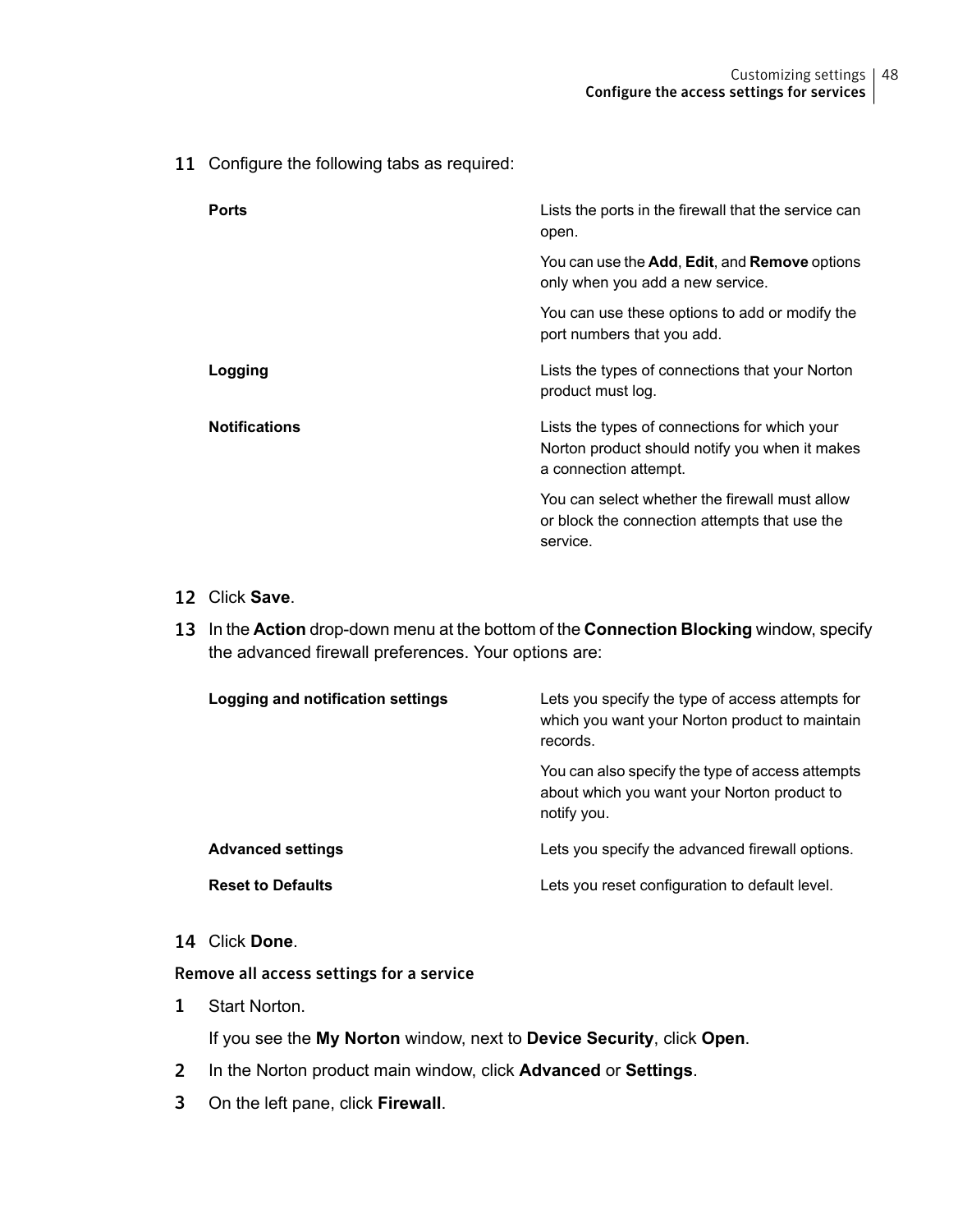- 4 In the **Connection Blocking** row, click the settings icon.
- 5 In the **Connection Blocking** window, in the **Editing settings** menu, select the network location for which you want to remove the Connection Blocking settings.
- 6 In the **View** menu, select **Services/Ports**.
- 7 Select one of the following tabs:

| Incoming | Lets you specify the access settings for the<br>incoming connections that use the service. |
|----------|--------------------------------------------------------------------------------------------|
| Outgoing | Lets you specify the access settings for the<br>outgoing connections that use the service. |

- 8 Select the required service from the **View** pane and do one of the following:
	- Click **Remove**.
	- Click the sign next to the service name.
- 9 In the confirmation window, click **Remove**.

#### Remove an individual access setting for a service

1 Start Norton.

- 2 In the Norton product main window, click **Advanced** or **Settings**.
- 3 On the left pane, click **Firewall**.
- 4 In the **Connection Blocking** row, click the settings icon.
- 5 In the **Connection Blocking** window, in the **Editing settings** menu, select the network location for which you want to remove the Connection Blocking settings.
- 6 In the **View** menu, select **Services/Ports**.
- 7 Select one of the following tabs:

| Incoming | Lets you specify the access settings for the<br>incoming connections that use the service. |
|----------|--------------------------------------------------------------------------------------------|
| Outgoing | Lets you specify the access settings for the<br>outgoing connections that use the service. |

- 8 In the **View** pane, select the row that contains the specific access settings for a service and do one of the following:
	- Click **Remove**.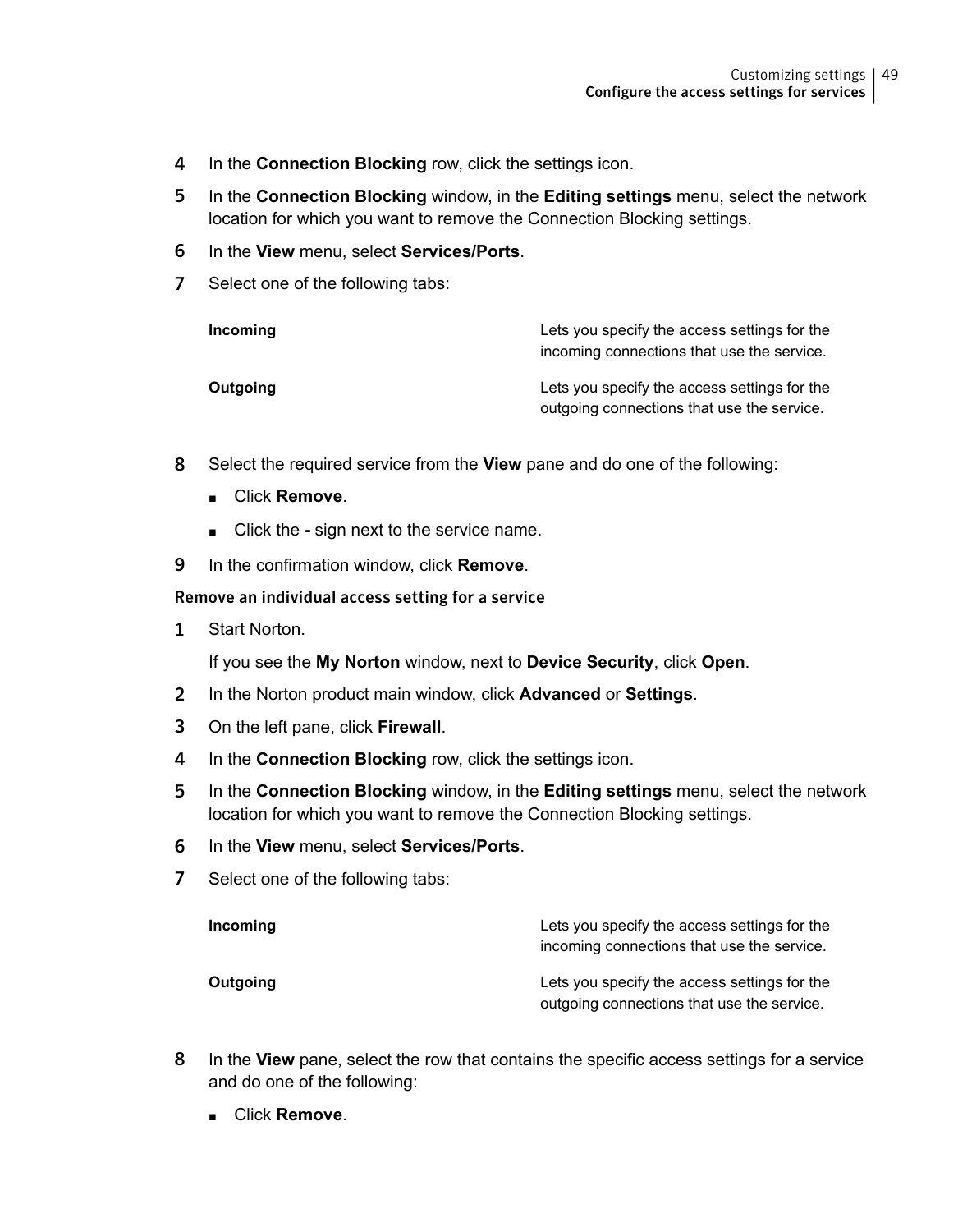- Click the sign next to the service name.
- <span id="page-49-0"></span>9 In the confirmation window, click **Remove**.

### Customize the specific access settings for a service

Your Norton product lets you customize the incoming and outgoing network connections settings for each service on your Mac. You can specify the IP addresses from which you want to allow or block connection attempts. The specific access settings that you specify appear in the row under the application name with a minus (**-**) and plus (**+**) sign.

Note: You can add any number of specific access settings for a service. For example, you can add a specific access setting for a service to allow connection from all the computers on your network. You can also add another specific access setting for the same service to block connection from a single computer.

#### Customize the specific access settings for a service

1 Start Norton.

If you see the **My Norton** window, next to **Device Security**, click **Open**.

- 2 In the Norton product main window, click **Advanced** or **Settings**.
- 3 On the left pane, click **Firewall**.
- 4 In the **Connection Blocking** row, click the settings icon.
- 5 In the **Connection Blocking** window, in the **Editing settings** menu, select the network location for which you want to specify the specific access settings.
- 6 In the **View** menu, click **Services/Ports**.
- 7 Select one of the following tabs:

| Incoming | Lets you specify the access settings for the<br>incoming connections that use the service. |
|----------|--------------------------------------------------------------------------------------------|
| Outgoing | Lets you specify the access settings for the<br>outgoing connections that use the service. |

8 In the **View** pane, click the **+** sign next to the service name.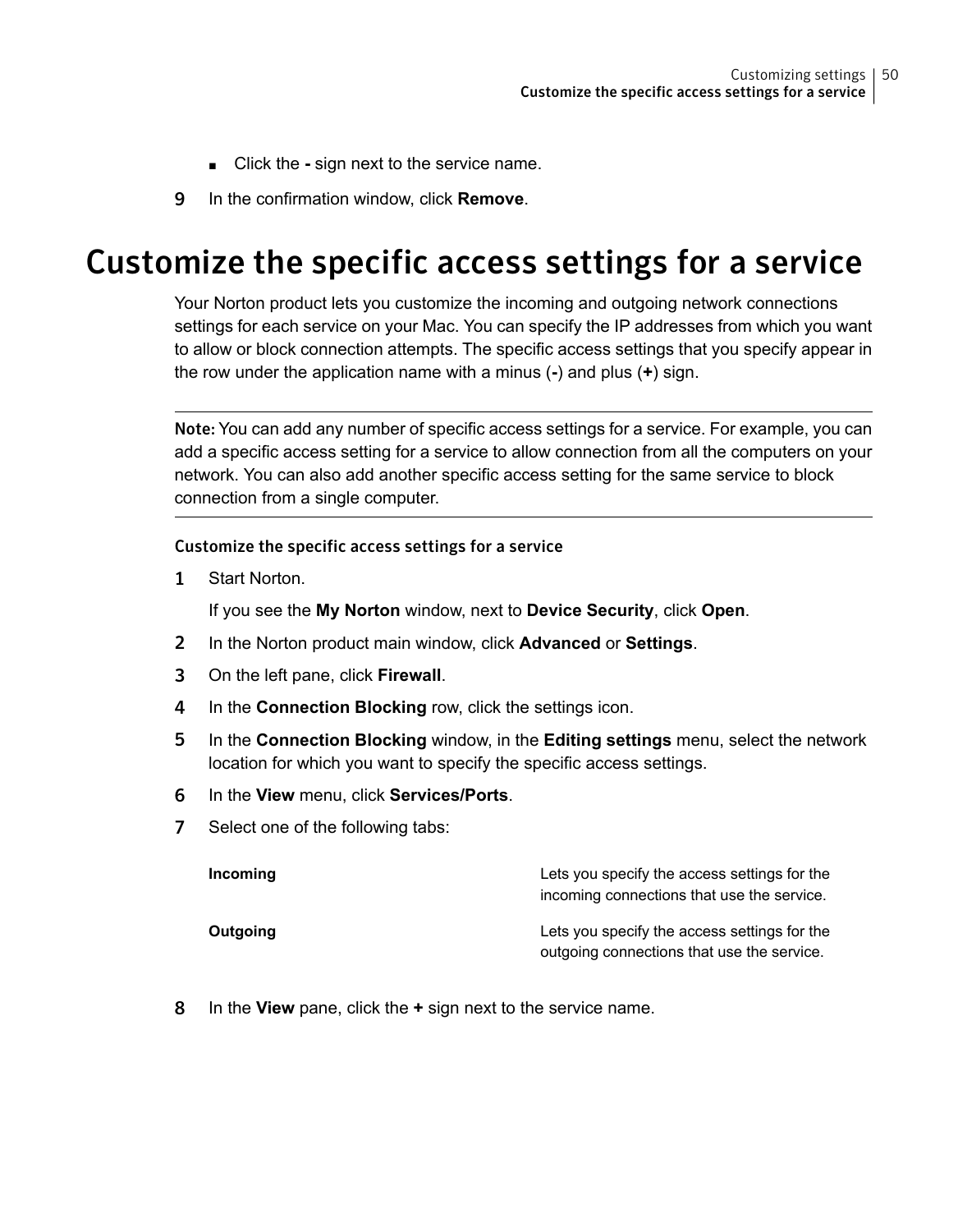9 In the **Edit address** dialog, select the type of access for the connections. Your options are:

| <b>Allow</b> | Lets you allow the connections to or from an IP<br>address. |
|--------------|-------------------------------------------------------------|
| <b>Block</b> | Lets you block the connections to or from an IP<br>address. |

10 Select the one of the following option to customize the specific access settings:

| All computers on my current network | Lets you allow or block connections to or from all<br>computers on your network.                       |
|-------------------------------------|--------------------------------------------------------------------------------------------------------|
| A single computer                   | Lets you allow or block connections to or from<br>the computer with the IP address that you specify.   |
| All IP addresses beginning with     | Lets you allow or block connections to or from<br>computers with the base address that you<br>specify. |
| All IP addresses on a network       | Lets you allow or block connections to or from<br>computers on a local network.                        |

<span id="page-50-0"></span>11 Click **Save**.

### Edit the access settings for a service

You can edit the following access settings for a service:

- Access settings
- Specific the access settings
- Default access setting

#### Edit the access settings for a service

1 Start Norton.

- 2 In the Norton product main window, click **Advanced** or **Settings**.
- 3 On the left pane, click **Firewall**.
- 4 In the **Connection Blocking** row, click the settings icon.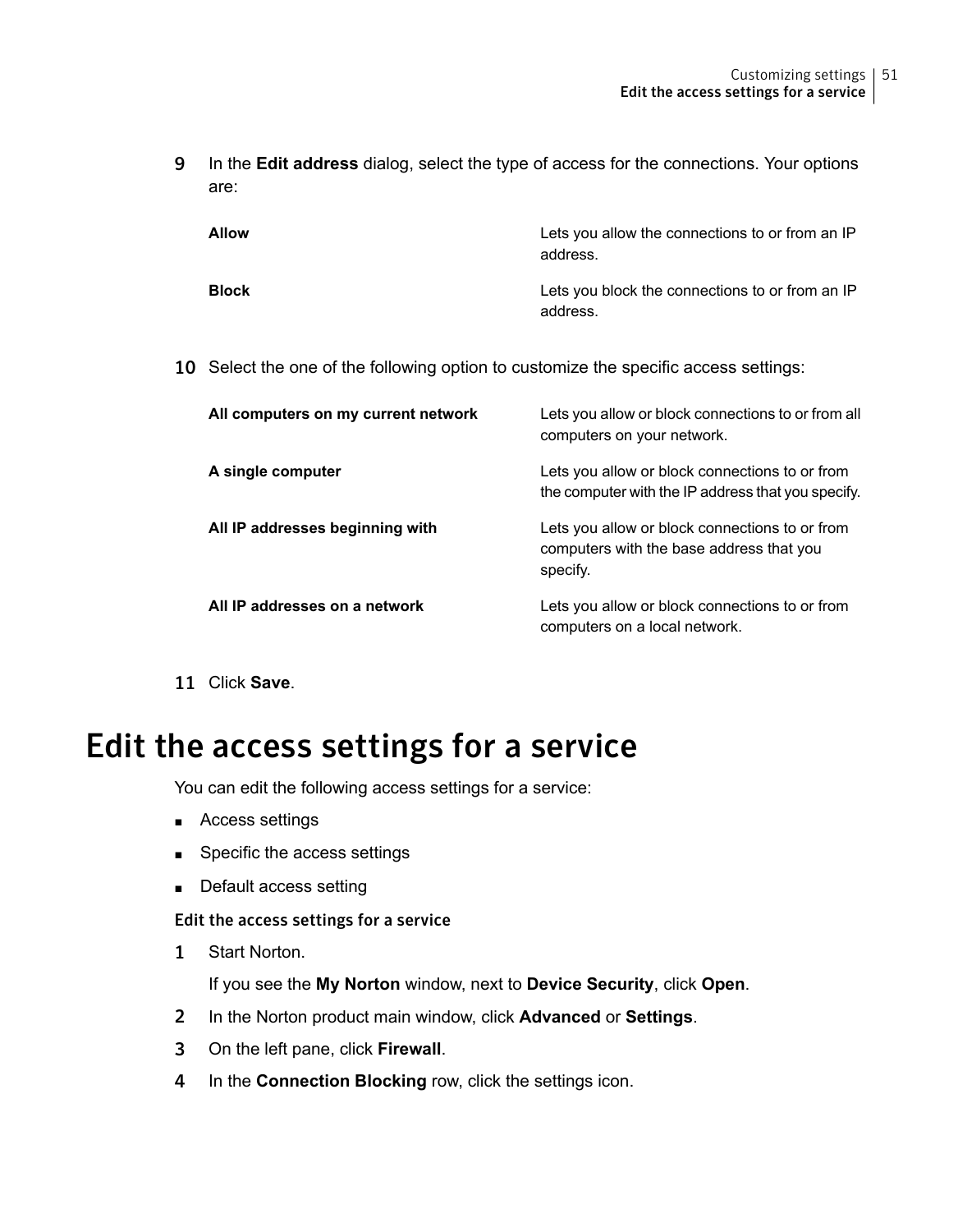- 5 In the **Connection Blocking** window, in the **Editing settings** menu, select the network location for which you want to edit the Connection Blocking settings.
- 6 In the **View** menu, select **Services/Ports**.
- 7 Select one of the following tabs:

| Incoming | Lets you specify the access settings for the<br>incoming connections that use the service. |
|----------|--------------------------------------------------------------------------------------------|
| Outgoing | Lets you specify the access settings for the<br>outgoing connections that use the service. |

- 8 In the **View** pane, select the row that contains the service name, and then click **Edit**.
- 9 In the **Edit Service** dialog, make the changes as required.
- 10 Click **Save**.

#### Edit the specific access settings for a service

1 Start Norton.

If you see the **My Norton** window, next to **Device Security**, click **Open**.

- 2 In the Norton product main window, click **Advanced** or **Settings**.
- 3 On the left pane, click **Firewall**.
- 4 In the **Connection Blocking** row, click the settings icon.
- 5 In the **Connection Blocking** window, in the **Editing settings** menu, select the network location for which you want to edit the Connection Blocking settings.
- 6 In the **View** menu, select **Services/Ports**.
- 7 On the **Incoming** or the **Outgoing** tab, select a service for which you want to edit the specific access settings.
- 8 In the **View** pane, select the row that contains the specific access settings for the application, and then click **Edit**.
- 9 In the **Edit Service** window, make the changes as required.
- 10 Click **Save**.

#### Edit the default access settings for a service

1 Start Norton.

- 2 In the Norton product main window, click **Advanced** or **Settings**.
- 3 On the left pane, click **Firewall**.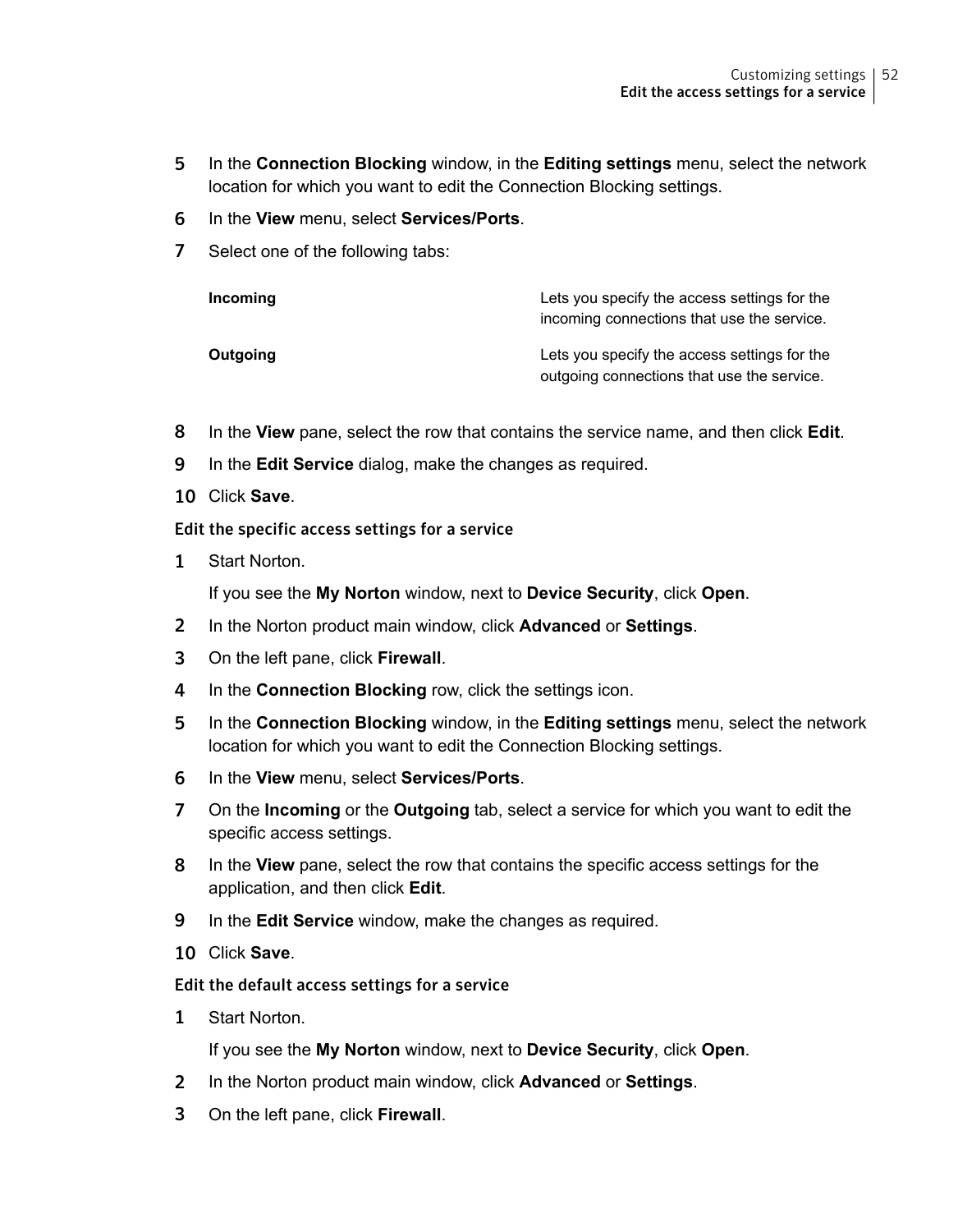- 4 In the **Connection Blocking** row, click the settings icon.
- 5 In the **Connection Blocking** window, in the **Editing settings** menu, select the network location for which you want to edit the Connection Blocking settings.
- 6 In the **View** menu, select **Services/Ports**.
- 7 On the **Incoming** or the **Outgoing** tab, select the row that contains the default access settings for the service in the **View** pane, and then click **Edit**.
- 8 In the **Default action for** *<Service Name>* window, that appears select one of the following options:

| Allow        | Allows the network connections for the service. |
|--------------|-------------------------------------------------|
| <b>Block</b> | Blocks the network connections for the service. |

<span id="page-52-0"></span>9 Click **Save**.

### Remove the access settings for a service

You can use the **Connection Blocking** window to remove the access settings and the specific access settings that you have configured for a service.

However, you cannot remove the default Connection Blocking setting that appears in the list.

#### Remove all access settings for a service

1 Start Norton.

- 2 In the Norton product main window, click **Advanced** or **Settings**.
- 3 On the left pane, click **Firewall**.
- 4 In the **Connection Blocking** row, click the settings icon.
- 5 In the **Connection Blocking** window, in the **Editing settings** menu, select the network location for which you want to remove the Connection Blocking settings.
- 6 In the **View** menu, select **Services/Ports**.
- 7 Select one of the following tabs:

| Incoming | Lets you specify the access settings for the<br>incoming connections that use the service. |
|----------|--------------------------------------------------------------------------------------------|
| Outgoing | Lets you specify the access settings for the<br>outgoing connections that use the service. |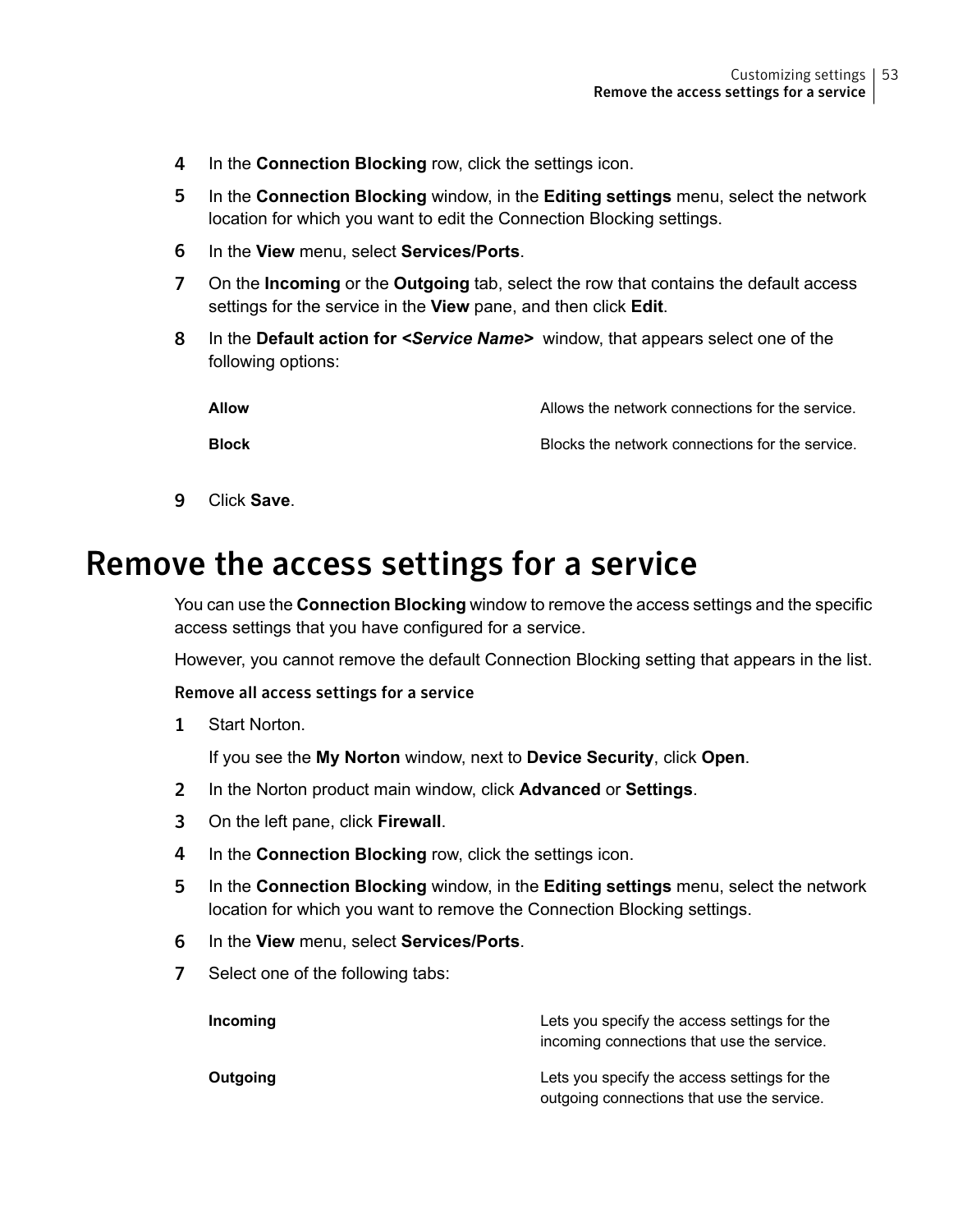- 8 Select the required service from the **View** pane and do one of the following:
	- Click **Remove**.
	- Click the sign next to the service name.
- 9 In the confirmation window, click **Remove**.

Remove an individual access setting for a service

1 Start Norton.

If you see the **My Norton** window, next to **Device Security**, click **Open**.

- 2 In the Norton product main window, click **Advanced** or **Settings**.
- 3 On the left pane, click **Firewall**.
- 4 In the **Connection Blocking** row, click the settings icon.
- 5 In the **Connection Blocking** window, in the **Editing settings** menu, select the network location for which you want to remove the Connection Blocking settings.
- 6 In the **View** menu, select **Services/Ports**.
- 7 Select one of the following tabs:

| Incoming | Lets you specify the access settings for the<br>incoming connections that use the service. |
|----------|--------------------------------------------------------------------------------------------|
| Outgoing | Lets you specify the access settings for the<br>outgoing connections that use the service. |

- <span id="page-53-0"></span>8 In the **View** pane, select the row that contains the specific access settings for a service and do one of the following:
	- Click **Remove**.
	- Click the sign next to the service name.
- 9 In the confirmation window, click **Remove**.

### Configure firewall for an application on Mac

The Application Blocking settings let you configure the firewall rules for the different applications that run on your Mac. Based on these settings, the firewall allows or blocks connections to the Internet from an application.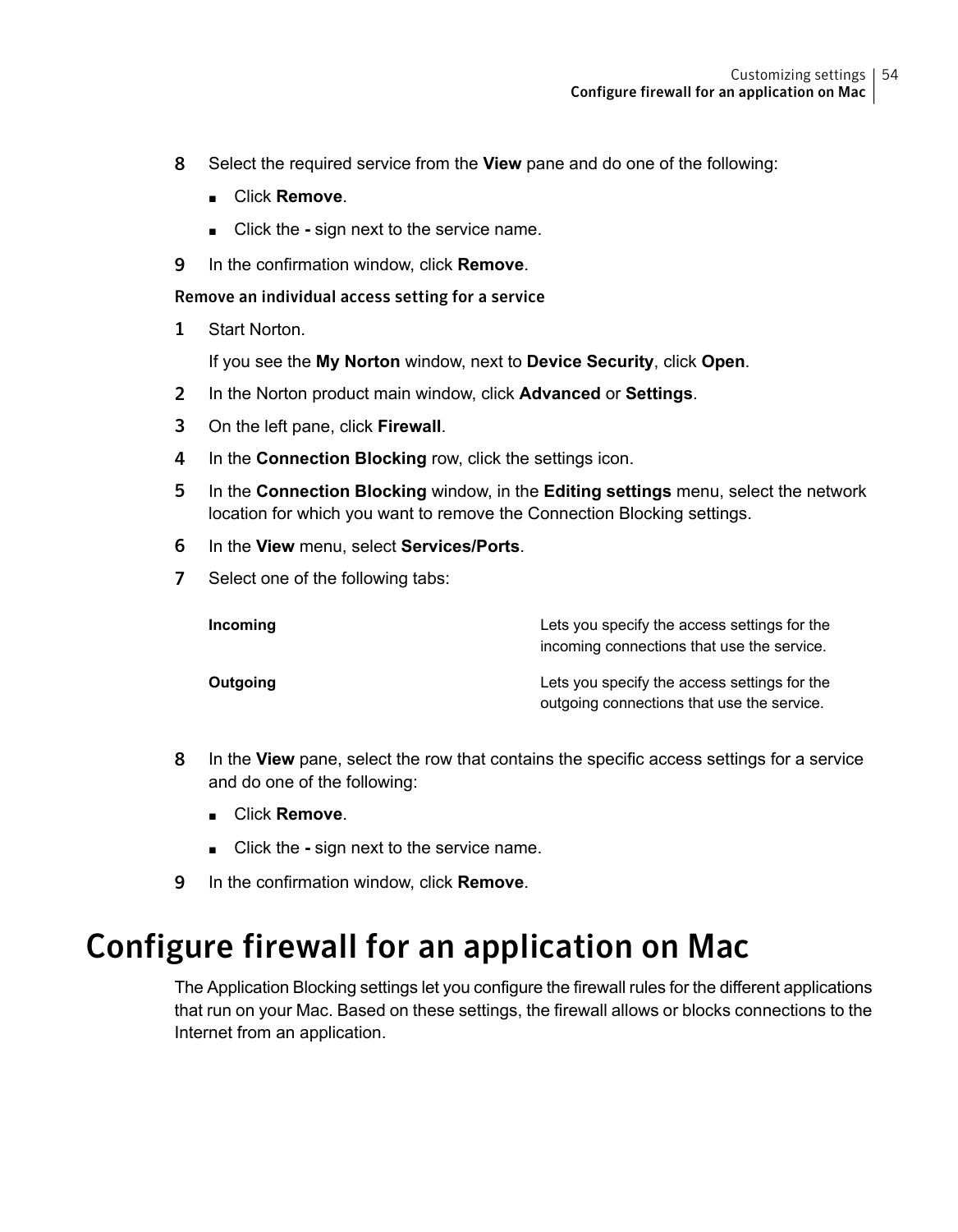Note: You cannot specify the firewall settings for applications based on the network to which your Mac is connected. The Application Blocking settings remain the same regardless of the network location. Application Blocking does not let you allow or block connections to a specific IP address.

When an application for which you have not specified Internet access tries to connect to the Internet, Norton product prompts you with a notification dialog. You can choose whether you want the firewall to allow or block the application from accessing the Internet.

In addition to setting Internet access for applications, you can select the following options for the application in the **Application Blocking** window:

| Search icon                                                       | Lets you locate an application in the <b>Settings</b> list.                                                                |
|-------------------------------------------------------------------|----------------------------------------------------------------------------------------------------------------------------|
| <b>Add application</b>                                            | Lets you add an application and configure the<br>Internet access manually.                                                 |
| Remove                                                            | Lets you remove a selected application from the<br>Settings list.                                                          |
| Allow applications that are signed by Apple                       | Lets you automatically allow the applications that<br>are signed by Apple to access the Internet.                          |
| Notify me when a blocked application tries to<br>use the Internet | Lets you configure your Norton product to notify you<br>whenever a blocked application attempts to access<br>the Internet. |
| Log all applications that use the Internet                        | Lets you keep record of the applications that access<br>the Internet.                                                      |
|                                                                   | This information is viewable in the Security History<br>window.                                                            |
| <b>Reset to defaults</b>                                          | Lets you reset configuration to default level.                                                                             |

### <span id="page-54-0"></span>Set up firewall rules for an application on Mac

Applications that run on your Mac connect to the Internet to download updates or to send information about a program. For example, when you open Apple iTunes, it connects to the Internet to get the latest Store information of iTunes. If you trust the application, you can allow the application to connect to the Internet.

In some cases, you may want to deny Internet access for some applications. For example, your Norton product notifies you about an application that tries to connect to the Internet. You can block the Internet connection for the application to prevent it from sending or receiving any malicious information.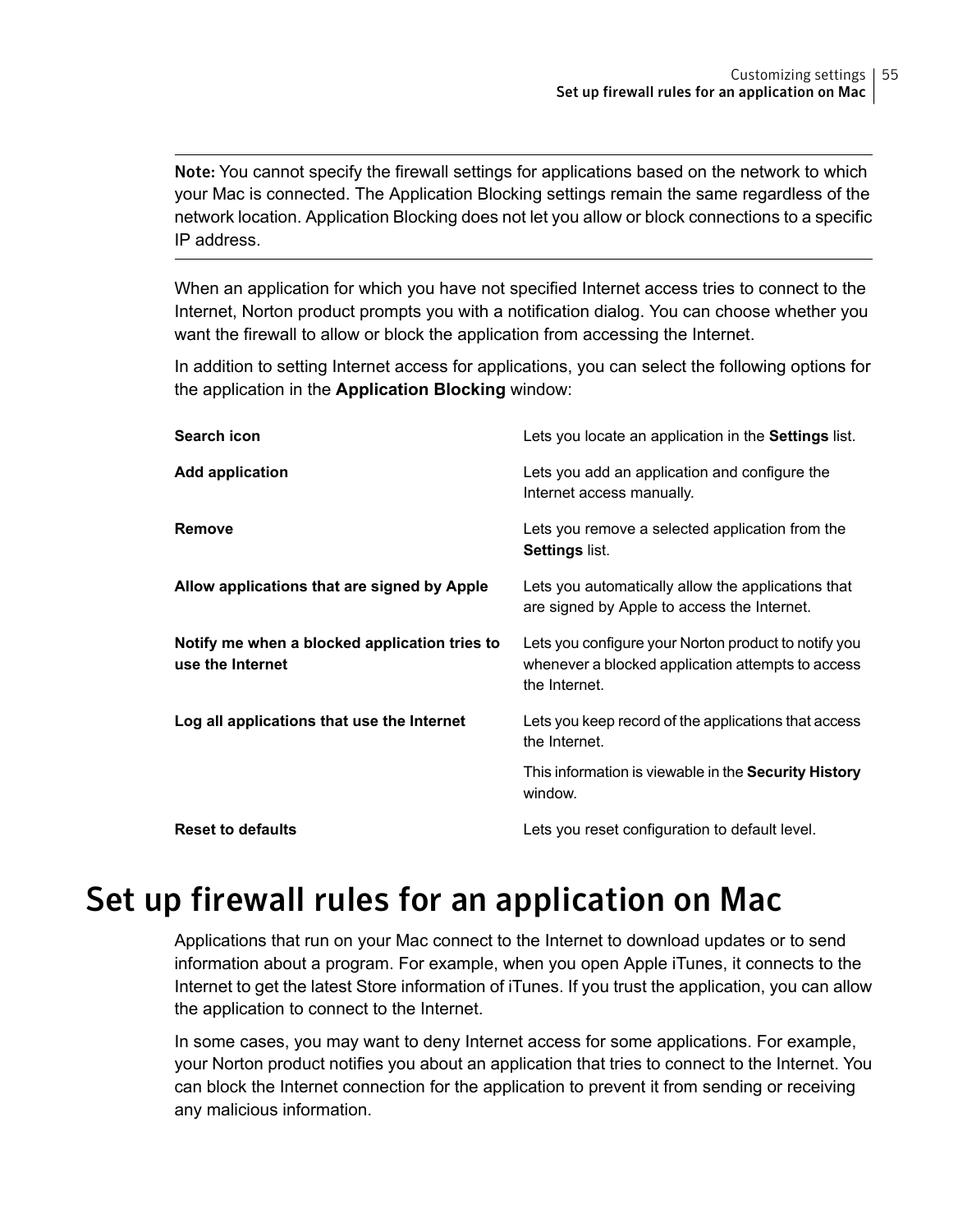You can use the **Application Blocking** window to configure the Internet access for an application. The selected application appears in the **Settings** list in the **Application Blocking** window. The application name and the firewall setting that you select appear in the **Settings** list in the **Application Blocking** window.

Set up firewall rules for an application

1 Start Norton.

If you see the **My Norton** window, next to **Device Security**, click **Open**.

- 2 In the Norton product main window, click **Advanced** or **Settings**.
- 3 On the left pane, click **Firewall**.
- 4 In the **Application Blocking** row, click the settings icon.
- 5 In the **Application Blocking** window, click **Add application**.

If the application that you want to choose does not appear in the list, click **Other** to search for the application.

- 6 In the **Choose Application** dialog, select the required application.
- <span id="page-55-0"></span>7 Click **Choose**.

The name of the application that you have added appears in the **Settings** list in the **Application Blocking** window.

8 Click **Done**.

### Remove the firewall rule for an application on Mac

You can use the **Application Blocking** window to remove some of the firewall rules if necessary.

Note: Do not remove a firewall rule unless you are an advanced user. Removing a firewall rule can affect firewall functionality and reduce the security of your Mac.

Remove the firewall rule for an application

- 1 In the **Application Blocking** window, select the application name row.
- 2 Click **Remove**.
- 3 In the confirmation window, click **Remove**.
- 4 Click **Done**.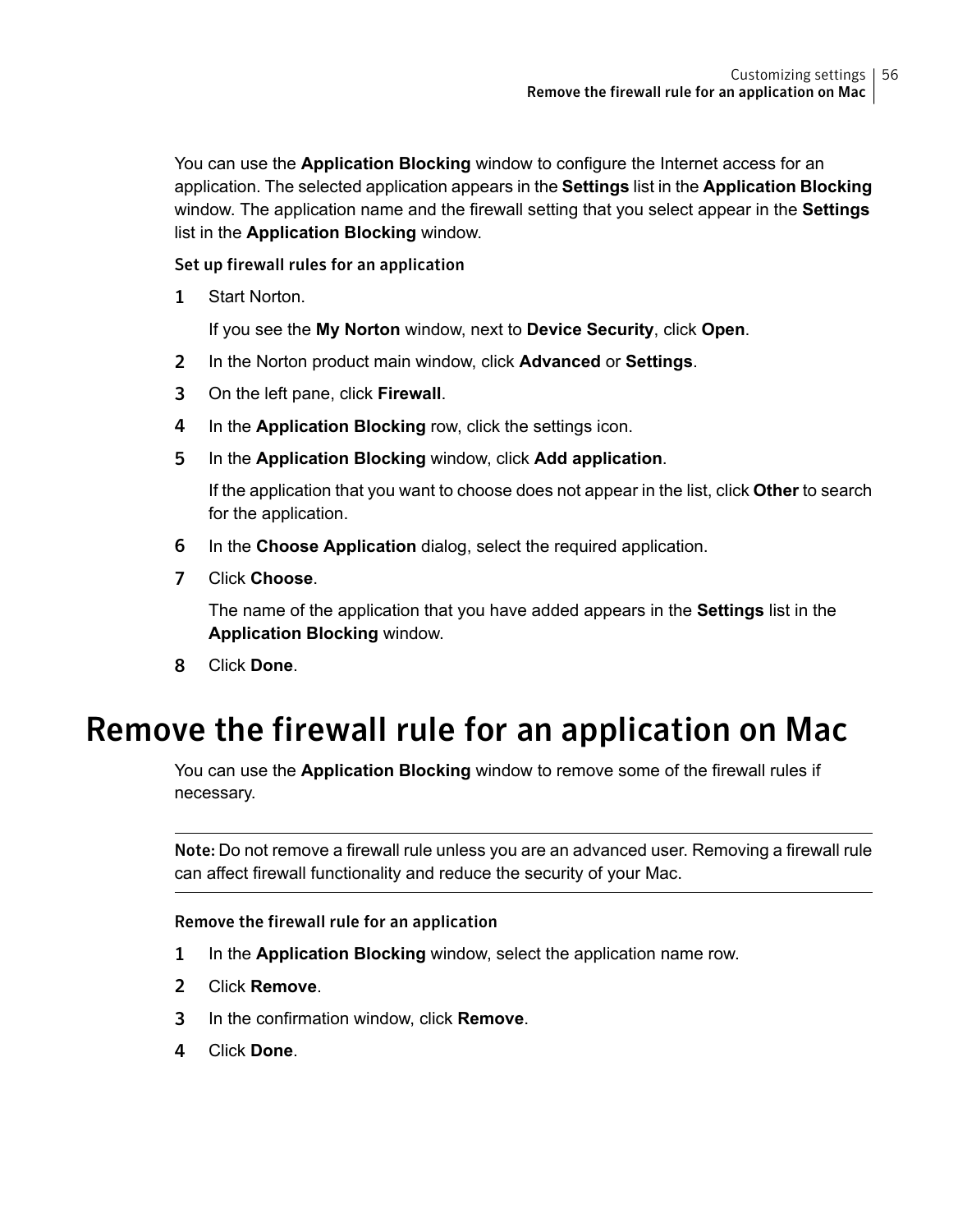### Location Awareness settings for Mac

<span id="page-56-0"></span>Location Awareness settings lets you configure the firewall settings based on the network location to which your Mac is connected. The firewall settings that you configure contains the connection blocking settings for the application and services that run on your Mac. When you connect your portable Mac to a new network location, your Norton product prompts you to select a new firewall setting for the network location.

You can use the **Location Awareness** window to do the following:

- Turn on or turn off the Location Awareness feature.
- View the current network location to which your Mac is connected.

#### View Location Awareness settings

- 1 In the Norton product main window, click **Advanced**.
- 2 On the left pane, click **Firewall**.
- <span id="page-56-1"></span>3 In the **Location Awareness** row, click the settings icon.

The **Location Awareness** window displays the current network location to which your Mac is connected.

### Disable or enable Location Awareness on Mac

The **Location Awareness** feature lets you set the **Connection Blocking** settings for every network that your Mac connects to. By default, the network to which your Mac is connected when you install your Norton product is categorized as **Trusted**. When you connect your Mac to weaker or vulnerable networks, your Norton product categorizes those networks as **Untrusted**. However, if you think a network is safe and trustworthy, you can change the network category to **Trusted**.

You can disable or enable the **Location Awareness** feature from the **Advanced** window.

#### Disable or enable Location Awareness

1 Start Norton.

- 2 In the Norton product main window, click **Advanced** or **Settings**.
- 3 On the left pane, click **Firewall**.
- 4 In the **Location Awareness** row, move the switch to off or on.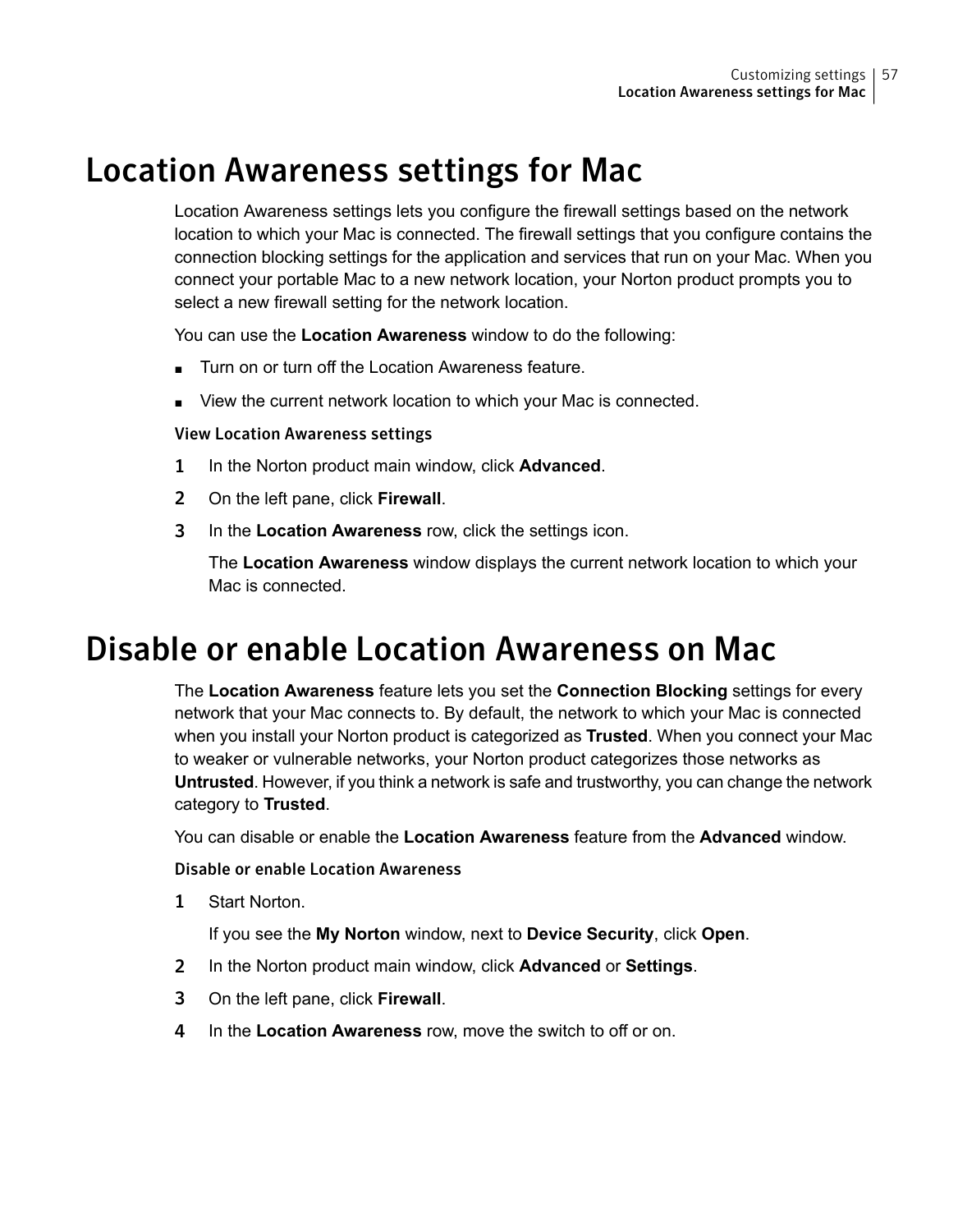### <span id="page-57-0"></span>Export the connection blocking settings for a network location

You can export the network location settings using the **Export** window. You can use the **Export** option present under the **File** menu in the Norton product menu bar. Your Norton product exports the network location settings as .npfx file format.

You can use the following options to export the network locations settings:

| <b>Export all settings</b>             | Lets you export all of the settings of the selected<br>network location                                                                          |
|----------------------------------------|--------------------------------------------------------------------------------------------------------------------------------------------------|
| <b>Export only these settings</b>      | Lets you export only the required settings of the<br>selected network location Your options are:                                                 |
|                                        | <b>Application Blocking</b><br><b>Connection Blocking</b><br>Applications<br>. .<br>Services & Ports<br>Zones<br><b>Vulnerability Protection</b> |
| Password protect the exported settings | Lets you add a password to protect the exported<br>file.                                                                                         |

Note: You can use the **Password protect the exported settings** check box to protect the exported network location settings.

You can import the saved settings later to view it or apply to another computer that has the Norton product.

#### Export the connection blocking settings for a network location

- 1 In the Norton QuickMenu, click **Open Norton Security**.
- 2 On the Norton product menu bar, click **File > Export**.
- 3 In the **Export** window, select the export option as required.
- 4 Click **Export**.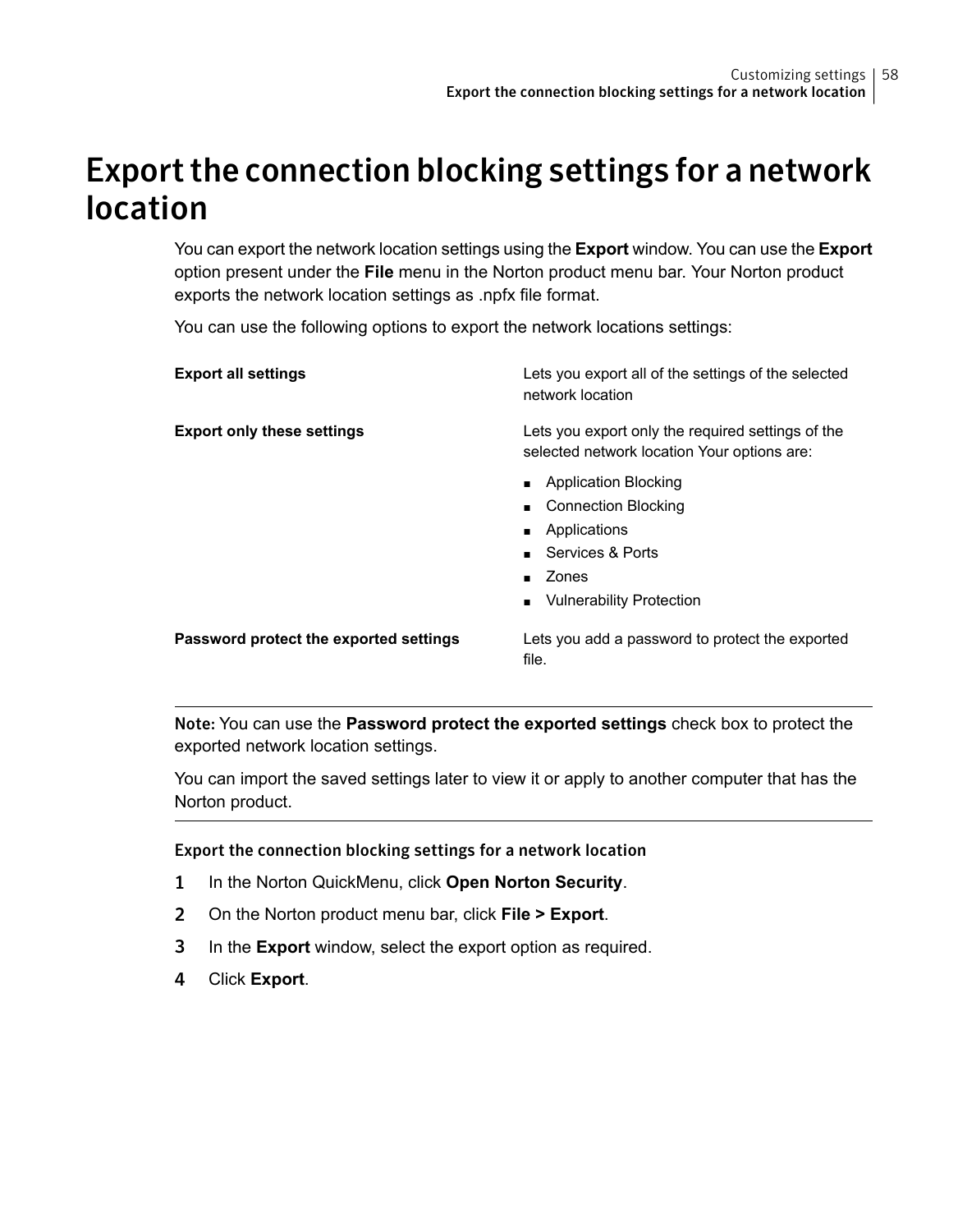### <span id="page-58-0"></span>Stop background tasks when you play games or watch movies on Mac

When you perform important tasks, watch movies, or play games in full-screen mode, you can set Norton to stop sending alert messages and suspend background tasks that slow performance. To do so, just turn on Silent Mode.

#### Turn off or turn on Silent Mode

1 Start Norton.

- 2 In the Norton main window, click **Advanced** or **Settings**.
- 3 On the left pane, click **Product Settings**.
- 4 In the **Silent Mode** row, move the switch to off or on.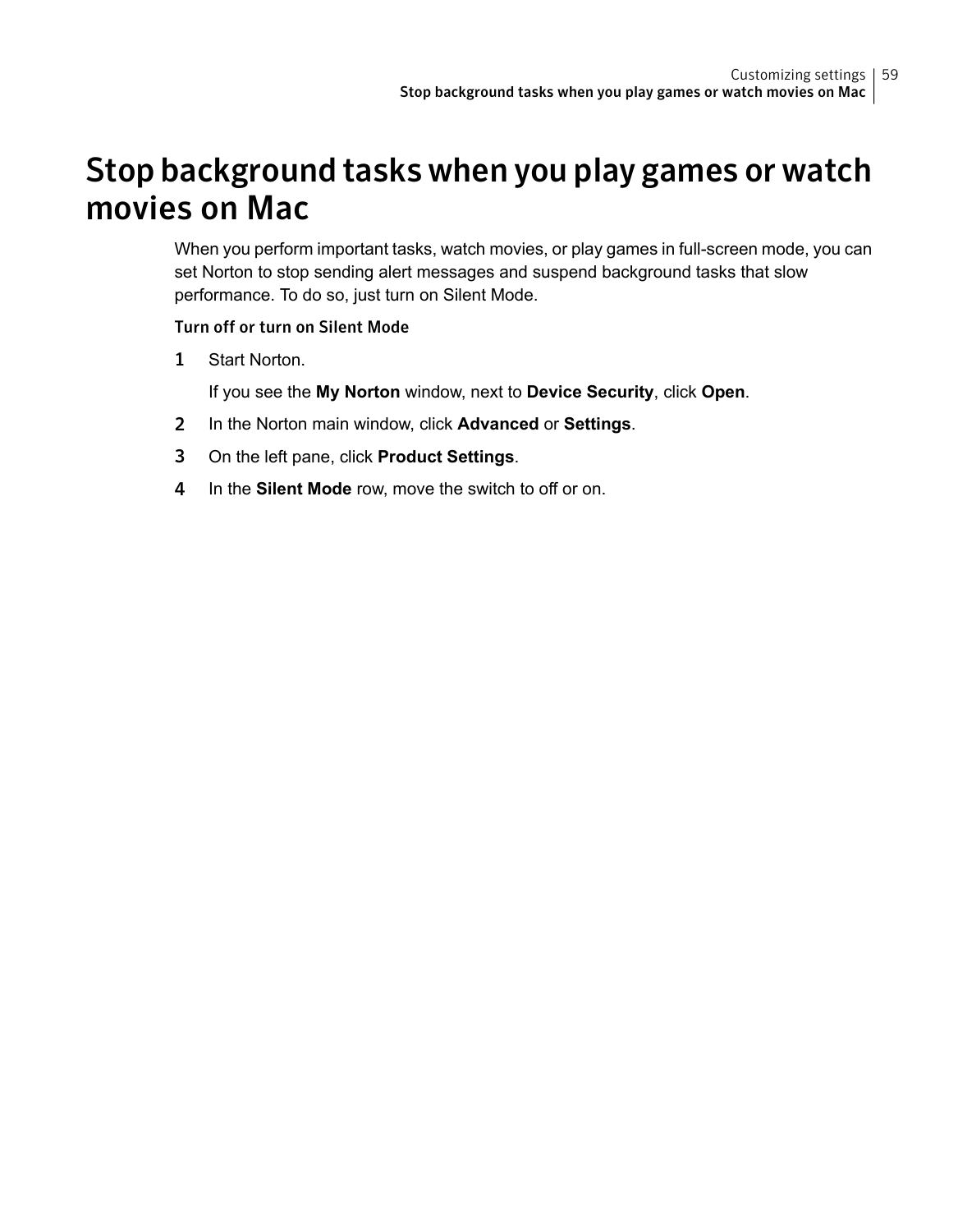## Chapter

# <span id="page-59-0"></span>Finding additional solutions

This chapter includes the following topics:

- Find your [product](#page-59-1) key or PIN for Mac
- <span id="page-59-1"></span>Check your Mac user [account](#page-60-0) type
- **[Uninstall](#page-60-1) Norton device security on Mac**

### Find your product key or PIN for Mac

This article helps you locate the product key or PIN that you need to activate or renew your Norton product:

■ **Product key**: A 25-character alphanumeric string shown in five groups of five characters each, separated by hyphens, that you need to activate or renew your Norton subscription.

Your service provider may send the PIN to your registered email address. If you do not see the email, check your spam or junk folder. If you still cannot locate your PIN, contact your service provider.

- If the product came pre-installed, your product key might be already stored in the product. All you need is to register your product with your Norton account. Once registered, you can get the product key by signing into your account. Some manufacturers may provide the product key on an activation card. If you have any problems, contact your device manufacturer.
- If you purchased your Norton product from a third-party website, look for the product key in the order confirmation email. If you do not find the email in your Inbox, check your spam or junk folder.
- If you received a product key card, your product key is printed on the card along with instructions on how to use it.
- If you purchased a Norton card from a retail store, your product key is printed at the back of the Norton card.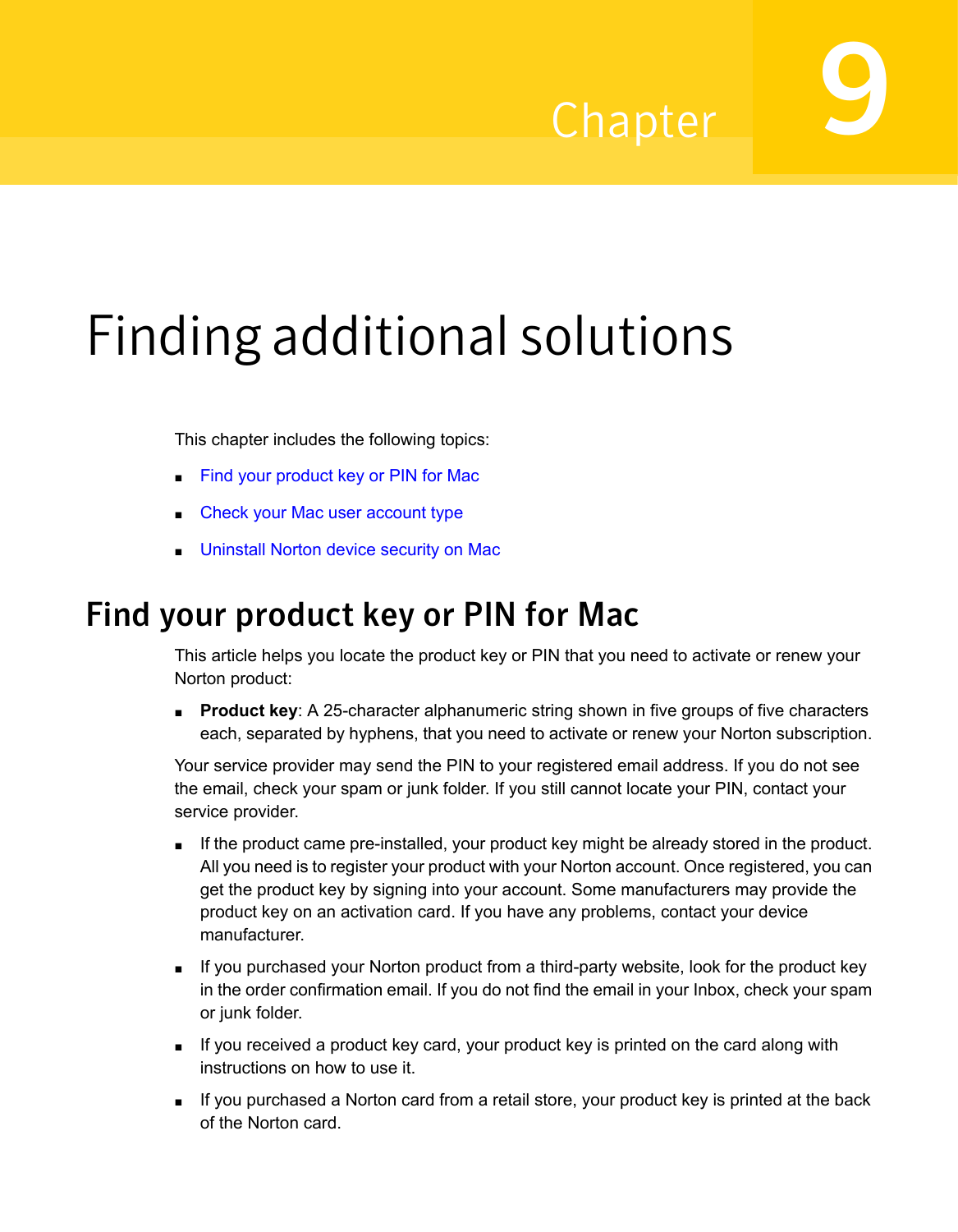### Check your Mac user account type

<span id="page-60-0"></span>A user account defines the actions a user can perform on a Mac. You can create the following types of user accounts on your Mac:

- Administrator account
- Standard account
- Managed account

Each account has different privileges. An administrator account gives you access to all areas of the Mac, install and update software, create and maintain other user accounts.

If you do not know your user account type, you can check it in **System Preferences**.

#### Check your Mac user account type

- 1 On the **Apple** menu, click **System Preferences**.
- 2 Click **Users & Groups**.
- <span id="page-60-1"></span>3 On the left side of the **Users & Groups** window, view your account name and account type.

### Uninstall Norton device security on Mac

To uninstall Norton, you must know the Administrator account username and password.

You must restart your Mac after you uninstall Norton.

Note: To ensure continuous protection, Norton recommends you to keep your Norton device security application installed on your Mac.

Uninstall Norton device security using the Norton product menu

- 1 On the Mac menu bar, click the Norton icon, and then click **Open Norton**.
- 2 In the Norton menu, click **Norton** > **Uninstall Norton Security**.
- 3 In the window that appears, click **Uninstall**.
- 4 Do one of the following based on your macOS version:
	- If you have macOS 10.15.x (Catalina) or later version, type your Mac administrator account password, and then click **OK** to allow Norton to remove the system extension.
	- If you have macOS 10.14.x (Mojave) or earlier version, type your Mac administrator account password, and then click **Install Helper**.
- 5 Click **Restart Now**.